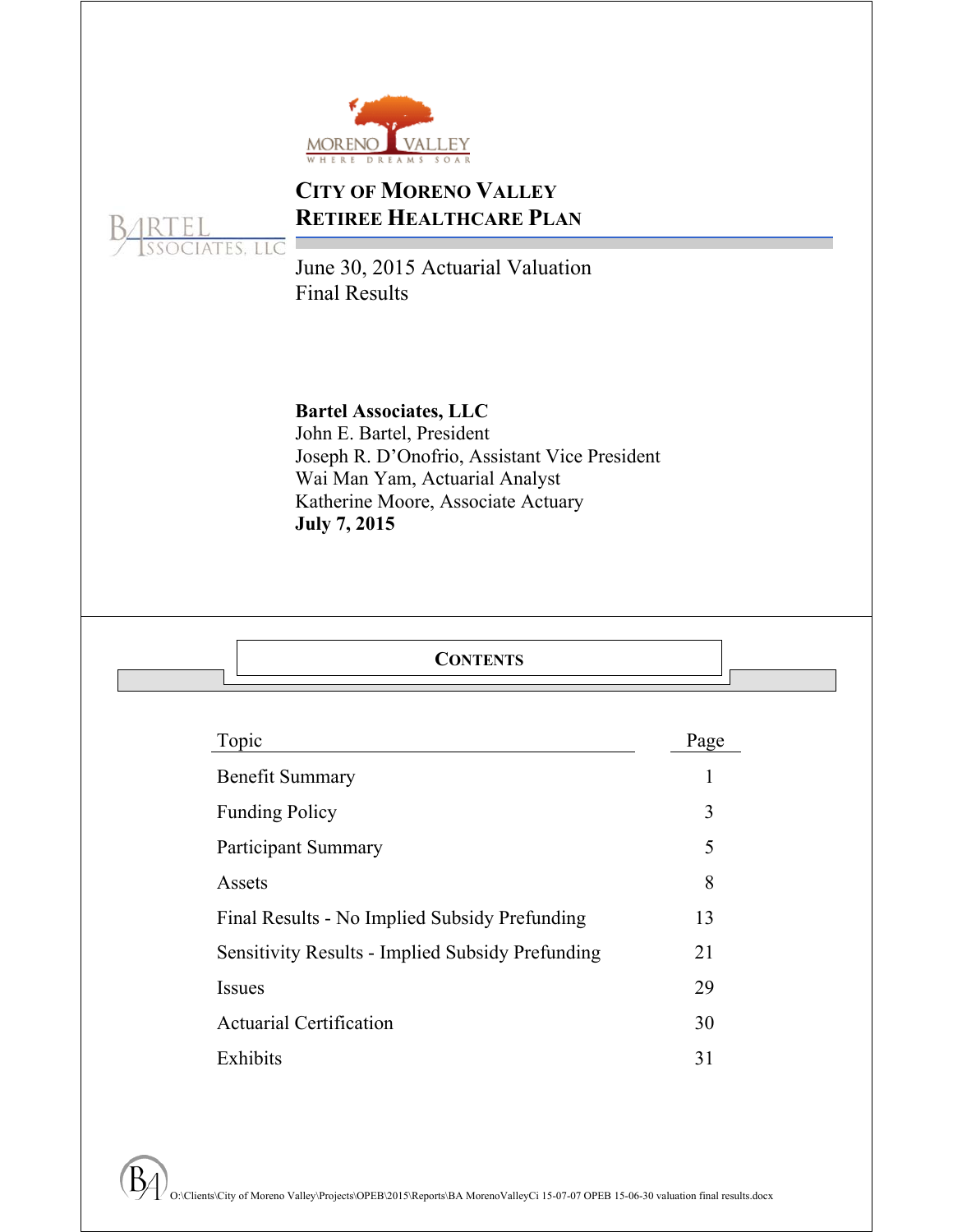## **BENEFIT SUMMARY**

| $\blacksquare$ Eligibility    | • Retire directly from City under CalPERS (service or disability)<br>• Full-time, City Council, part-time, and grant employees<br>eligible if participating in CalPERS<br>• Temporary, crossing guards, and seasonal employees not<br>eligible unless participating in PEMHCA                                                                                         |  |  |  |  |
|-------------------------------|-----------------------------------------------------------------------------------------------------------------------------------------------------------------------------------------------------------------------------------------------------------------------------------------------------------------------------------------------------------------------|--|--|--|--|
| Retiree Healthcare<br>Benefit | • PEMHCA minimum amount for retirees participating in<br>PEMHCA - \$122/month for 2015 and \$125/month for 2016<br>• Additional \$318.73 per month for medical, dental, and vision<br>- Full-time employees hired and City Council elected before<br>9/30/11<br>- Total subsidy not greater than premium for retiree $\&$ spouse<br>- Coverage under any medical plan |  |  |  |  |
|                               | <b>Employee Group</b><br><b>Required Full-Time City Service</b><br>Management<br>5 years<br>Non-Management<br>Hired $< 7/1/09 - 5$ years<br>Hired $\geq$ 7/1/09 - 10 years                                                                                                                                                                                            |  |  |  |  |
|                               | • 6 PEMHCA retirees, 1 non-PEMHCA retiree, and 1 waived<br>retiree are eligible for cash subsidies greater than \$318.73                                                                                                                                                                                                                                              |  |  |  |  |
| uly 7, 2015                   |                                                                                                                                                                                                                                                                                                                                                                       |  |  |  |  |

|                                                    | <b>BENEFIT SUMMARY</b>                                                                                                                                                                                                                                                                                                                                                     |
|----------------------------------------------------|----------------------------------------------------------------------------------------------------------------------------------------------------------------------------------------------------------------------------------------------------------------------------------------------------------------------------------------------------------------------------|
| ■ Surviving Spouse<br>Benefit                      | • Benefit continues to surviving spouse of retiree or upon death<br>of active employee while eligible for retirement<br>• PEMHCA and non-PEMHCA participants                                                                                                                                                                                                               |
| $\blacksquare$ PEMHCA<br><b>Administration Fee</b> | • $0.34\%$ of retiree premium for 2014/15<br>• Paid by City and included with GASB 45 costs                                                                                                                                                                                                                                                                                |
| ■ Other OPEB                                       | • No City contribution for life insurance or Medicare Part B<br>premium                                                                                                                                                                                                                                                                                                    |
| ■ Implied Subsidy                                  | • Retirees pay blended medical premiums rather than expected<br>medical costs by age and gender<br>• Active premiums subsidize non-Medicare eligible retiree<br>medical costs ("implied subsidy")<br>• Implied subsidy required by Actuarial Standards of Practice for<br>actuarial valuations after 3/31/15<br>• Implied subsidy estimate included with valuation results |

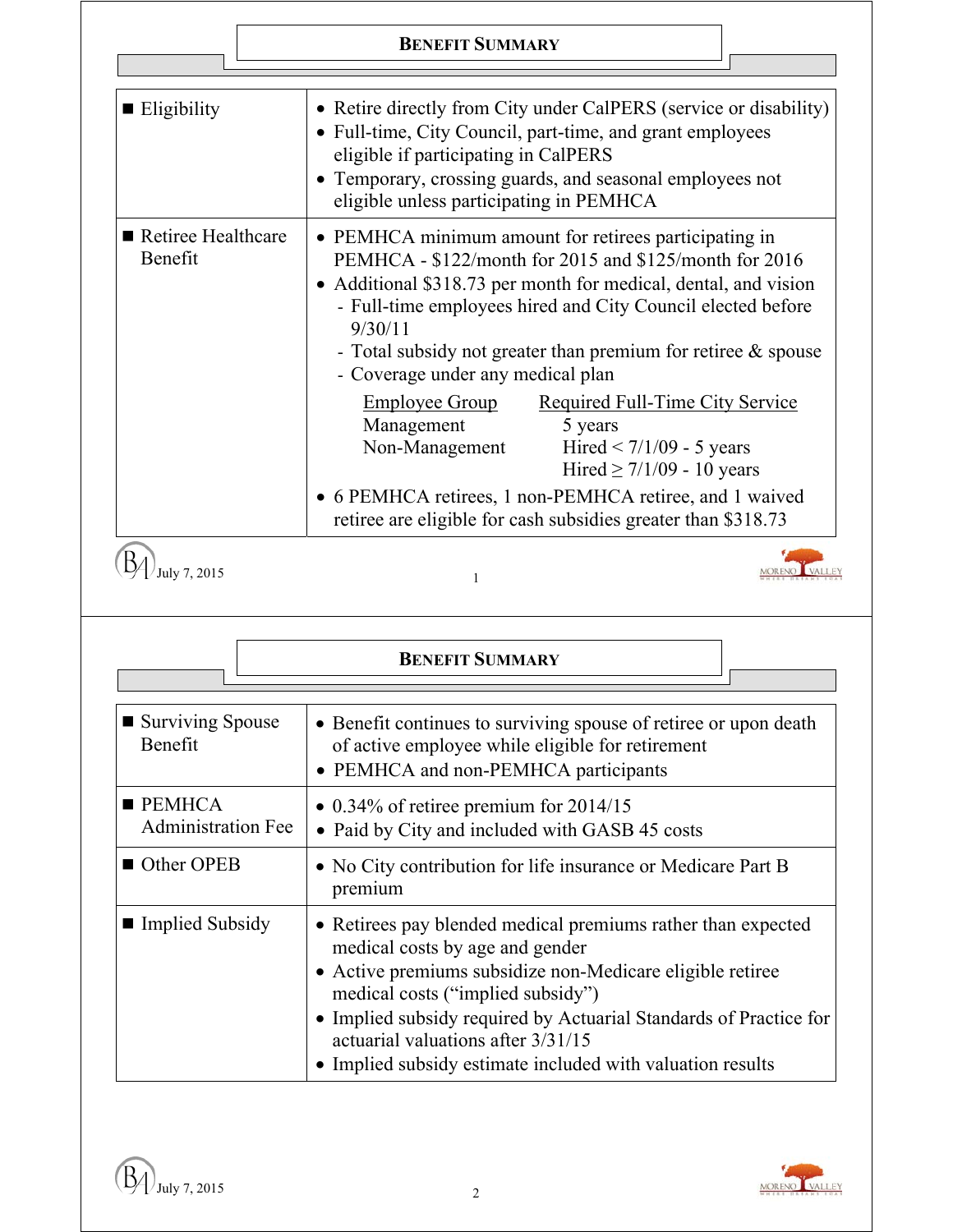|                                                                                                                                                                                                                                                                                                                                                                                                                                                                                                                                                                               |  |                                                                                                                     | <b>FUNDING POLICY</b> |              |                |                         |  |
|-------------------------------------------------------------------------------------------------------------------------------------------------------------------------------------------------------------------------------------------------------------------------------------------------------------------------------------------------------------------------------------------------------------------------------------------------------------------------------------------------------------------------------------------------------------------------------|--|---------------------------------------------------------------------------------------------------------------------|-----------------------|--------------|----------------|-------------------------|--|
|                                                                                                                                                                                                                                                                                                                                                                                                                                                                                                                                                                               |  |                                                                                                                     |                       |              |                |                         |  |
| • Contribute full ARC less \$450,000 plus successor agency<br>■ Funding Policy<br>contributions with CERBT #1 for fiscal years $2011/12$ ,<br>2012/13, and 2013/14<br>• Contribute \$650,000 plus successor agency contributions for<br>2014/15<br>• Contribute full cash subsidy ARC with CERBT #1 beginning<br>with $2015/16^1$<br>• Cash benefit payments made from OPEB trust<br>• Implied subsidy benefit payments made from City assets<br>• Full cash and implied subsidy pre-funding shown as sensitivity<br>• Unfunded Liability amortized over 22 years for 2016/17 |  |                                                                                                                     |                       |              |                |                         |  |
|                                                                                                                                                                                                                                                                                                                                                                                                                                                                                                                                                                               |  |                                                                                                                     |                       |              |                |                         |  |
| representative of full ARC funding.<br>July 7, 2015                                                                                                                                                                                                                                                                                                                                                                                                                                                                                                                           |  | The City needs to establish a history of following a full ARC contribution policy to continue using a discount rate | 3                     |              |                |                         |  |
|                                                                                                                                                                                                                                                                                                                                                                                                                                                                                                                                                                               |  |                                                                                                                     |                       |              |                |                         |  |
|                                                                                                                                                                                                                                                                                                                                                                                                                                                                                                                                                                               |  |                                                                                                                     |                       |              |                |                         |  |
|                                                                                                                                                                                                                                                                                                                                                                                                                                                                                                                                                                               |  |                                                                                                                     | <b>FUNDING POLICY</b> |              |                |                         |  |
|                                                                                                                                                                                                                                                                                                                                                                                                                                                                                                                                                                               |  |                                                                                                                     |                       |              |                |                         |  |
|                                                                                                                                                                                                                                                                                                                                                                                                                                                                                                                                                                               |  | Fiscal                                                                                                              | City                  | <b>CERBT</b> | Total          |                         |  |
| $(^{6}000s)$                                                                                                                                                                                                                                                                                                                                                                                                                                                                                                                                                                  |  | Year                                                                                                                | PayGo                 | Prefund      | <u>Contrib</u> | $\overline{\text{ARC}}$ |  |
|                                                                                                                                                                                                                                                                                                                                                                                                                                                                                                                                                                               |  | 2014/15                                                                                                             | \$0                   | \$664        | \$664          | \$902                   |  |
| City Contributions                                                                                                                                                                                                                                                                                                                                                                                                                                                                                                                                                            |  | 2013/14                                                                                                             | 0<br>$\theta$         | 633          | 633            | 1,069                   |  |
|                                                                                                                                                                                                                                                                                                                                                                                                                                                                                                                                                                               |  | 2012/13<br>2011/12                                                                                                  | $\boldsymbol{0}$      | 574<br>1,165 | 574<br>1,165   | 1,018<br>1,615          |  |
| $\blacksquare$ Pay-As-You-Go                                                                                                                                                                                                                                                                                                                                                                                                                                                                                                                                                  |  | Fiscal                                                                                                              | City                  | <b>CERBT</b> | Total          |                         |  |



2013/14 0 522 522<br>2012/13 0 464 464  $2012/13$  0 464 464<br>  $2011/12$  0 438 438

 $2011/12$ 

2014/15 \$0 \$566 \$566 City Estimate<br>2013/14 0 522 522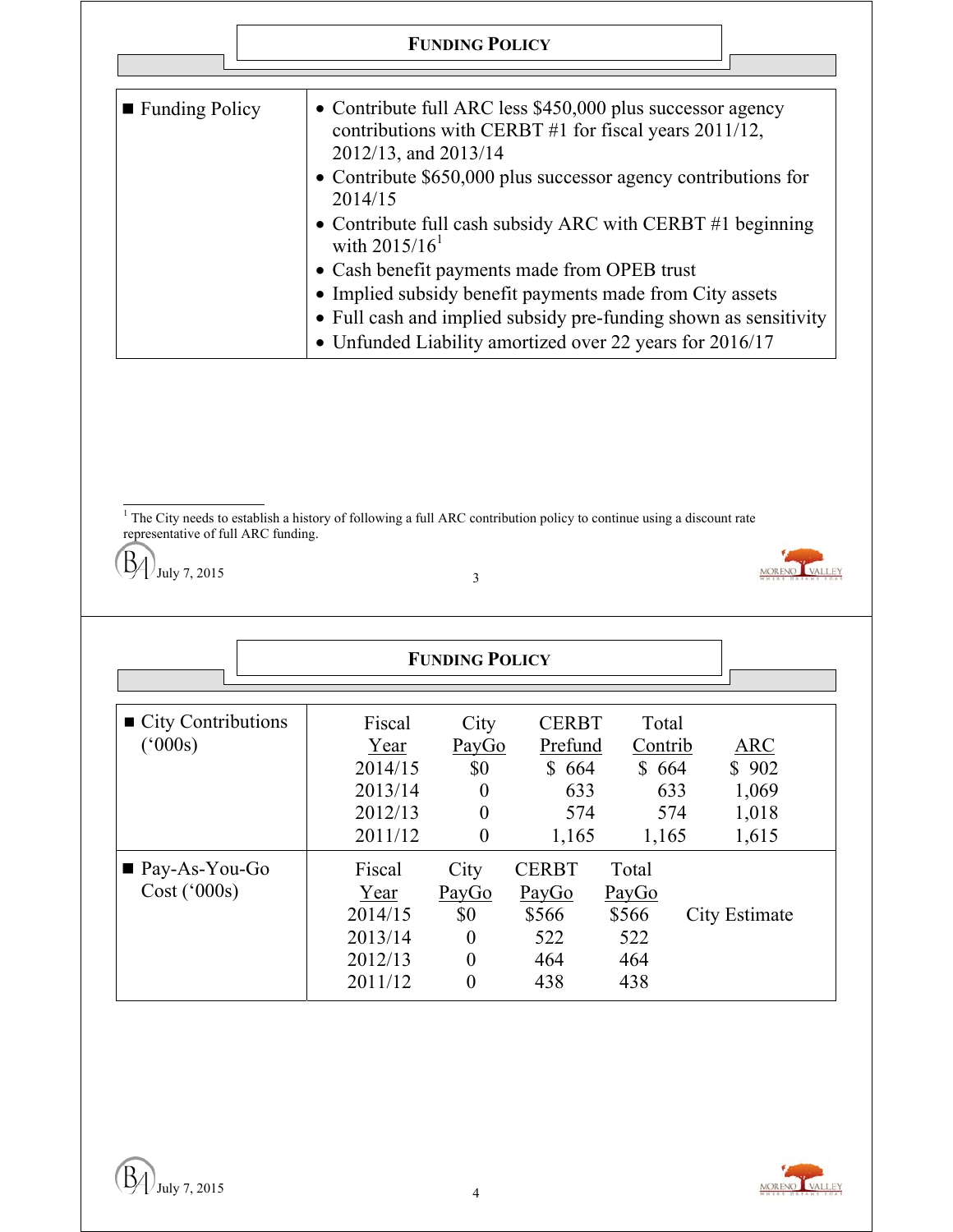#### **PARTICIPANT SUMMARY**

| <b>Participants</b>               | 6/30/11      | 6/30/13        | $1/1/15^2$  |  |
|-----------------------------------|--------------|----------------|-------------|--|
| ■ Actives                         |              |                |             |  |
| • Participating                   | 193<br>65%   | 175<br>62%     | 62%<br>180  |  |
| • Waived Coverage                 | 35%<br>104   | 108<br>38%     | 38%<br>108  |  |
| • Total Actives                   | 297<br>100%  | 283<br>100%    | 288<br>100% |  |
| • Average Age                     | 47.0         | 47.9           | 47.1        |  |
| • Average City Service            | 9.7          | 11.0           | 10.5        |  |
| Average Pay (Excluding Council)   | \$68,881     | \$67,454       | \$62,735    |  |
| • Total Payroll $(000's)$         | 20,251       | 18,815         | 17,919      |  |
| ■ Retirees                        |              |                |             |  |
| • Participating                   | 83%<br>100   | 80%<br>119     | 73%<br>130  |  |
| • Waived Coverage                 | 17%<br>21    | 20%<br>29      | -48<br>27%  |  |
| • Total Retirees                  | 100%<br>121  | 148<br>$100\%$ | 178<br>100% |  |
| • Average Age                     | 64.5<br>65.2 |                | 65.7        |  |
| Average Service Retirement Age    | 59.0         | 58.8           | 59.0        |  |
| • Average Disabled Retirement Age | 48.2         | 46.6           | 46.6        |  |
| ■ Retirees/Actives                | 41%          | 52%            | 62%         |  |

# **Participants**

 $2\frac{6}{30}$ /15 valuation used 1/1/15 census data.

B  $J_{\text{July 7, 2015}}$  5

## **PARTICIPANT SUMMARY**

# **Active Employee Data**

| <b>Active Employees</b>               | 6/30/13        | 1/1/15  |
|---------------------------------------|----------------|---------|
| <b>Eligible for OPEB</b> <sup>3</sup> |                |         |
| $\bullet$ Full-Time                   | 277            | 262     |
| • City Council                        |                |         |
| • Part-Time                           | 1 <sup>4</sup> | 15      |
| $\bullet$ Grant                       |                |         |
| • Total Eligible                      | 283            | $288^5$ |
| Not Eligible for OPEB                 |                |         |
| $\bullet$ Temporary                   | 19             | 15      |
| • Crossing Guards                     | 17             | 15      |
| • Part-Time                           |                |         |
| $\bullet$ Grant                       |                |         |
| • Seasonal                            |                |         |
| • Total Not Eligible                  | 56             | 30      |
| ■ Total Actives                       | 339            | 318     |

<sup>3</sup> Eligibility determined by City.<br><sup>4</sup> Had more than 5 years of service as a full-time employee before classified as a part-time employee.<br><sup>5</sup> 237 hired before 9/30/11 and 51 hired on or after 9/30/11.

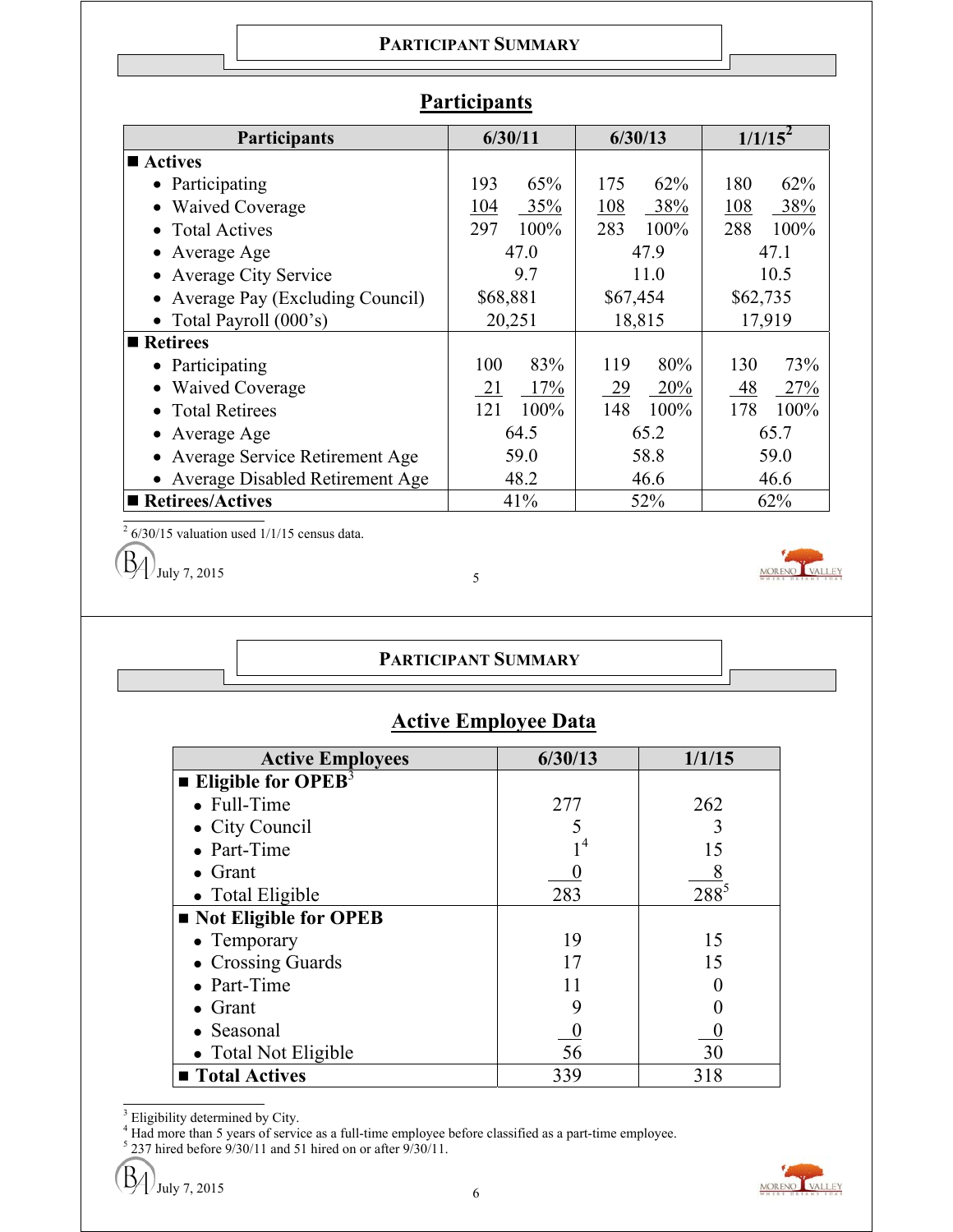#### **PARTICIPANT SUMMARY**

|                                                |                | <b>Retirees</b> |     |                           |              |
|------------------------------------------------|----------------|-----------------|-----|---------------------------|--------------|
| <b>Eligible Participants</b>                   | <b>Actives</b> | <b>Service</b>  |     | <b>Disabled Survivors</b> | <b>Total</b> |
| $\blacksquare$ June 30, 2013                   | 283            | 133             | 6   | 9                         | 148          |
| • Terminations <sup>6</sup>                    | (26)           |                 |     |                           |              |
| • Covered Retirees $&$ Survivors               | (18)           | 18              |     |                           | 18           |
| • Waived Retirees $&$ Survivors                | (12)           | 12              |     |                           | 12           |
| • Retiree Deaths with Survivor                 |                | (1)             | (0) |                           |              |
| • Retiree Deaths without Survivor <sup>7</sup> |                | (3)             | (0) |                           | (3)          |
| • Temporary to Full-time                       |                |                 |     |                           |              |
| • New Participants                             | 35             |                 |     |                           |              |
| • Part-time $& Grant$ Participants             | 22             |                 |     |                           |              |
| • New Retiree Data Corrections                 |                | 3               |     |                           |              |
| $\blacksquare$ January 1, 2015                 | 288            | 162             | h   | 10                        | 178          |

# **Participant Reconciliation**

 $\overline{6}$  Active employees reported as of 6/30/13 and not reported as of 1/1/15 were assumed to be terminations and deaths before retirement. Includes 13 terminations reported by the City included as active with the  $1/1/15$  CalPERS data extract.<br><sup>7</sup> Retirees reported as of  $6/30/13$  and not reported as of  $1/1/15$  were assumed to be deaths without

B  $\frac{1}{2}$  July 7, 2015 7

| <b>ASSETS</b> |  |
|---------------|--|
|               |  |

# **CERBT Contributions**

(Amounts in 000's)

| <b>CERBT Contribution</b>         | 2011/12 | 2012/13        | 2013/14    | 2014/15 |
|-----------------------------------|---------|----------------|------------|---------|
| $\blacksquare$ City Contributions | 1,165   | 568            | 619        | 650     |
| ■ Successor Agency Contributions  |         | $\overline{6}$ | <u>_14</u> |         |
| ■ Total Contributions             | 1,165   | 574            | 633        | 664     |

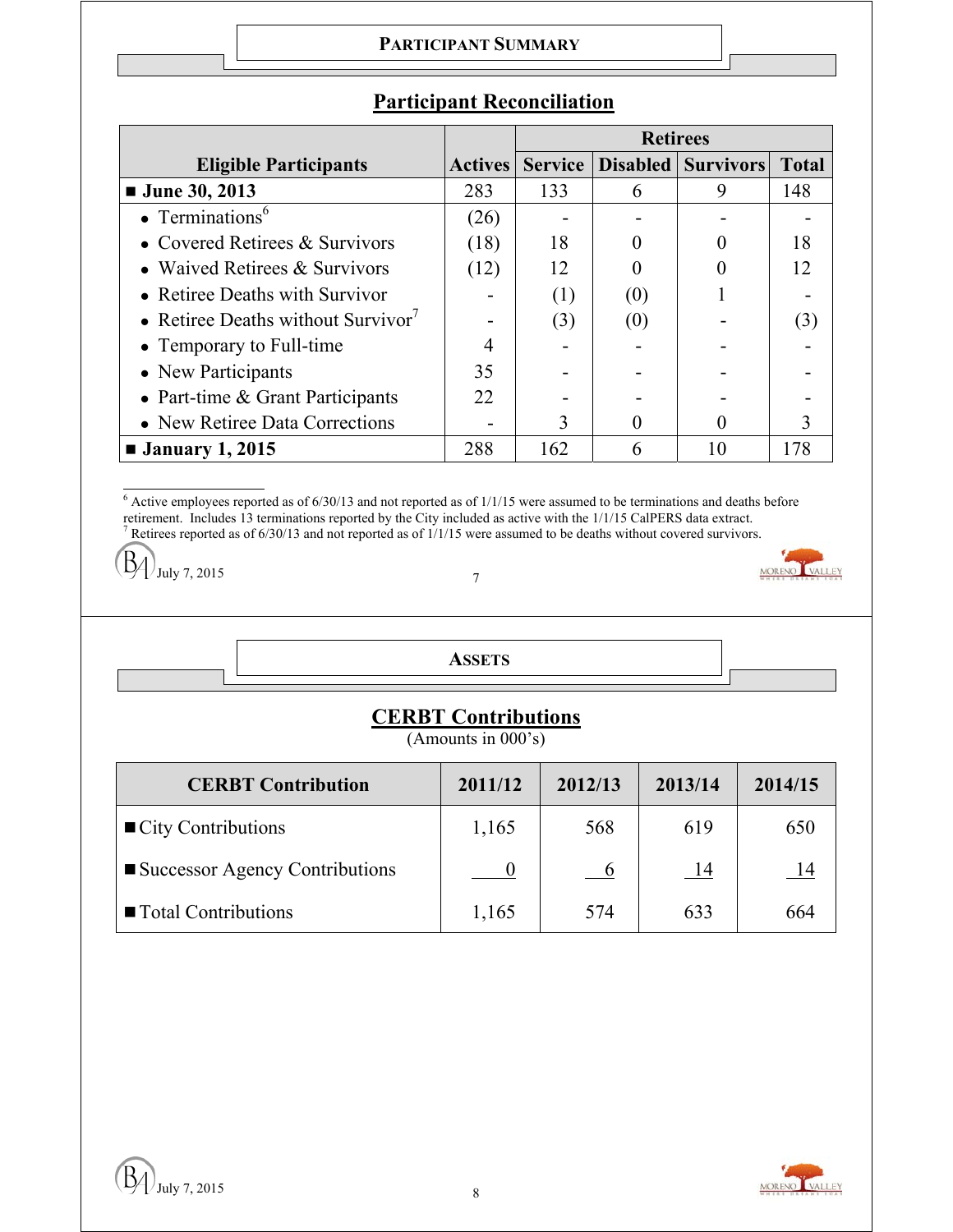| <b>ASSETS</b> |  |
|---------------|--|
|               |  |

| <b>Market Value of Assets</b>                   | 2011/12 | 2012/13 | 2013/14 | $2014/15^8$ |
|-------------------------------------------------|---------|---------|---------|-------------|
| ■ Market Value at Beginning of Year             | \$5,006 | \$5,754 | \$6,576 | \$7,983     |
| • CERBT Contributions                           | 1,165   | 574     | 633     | 664         |
| • Investment Earnings                           | 26      | 723     | 1,307   | 241         |
| • Accrued Benefit Payments                      | (438)   | (464)   | (522)   | (566)       |
| • Administrative Expenses                       | (6)     | (10)    | (11)    | (7)         |
| ■ Market Value at End of Year                   | 5,754   | 6,576   | 7,983   | 8,315       |
| <b>Extimated Net Annual Return</b> <sup>9</sup> |         |         |         |             |
|                                                 | $0.4\%$ | 11.4%   | 18.1%   | 2.7%        |
| <b>CERBT</b> #1 Net Annual Return               | 0.15%   | 11.8%   | 18.5%   | $n/a^{10}$  |

# **Market Value of Plan Assets**

(Amounts in 000's)

<sup>8</sup> 3/31/15 assets projected to 6/30/15 with 1.58% CERBT return for April 2015, -0.33% CERBT return for May 2015, and 0.58% assumed return for June 2016 (7.25% annualized return). Administrative expenses are through  $3/31/15$ .<br><sup>9</sup> Includes the impact of cash flow timing.

 $10$  2.08% through  $5/31/15$ .

B  $1$  July 7, 2015 9

| <b>ASSETS</b>                                               |         |         |         |         |  |  |  |  |
|-------------------------------------------------------------|---------|---------|---------|---------|--|--|--|--|
| <b>Actuarial Value of Plan Assets</b><br>(Amounts in 000's) |         |         |         |         |  |  |  |  |
| <b>Actuarial Value of Assets</b>                            | 2011/12 | 2012/13 | 2013/14 | 2014/15 |  |  |  |  |
| ■ Actuarial Value at Beginning of Year                      | \$4,428 | \$5,540 | \$6,186 | \$7,027 |  |  |  |  |
| $\bullet$ Contributions                                     | 1,165   | 574     | 633     | 664     |  |  |  |  |
| • Expected Net Earnings                                     | 331     | 438     | 492     | 553     |  |  |  |  |
| • Benefit Payments                                          | (438)   | (464)   | (522)   | (566)   |  |  |  |  |
| ■ Expected AVA at End of Year                               | 5,487   | 6,088   | 6,788   | 7,678   |  |  |  |  |
| • Market Value at End of Year                               | 5,754   | 6,576   | 7,983   | 8,315   |  |  |  |  |
| • MVA - Expected AVA                                        | 267     | 488     | 1,195   | 637     |  |  |  |  |
| • $1/5$ of (MVA - Expected AVA)                             | 53      | 98      | 239     | 127     |  |  |  |  |
| • Preliminary AVA                                           | 5,540   | 6,186   | 7,027   | 7,805   |  |  |  |  |
| Minimum AVA $(80\% \text{ of MVA})$                         | 4,603   | 5,261   | 6,386   | 6,652   |  |  |  |  |
| • Maximum AVA $(120\% \text{ of MVA})$                      | 6,905   | 7,892   | 9,579   | 9,978   |  |  |  |  |
| ■ Actuarial Value at End of Year                            | 5,540   | 6,186   | 7,027   | 7,805   |  |  |  |  |
| ■ Actuarial Value Estimated Net Return                      | 8.4%    | 8.9%    | 10.8%   | 8.9%    |  |  |  |  |
| $\blacksquare$ AVA / MVA                                    | 96%     | 94%     | 88%     | 94%     |  |  |  |  |



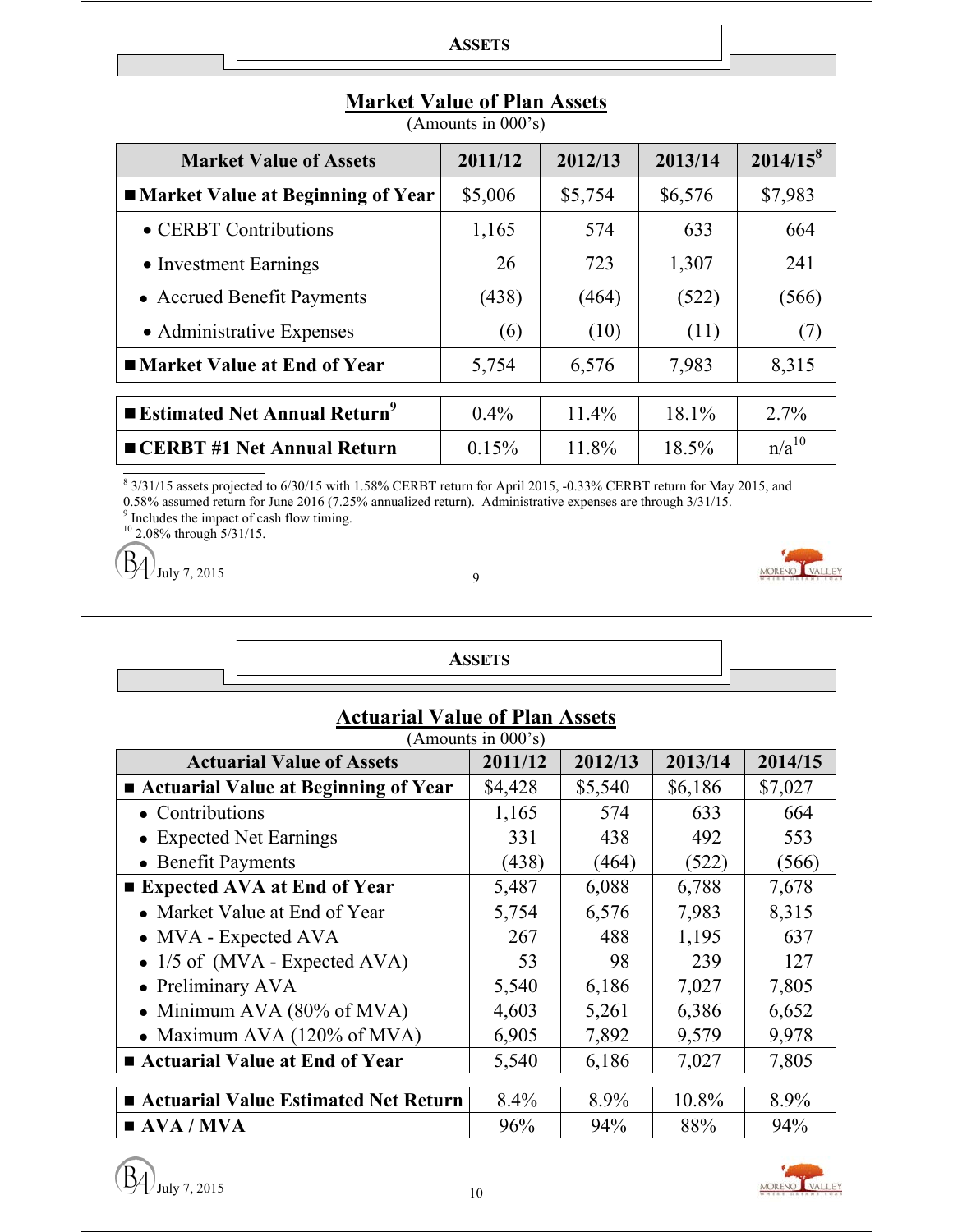



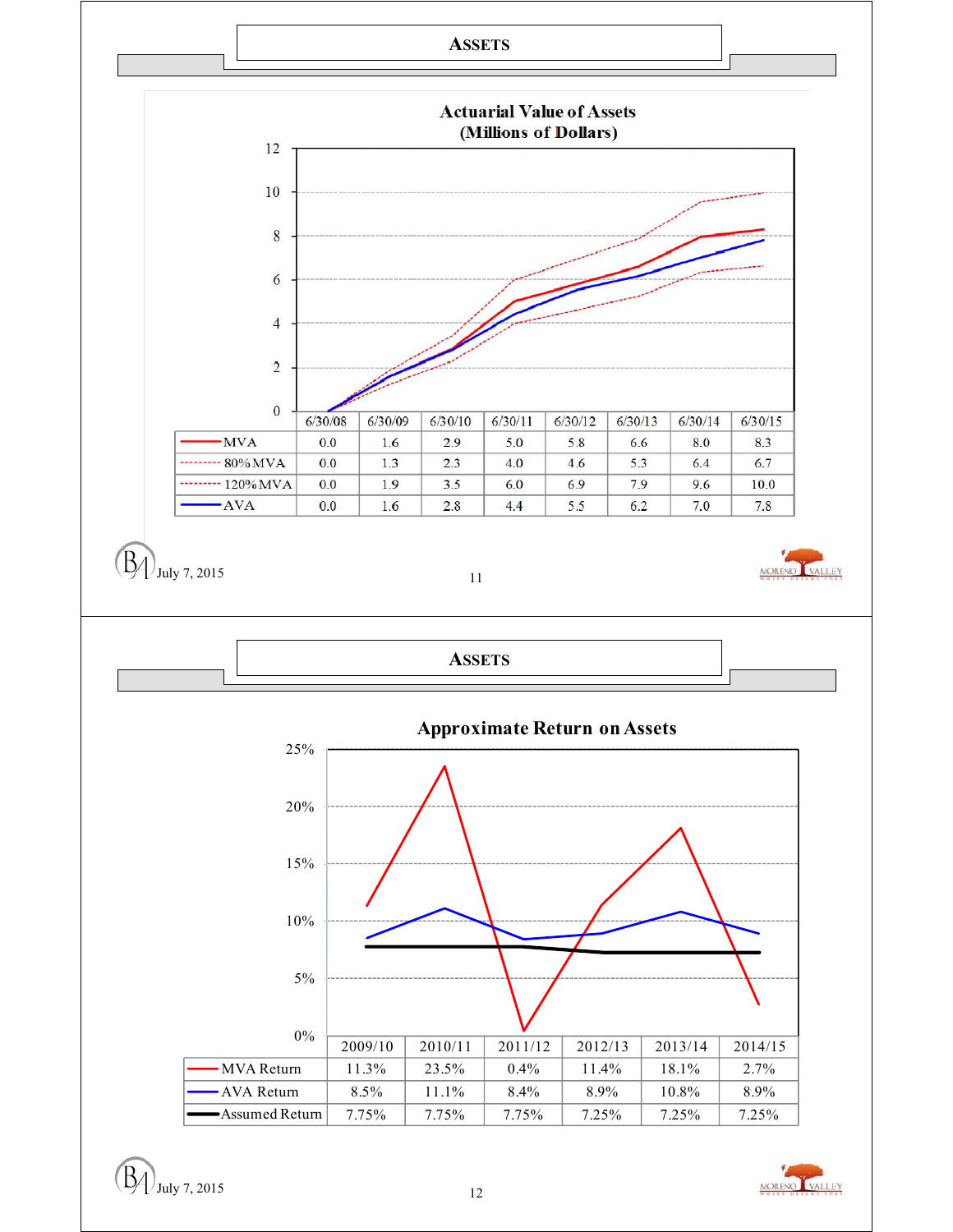| (Allioulits III vuu s)             |               |                   |               |                   |                            |  |  |  |  |
|------------------------------------|---------------|-------------------|---------------|-------------------|----------------------------|--|--|--|--|
|                                    |               | 6/30/13 Valuation |               | 6/30/15 Valuation |                            |  |  |  |  |
|                                    | <b>Actual</b> | Projected         | <b>Actual</b> |                   | <b>Projected Projected</b> |  |  |  |  |
| <b>Actuarial Obligations</b>       | 6/30/13       | 6/30/15           | 6/30/15       | 6/30/16           | 6/30/17                    |  |  |  |  |
| <b>Discount Rate (Cash Sub)</b>    | S&U           | 7.25%             | 7.25%         | 7.25%             | 7.25%                      |  |  |  |  |
| <b>Discount Rate (Implied Sub)</b> | n/a           | n/a               | $4.00\%$      | $4.00\%$          | 4.00%                      |  |  |  |  |
| ■ Present Value of Benefits        |               |                   |               |                   |                            |  |  |  |  |
| • Actives                          | \$8,540       | n/a               | \$14,297      | n/a               | n/a                        |  |  |  |  |
| • Retirees                         | 6,948         | n/a               | 9,548         | n/a               | n/a                        |  |  |  |  |
| • Total                            | 15,488        | \$16,401          | 23,845        | \$24,371          | \$24,868                   |  |  |  |  |
| ■ Actuarial Accrued Liability      |               |                   |               |                   |                            |  |  |  |  |
| • Actives                          | 5,583         | n/a               | 8,600         | n/a               | n/a                        |  |  |  |  |
| • Retirees                         | 6,948         | n/a               | 9,548         | n/a               | n/a                        |  |  |  |  |
| • Total                            | 12,531        | 14,022            | 18,148        | 19,143            | 20,141                     |  |  |  |  |
| <b>Actuarial Value of Assets</b>   | 6,186         | 7,631             | 7,805         | 8,769             | 9,646                      |  |  |  |  |
| <b>Unfunded AAL</b>                | 6,345         | 6,391             | 10,343        | 10,374            | 10,495                     |  |  |  |  |
| ■ Funded Percentage                | 49%           | 54%               | 43%           | 46%               | 48%                        |  |  |  |  |
| ■ Normal Cost                      | 476           | 465               | 785           | 791               | 798                        |  |  |  |  |

# **Actuarial Obligations**

(Amounts in 000's)

 $\left(\frac{B}{\mu}\right)$  July 7, 2015

**FINAL RESULTS - NO IMPLIED SUBSIDY PREFUNDING**

| <b>Actuarial Obligations</b> |
|------------------------------|
| June 30, 2015                |

| <b>Actuarial Obligations</b>            | Cash           | <b>Implied</b> | <b>City</b>            |
|-----------------------------------------|----------------|----------------|------------------------|
| (Amounts in 000's)                      | <b>Subsidy</b> | <b>Subsidy</b> | Cost                   |
| <b>Discount Rate</b>                    | 7.25%          | $4.00\%$       | $6.50\%$ <sup>11</sup> |
| <b>Present Value of Benefits</b>        |                |                |                        |
| • Actives                               | \$8,363        | \$5,934        | \$14,297               |
| • Retirees                              | 7,762          | 1,786          | 9,548                  |
| $\bullet$ Total                         | 16,125         | 7,720          | 23,845                 |
| ■ Actuarial Accrued Liability           |                |                |                        |
| • Actives                               | 5,635          | 2,965          | 8,600                  |
| • Retirees                              | 7,762          | 1,786          | 9,548                  |
| $\bullet$ Total                         | 13,397         | 4,751          | 18,148                 |
| ■ Actuarial Value of Assets             | 7,805          | $\theta$       | 7,805                  |
| ■ Unfunded Actuarial Accrued Liability  | 5,592          | 4,751          | 10,343                 |
| $\blacksquare$ Normal Cost (2016/17)    | 442            | 349            | 791                    |
| <b>Ext Pay-As-You-Go Cost (2016/17)</b> | 655            | 336            | 991                    |

 $\frac{11}{11}$  Single equivalent discount rate.

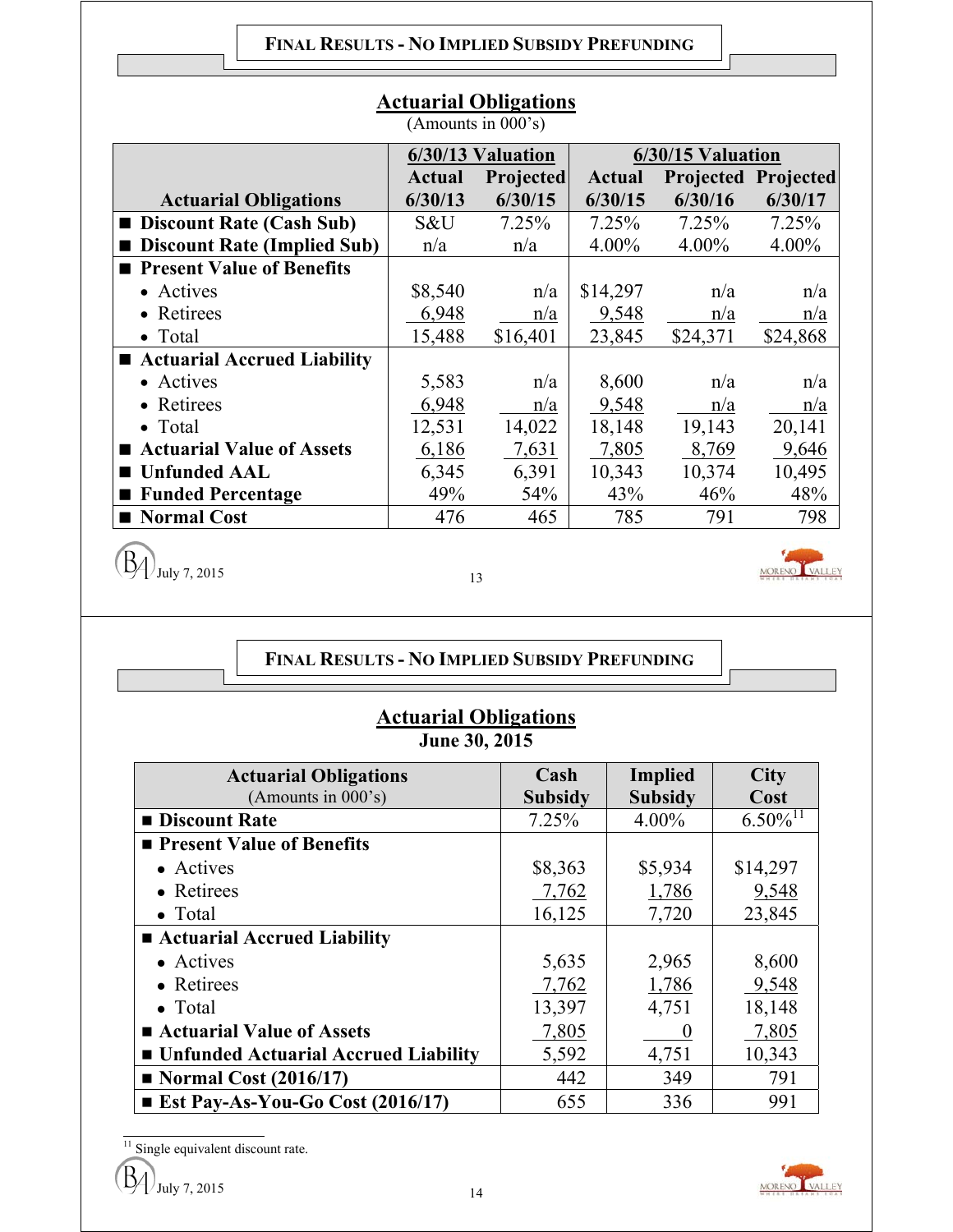|                                        |         | 6/30/13 Valuation |          | 6/30/15 Valuation |  |  |
|----------------------------------------|---------|-------------------|----------|-------------------|--|--|
| <b>Annual Required Contribution</b>    | 2014/15 | 2015/16           | 2016/17  | 2017/18           |  |  |
| <b>Discount Rate (Cash Subsidy)</b>    | 7.25%   | 7.25%             | 7.25%    | 7.25%             |  |  |
| <b>Discount Rate (Implied Subsidy)</b> | n/a     | n/a               | $4.00\%$ | 4.00%             |  |  |
| $ARC - S$                              |         |                   |          |                   |  |  |
| • Normal Cost                          | \$472   | \$465             | \$791    | \$798             |  |  |
| • UAAL Amortization                    | 430     | 439               | 635      | 663               |  |  |
| $\bullet$ Total ARC                    | 902     | 904               | 1,426    | 1,461             |  |  |
| <b>Projected Payroll</b> <sup>12</sup> | 19,426  | 20,058            | 18,501   | 19,103            |  |  |
| $\blacksquare$ ARC - %                 |         |                   |          |                   |  |  |
| • Normal Cost                          | $2.4\%$ | 2.3%              | $4.3\%$  | 4.2%              |  |  |
| • UAAL Amortization                    | $2.2\%$ | $2.2\%$           | 3.4%     | 3.5%              |  |  |
| • Total ARC $\%$                       | 4.6%    | 4.5%              | $7.7\%$  | 7.6%              |  |  |
| <b>UAAL Amortization Years</b>         | 24      | 23                | 22       | 21                |  |  |

# **Annual Required Contribution (ARC)**

(Amounts in 000's)

 $\frac{12}{12}$  Reported payroll increased 1 year using the aggregate payroll increase assumption of 3.25% per year.

 $J_{\text{July 7, 2015}}$  15

## **FINAL RESULTS - NO IMPLIED SUBSIDY PREFUNDING**

# **Annual Required Contribution (ARC)**

**2016/17 Fiscal Year**  (Amounts in 000's)

| <b>Annual Required</b><br><b>Contribution</b> | Cash<br><b>Subsidy</b> | Implied<br><b>Subsidy</b> | <b>City</b><br>Cost |
|-----------------------------------------------|------------------------|---------------------------|---------------------|
| <b>Discount Rate</b>                          | 7.25%                  | $4.00\%$                  | $6.50\%^{13}$       |
| $\blacksquare$ ARC - \$                       |                        |                           |                     |
| • Normal Cost                                 | \$442                  | \$349                     | \$791               |
| • UAAL Amortization                           | 383                    | 252                       | 635                 |
| • Total ARC                                   | 825                    | 601                       | 1,426               |
| ■ Projected Payroll                           | 18,501                 | 18,501                    | 18,501              |
| $\blacksquare$ ARC - %                        |                        |                           |                     |
| • Normal Cost                                 | $2.4\%$                | $1.9\%$                   | $4.3\%$             |
| • UAAL Amortization                           | $2.1\%$                | $1.4\%$                   | 3.4%                |
| $\bullet$ Total ARC                           | 4.5%                   | $3.2\%$                   | $7.7\%$             |

 $\frac{13}{13}$  Single equivalent discount rate.

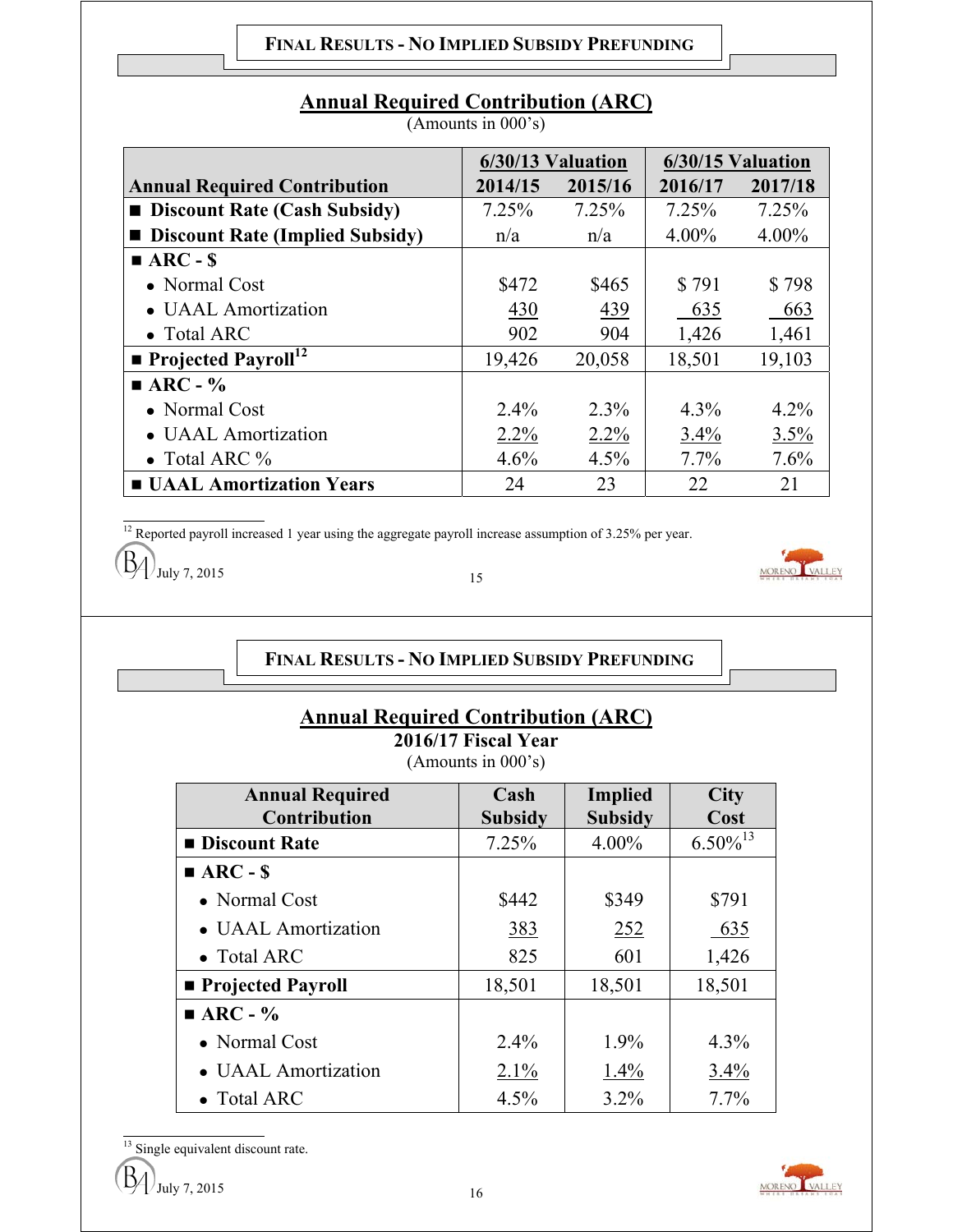#### **FINAL RESULTS - NO IMPLIED SUBSIDY PREFUNDING**

# **Estimated Actuarial Gains & Losses**

(Amounts in 000's)

| <b>Actuarial Gains &amp; Losses</b> | NC%       | <b>AAL</b> | (AVA)     | <b>UAAL</b> |
|-------------------------------------|-----------|------------|-----------|-------------|
| $6/30/13$ Actual<br>■               | 2.4%      | \$12,531   | \$(6,186) | \$6,345     |
| 6/30/15 Projected                   | 2.2%      | 14,022     | (7,631)   | 6,391       |
| <b>Experience Losses (Gains)</b>    |           |            |           |             |
| • Actual vs expected PEMHCA minimum | $(0.0\%)$ | (174)      |           | (174)       |
| • Contribution loss $(gain)$        |           |            | 223       | 223         |
| • Investment loss $(gain)$          |           |            | (352)     | (352)       |
| • Demographic $&$ other             | $0.2\%$   | (364)      | (44)      | (408)       |
| ■ Assumption Changes                |           |            |           |             |
| • Mortality improvement             | $(0.0\%)$ | (81)       |           | (81)        |
| • PEMHCA administration fee         | $(0.0\%)$ | (5)        |           | (5)         |
| <b>Implied Subsidy</b>              | 1.9%      | 4,751      |           | 4,751       |
| <b>Total Changes</b>                | 2.1%      | 4,127      | (174)     | 3,954       |
| $6/30/15$ Actual                    | 4.3%      | 18,148     | (7, 805)  | 10,343      |

 $\left(\overline{B_4}\right)$  July 7, 2015



## **FINAL RESULTS - NO IMPLIED SUBSIDY PREFUNDING**

# **Benefit Payment Projection**

(Amounts in 000's)

|               |                | <b>Cash Subsidy</b> |                 |                |                 |
|---------------|----------------|---------------------|-----------------|----------------|-----------------|
| <b>Fiscal</b> | <b>Current</b> | <b>Current</b>      | <b>Total</b>    | <b>Implied</b> | <b>Total</b>    |
| Year          | <b>Actives</b> | <b>Retirees</b>     | <b>Payments</b> | <b>Subsidy</b> | <b>Payments</b> |
| 2015/16       | \$33           | \$560               | \$593           | \$331          | \$924           |
| 2016/17       | 91             | 564                 | 655             | 336            | 991             |
| 2017/18       | 152            | 580                 | 732             | 372            | 1,104           |
| 2018/19       | 212            | 596                 | 808             | 392            | 1,200           |
| 2019/20       | 270            | 604                 | 874             | 419            | 1,293           |
| 2020/21       | 330            | 611                 | 941             | 459            | 1,400           |
| 2021/22       | 388            | 618                 | 1,006           | 439            | 1,445           |
| 2022/23       | 446            | 626                 | 1,072           | 487            | 1,559           |
| 2023/24       | 499            | 632                 | 1,131           | 459            | 1,590           |
| 2024/25       | 551            | 635                 | 1,186           | 440            | 1,626           |
| 2025/26       | 601            | 636                 | 1,237           | 462            | 1,699           |

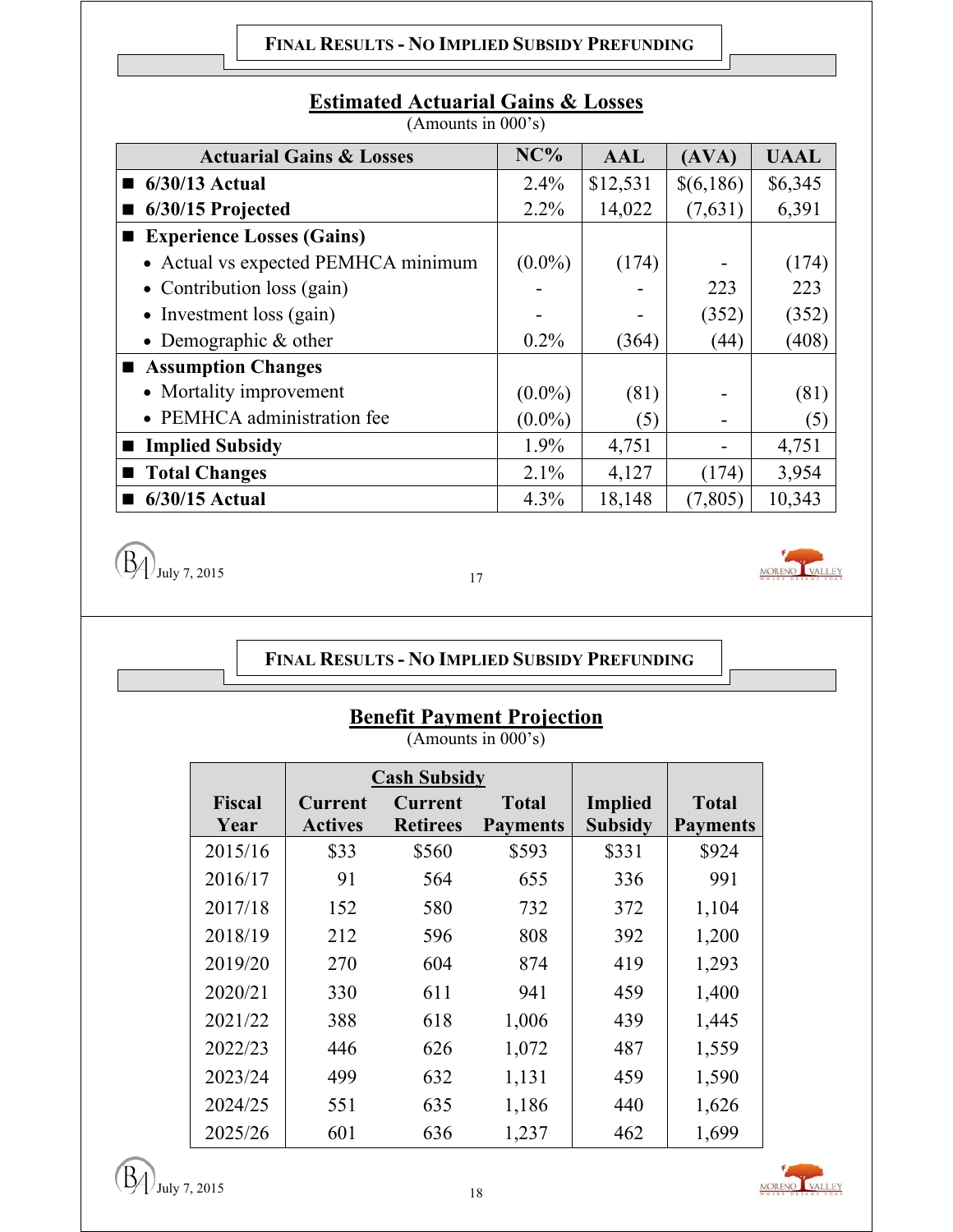#### **FINAL RESULTS - NO IMPLIED SUBSIDY PREFUNDING**

| <b>Estimated Net OPEB Obligation</b>      | <b>Estimate</b><br>2014/15 | <b>Estimate</b><br>2015/16 | <b>Estimate</b><br>2016/17 | <b>Estimate</b><br>2017/18 |
|-------------------------------------------|----------------------------|----------------------------|----------------------------|----------------------------|
| <b>Discount Rate</b><br>$\blacksquare$    | 7.25%                      | 7.25%                      | $6.50\%$                   | $6.50\%$                   |
| <b>NOO at Beginning of Year</b><br>■      | \$1,347                    | \$1,593                    | \$1,599                    | \$1,863                    |
| <b>Annual OPEB Cost</b><br>$\blacksquare$ |                            |                            |                            |                            |
| • Annual Required Contribution            | 902                        | 904                        | 1,426                      | 1,461                      |
| $\bullet$ Interest on NOO                 | 98                         | 115                        | 104                        | 121                        |
| • NOO Adjustment                          | (90)                       | (109)                      | (105)                      | (127)                      |
| • Annual OPEB Cost                        | 910                        | 910                        | 1,425                      | 1,455                      |
| <b>Contributions</b>                      |                            |                            |                            |                            |
| • Cash Benefit Payments Outside Trust     | $\Omega$                   | $\theta$                   | $\mathbf{0}$               |                            |
| • Implied Subsidy Payments Outside Trust  | $\mathbf{\Omega}$          | 0                          | 336                        | 372                        |
| • Trust Funding                           | 664                        | 904                        | 825                        | 826                        |
| • Total Contributions                     | 664                        | 904                        | 1,161                      | 1,198                      |
| <b>NOO at End of Year</b>                 | 1,593                      | 1,599                      | 1,863                      | 2,120                      |
| <b>NOO Amortization Years</b>             | 24                         | 23                         | 22                         | 21                         |
| <b>NOO Amortization Factor</b>            | 14.96                      | 14.57                      | 15.21                      | 14.72                      |

# **Estimated Net OPEB Obligation (NOO) Projection**

(Amounts in 000's)

 $\left(\frac{B}{10^{11}}\right)$  July 7, 2015

# **FINAL RESULTS - NO IMPLIED SUBSIDY PREFUNDING**

| <b>Funding Projection</b> |  |
|---------------------------|--|
|                           |  |

(Amounts in 000's)

|               |              |            |            | <b>City Contribution</b> |              |              |                |            | <b>Begin</b> |                |
|---------------|--------------|------------|------------|--------------------------|--------------|--------------|----------------|------------|--------------|----------------|
| <b>Fiscal</b> | <b>Begin</b> |            |            | <b>City</b>              | <b>Trust</b> | <b>Total</b> |                | <b>ARC</b> | <b>Begin</b> | Year           |
| Year          | Year         |            |            | <b>Benefit</b>           | Pre          | <b>City</b>  |                | $%$ of     | Year         | Fund           |
| End           | NOO          | <b>ARC</b> | <b>AOC</b> | <b>Pmts</b>              | <b>Fund</b>  | Contr        | <b>Payroll</b> | Pay        | <b>UAAL</b>  | $\frac{6}{10}$ |
| 2017          | \$1,599      | \$1,426    | \$1,425    | \$336                    | \$825        | \$1,161      | \$18,501       | $7.7\%$    | \$10,373     | 46%            |
| 2018          | 1,863        | 1,461      | 1,455      | 372                      | 826          | 1,198        | 19,103         | 7.6%       | 10,495       | 48%            |
| 2019          | 2,120        | 1,497      | 1,486      | 392                      | 828          | 1,220        | 19,723         | $7.6\%$    | 10,600       | 50%            |
| 2020          | 2,385        | 1,538      | 1,519      | 419                      | 832          | 1,251        | 20,365         | 7.6%       | 10,703       | 51%            |
| 2021          | 2,653        | 1,583      | 1,554      | 459                      | 837          | 1,296        | 21,026         | 7.5%       | 10,795       | 53%            |
| 2022          | 2,911        | 1,631      | 1,589      | 439                      | 842          | 1,281        | 21,710         | 7.5%       | 10,859       | 54%            |
| 2023          | 3,219        | 1,687      | 1,628      | 487                      | 849          | 1,336        | 22,415         | $7.5\%$    | 10,954       | 56%            |
| 2024          | 3,511        | 1,747      | 1,668      | 459                      | 857          | 1,316        | 23,144         | 7.5%       | 11,010       | 57%            |
| 2025          | 3,863        | 1,816      | 1,868      | 440                      | 867          | 1,307        | 23,896         | 7.6%       | 11,102       | 58%            |
| 2026          | 4,424        | 1,892      | 1,960      | 462                      | 878          | 1,340        | 24,673         | 7.7%       | 11,221       | 59%            |

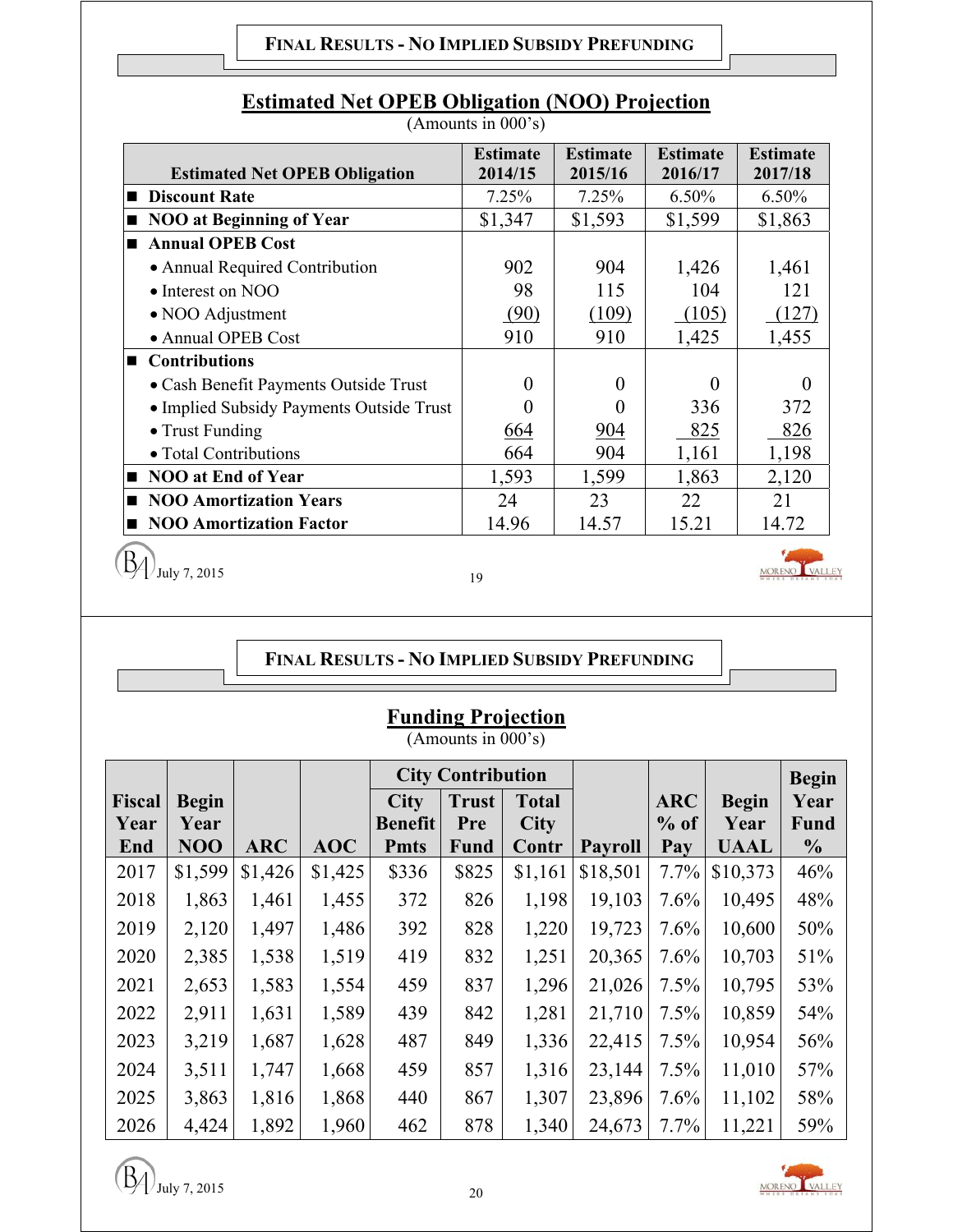| $(1 \text{ min} \circ \text{ min} \circ \text{ min} \circ \text{ min})$ |         |                   |          |                   |                            |  |  |  |  |
|-------------------------------------------------------------------------|---------|-------------------|----------|-------------------|----------------------------|--|--|--|--|
|                                                                         |         | 6/30/13 Valuation |          | 6/30/15 Valuation |                            |  |  |  |  |
|                                                                         | Actual  | <b>Projected</b>  | Actual   |                   | <b>Projected Projected</b> |  |  |  |  |
| <b>Actuarial Obligations</b>                                            | 6/30/13 | 6/30/15           | 6/30/15  | 6/30/16           | 6/30/17                    |  |  |  |  |
| <b>Discount Rate (Cash Sub)</b>                                         | S&U     | 7.25%             | 7.25%    | 7.25%             | 7.25%                      |  |  |  |  |
| ■ Discount Rate (Implied Sub)                                           | n/a     | n/a               | 7.25%    | 7.25%             | 7.25%                      |  |  |  |  |
| ■ Present Value of Benefits                                             |         |                   |          |                   |                            |  |  |  |  |
| • Actives                                                               | \$8,540 | n/a               | \$12,126 | n/a               | n/a                        |  |  |  |  |
| • Retirees                                                              | 6,948   | n/a               | 9,352    | n/a               | n/a                        |  |  |  |  |
| $\bullet$ Total                                                         | 15,488  | \$16,401          | 21,478   | \$22,078          | \$22,653                   |  |  |  |  |
| ■ Actuarial Accrued Liability                                           |         |                   |          |                   |                            |  |  |  |  |
| • Actives                                                               | 5,583   | n/a               | 7,881    | n/a               | n/a                        |  |  |  |  |
| • Retirees                                                              | 6,948   | n/a               | 9,352    | n/a               | n/a                        |  |  |  |  |
| $\bullet$ Total                                                         | 12,531  | 14,022            | 17,233   | 18,199            | 19,168                     |  |  |  |  |
| <b>Actuarial Value of Assets</b>                                        | 6,186   | 7,631             | 7,805    | 8,769             | 9,813                      |  |  |  |  |
| <b>Unfunded AAL</b>                                                     | 6,345   | 6,391             | 9,428    | 9,430             | 9,354                      |  |  |  |  |
| ■ Funded Percentage                                                     | 49%     | 54%               | 45%      | 48%               | 51%                        |  |  |  |  |
| ■ Normal Cost                                                           | 476     | 465               | 674      | 676               | 679                        |  |  |  |  |

## **Actuarial Obligations**

(Amounts in 000's)

 $\left(\overline{B_4}\right)$  July 7, 2015

## **SENSITIVITY RESULTS - IMPLIED SUBSIDY PREFUNDING**

# **Actuarial Obligations June 30, 2015**

| <b>Actuarial Obligations</b>            | Cash           | <b>Implied</b> | <b>City</b> |
|-----------------------------------------|----------------|----------------|-------------|
| (Amounts in 000's)                      | <b>Subsidy</b> | <b>Subsidy</b> | Cost        |
| <b>Discount Rate</b>                    | 7.25%          | 7.25%          | 7.25%       |
| <b>Present Value of Benefits</b>        |                |                |             |
| • Actives                               | \$8,363        | \$3,763        | \$12,126    |
| • Retirees                              | 7,762          | 1,590          | 9,352       |
| $\bullet$ Total                         | 16,125         | 5,353          | 21,478      |
| ■ Actuarial Accrued Liability           |                |                |             |
| • Actives                               | 5,635          | 2,246          | 7,881       |
| • Retirees                              | 7,762          | 1,590          | 9,352       |
| $\bullet$ Total                         | 13,397         | 3,836          | 17,233      |
| ■ Actuarial Value of Assets             | 7,805          | $\theta$       | 7,805       |
| ■ Unfunded Actuarial Accrued Liability  | 5,592          | 3,836          | 9,428       |
| $\blacksquare$ Normal Cost (2016/17)    | 442            | 234            | 676         |
| <b>Ext Pay-As-You-Go Cost (2016/17)</b> | 655            | 336            | 991         |

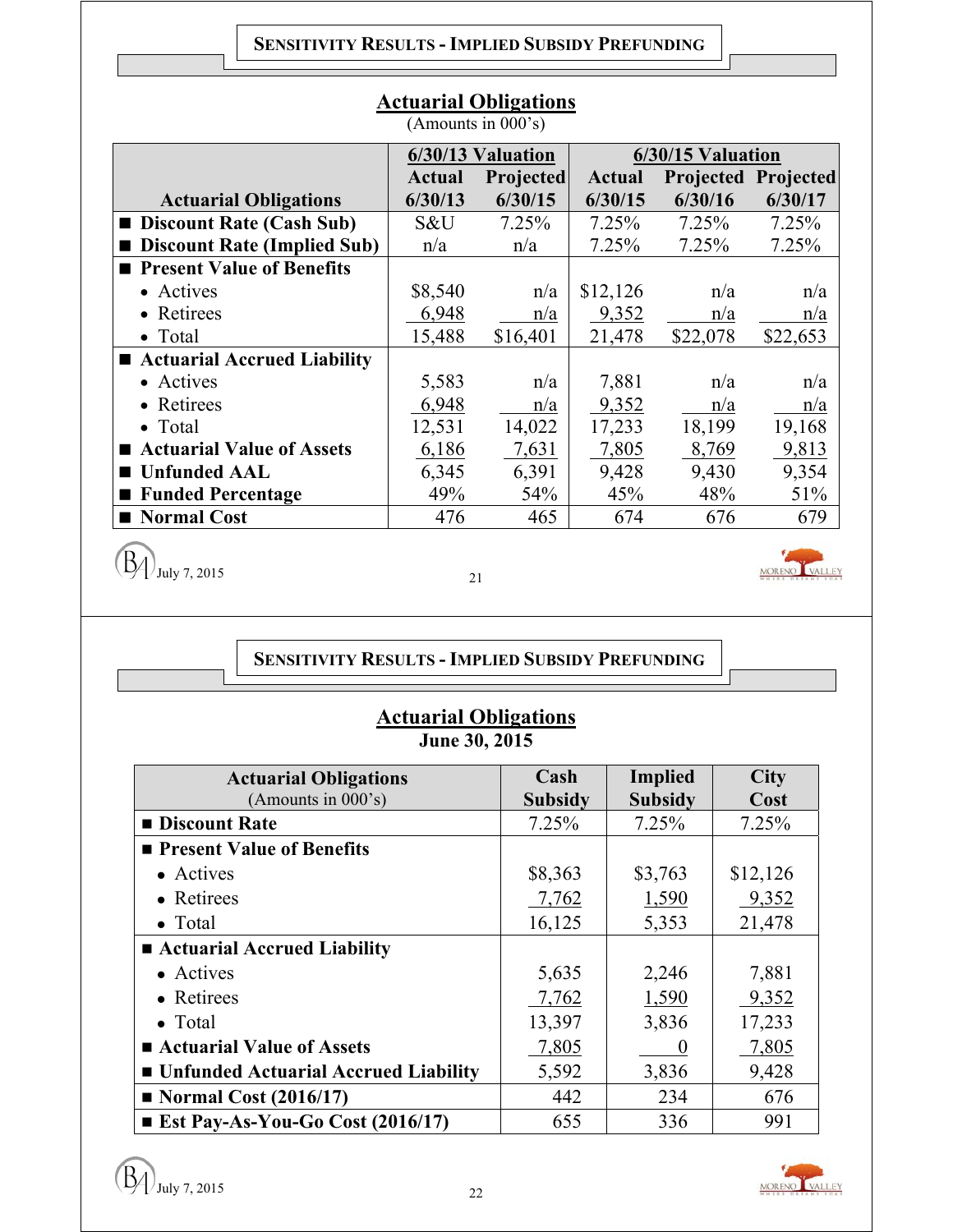|  | <b>Annual Required Contribution (ARC)</b> |  |
|--|-------------------------------------------|--|
|  |                                           |  |

(Amounts in 000's)

|                                        |         | 6/30/13 Valuation | 6/30/15 Valuation |         |
|----------------------------------------|---------|-------------------|-------------------|---------|
| <b>Annual Required Contribution</b>    | 2014/15 | 2015/16           | 2016/17           | 2017/18 |
| <b>Discount Rate (Cash Subsidy)</b>    | 7.25%   | 7.25%             | 7.25%             | 7.25%   |
| <b>Discount Rate (Implied Subsidy)</b> | n/a     | n/a               | 7.25%             | 7.25%   |
| $ARC - S$                              |         |                   |                   |         |
| $\bullet$ Normal Cost                  | \$472   | \$465             | \$676             | \$679   |
| • UAAL Amortization                    | 430     | 439               | 666               | 680     |
| • Total ARC                            | 902     | 904               | 1,341             | 1,359   |
| <b>Projected Payroll</b> <sup>14</sup> | 19,426  | 20,058            | 18,501            | 19,103  |
| $\blacksquare$ ARC - %                 |         |                   |                   |         |
| • Normal Cost                          | $2.4\%$ | $2.3\%$           | $3.7\%$           | $3.6\%$ |
| • UAAL Amortization                    | $2.2\%$ | 2.2%              | 3.6%              | 3.6%    |
| • Total ARC $\%$                       | 4.6%    | 4.5%              | $7.2\%$           | 7.1%    |
| <b>UAAL Amortization Years</b>         | 24      | 23                | 22                | 21      |

 $\frac{14}{14}$  Reported payroll increased 1 year using the aggregate payroll increase assumption of 3.25% per year.

 $J_{\text{July 7, 2015}}$  23

## **SENSITIVITY RESULTS - IMPLIED SUBSIDY PREFUNDING**

# **Annual Required Contribution (ARC)**

**2016/17 Fiscal Year**  (Amounts in 000's)

| <b>Annual Required</b><br><b>Contribution</b> | Cash<br><b>Subsidy</b> | Implied<br><b>Subsidy</b> | <b>City</b><br>Cost |
|-----------------------------------------------|------------------------|---------------------------|---------------------|
| <b>Discount Rate</b>                          | 7.25%                  | 7.25%                     | 7.25%               |
| $\blacksquare$ ARC - \$                       |                        |                           |                     |
| • Normal Cost                                 | \$442                  | \$234                     | \$676               |
| • UAAL Amortization                           | 383                    | 282                       | 666                 |
| • Total ARC                                   | 825                    | 516                       | 1,341               |
| <b>Projected Payroll</b>                      | 18,501                 | 18,501                    | 18,501              |
| $\blacksquare$ ARC - %                        |                        |                           |                     |
| • Normal Cost                                 | 2.4%                   | $1.3\%$                   | $3.7\%$             |
| • UAAL Amortization                           | $2.1\%$                | 1.5%                      | 3.6%                |
| $\bullet$ Total ARC                           | $4.5\%$                | 2.8%                      | 7.2%                |

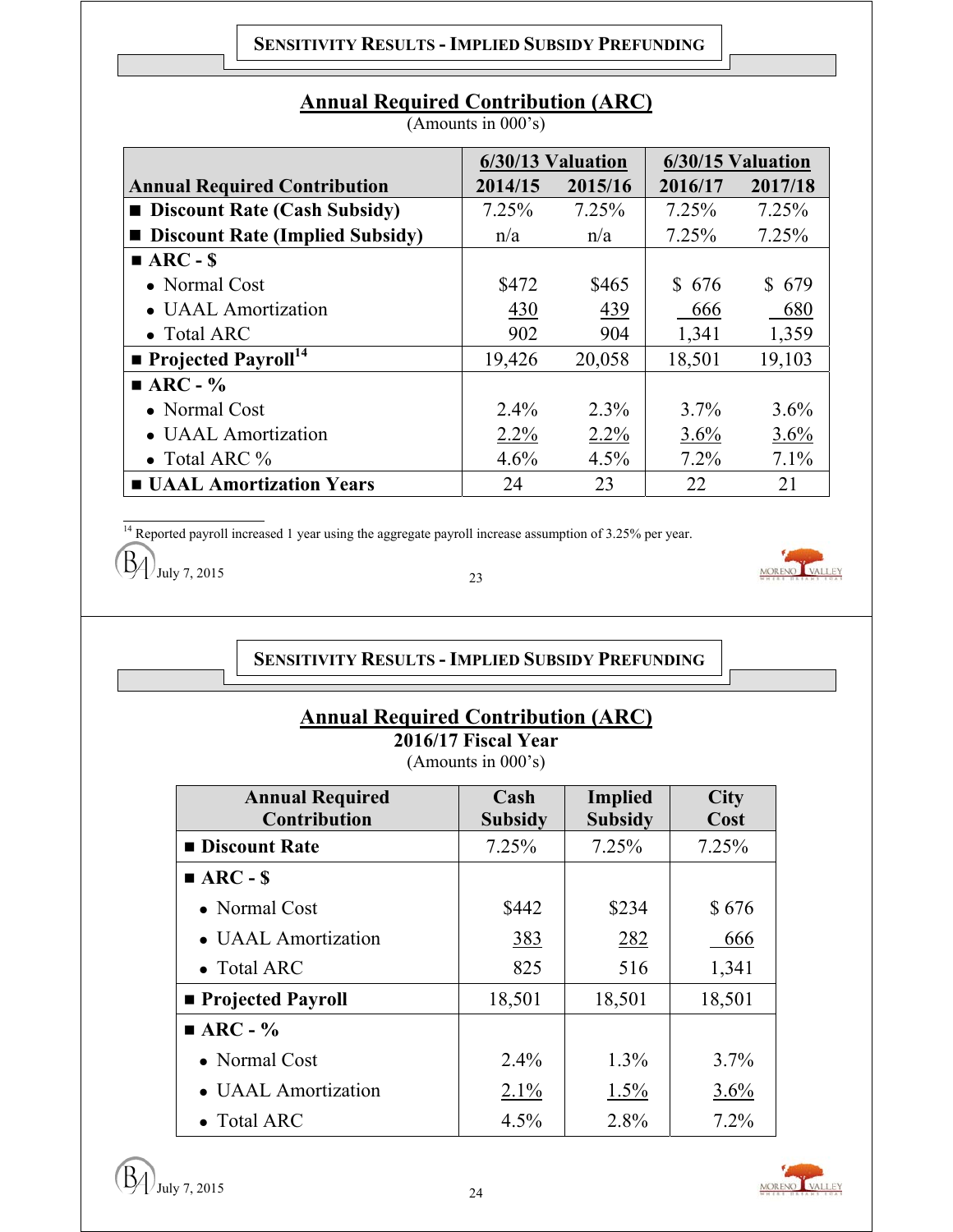#### **SENSITIVITY RESULTS - IMPLIED SUBSIDY PREFUNDING**

| <b>Actuarial Gains &amp; Losses</b> | NC%       | AAL      | (AVA)     | <b>UAAL</b> |
|-------------------------------------|-----------|----------|-----------|-------------|
| 6/30/13 Actual                      | $2.4\%$   | \$12,531 | \$(6,186) | \$6,345     |
| 6/30/15 Projected                   | $2.2\%$   | 14,022   | (7,631)   | 6,391       |
| <b>Experience Losses (Gains)</b>    |           |          |           |             |
| • Actual vs expected PEMHCA minimum | $(0.0\%)$ | (174)    |           | (174)       |
| • Contribution loss $(gain)$        |           |          | 223       | 223         |
| • Investment loss $(gain)$          |           |          | (352)     | (352)       |
| • Demographic $&$ other             | 0.2%      | (364)    | (44)      | (408)       |
| Assumption Changes                  |           |          |           |             |
| • Mortality improvement             | $(0.0\%)$ | (81)     |           | (81)        |
| • PEMHCA administration fee         | $(0.0\%)$ | (5)      |           | (5)         |
| <b>Implied Subsidy</b>              | 1.3%      | 3,836    |           | 3,836       |
| <b>Total Changes</b>                | $1.5\%$   | 3,212    | (174)     | 3,038       |
| 6/30/15 Actual                      | 3.7%      | 17,233   | (7,805)   | 9,428       |
| July 7, 2015<br>ገሩ                  |           |          |           | VALLEY      |

# **Estimated Actuarial Gains & Losses**

(Amounts in 000's)

 $\left(\frac{15}{4}\right)$  July 7, 2015

**SENSITIVITY RESULTS - IMPLIED SUBSIDY PREFUNDING**

# **Benefit Payment Projection**

(Amounts in 000's)

|                       |                                  | <b>Cash Subsidy</b>               |                                 |                                  |                                 |
|-----------------------|----------------------------------|-----------------------------------|---------------------------------|----------------------------------|---------------------------------|
| <b>Fiscal</b><br>Year | <b>Current</b><br><b>Actives</b> | <b>Current</b><br><b>Retirees</b> | <b>Total</b><br><b>Payments</b> | <b>Implied</b><br><b>Subsidy</b> | <b>Total</b><br><b>Payments</b> |
|                       |                                  |                                   |                                 |                                  |                                 |
| 2015/16               | \$33                             | \$560                             | \$593                           | \$331                            | \$924                           |
| 2016/17               | 91                               | 564                               | 655                             | 336                              | 991                             |
| 2017/18               | 152                              | 580                               | 732                             | 372                              | 1,104                           |
| 2018/19               | 212                              | 596                               | 808                             | 392                              | 1,200                           |
| 2019/20               | 270                              | 604                               | 874                             | 419                              | 1,293                           |
| 2020/21               | 330                              | 611                               | 941                             | 459                              | 1,400                           |
| 2021/22               | 388                              | 618                               | 1,006                           | 439                              | 1,445                           |
| 2022/23               | 446                              | 626                               | 1,072                           | 487                              | 1,559                           |
| 2023/24               | 499                              | 632                               | 1,131                           | 459                              | 1,590                           |
| 2024/25               | 551                              | 635                               | 1,186                           | 440                              | 1,626                           |
| 2025/26               | 601                              | 636                               | 1,237                           | 462                              | 1,699                           |

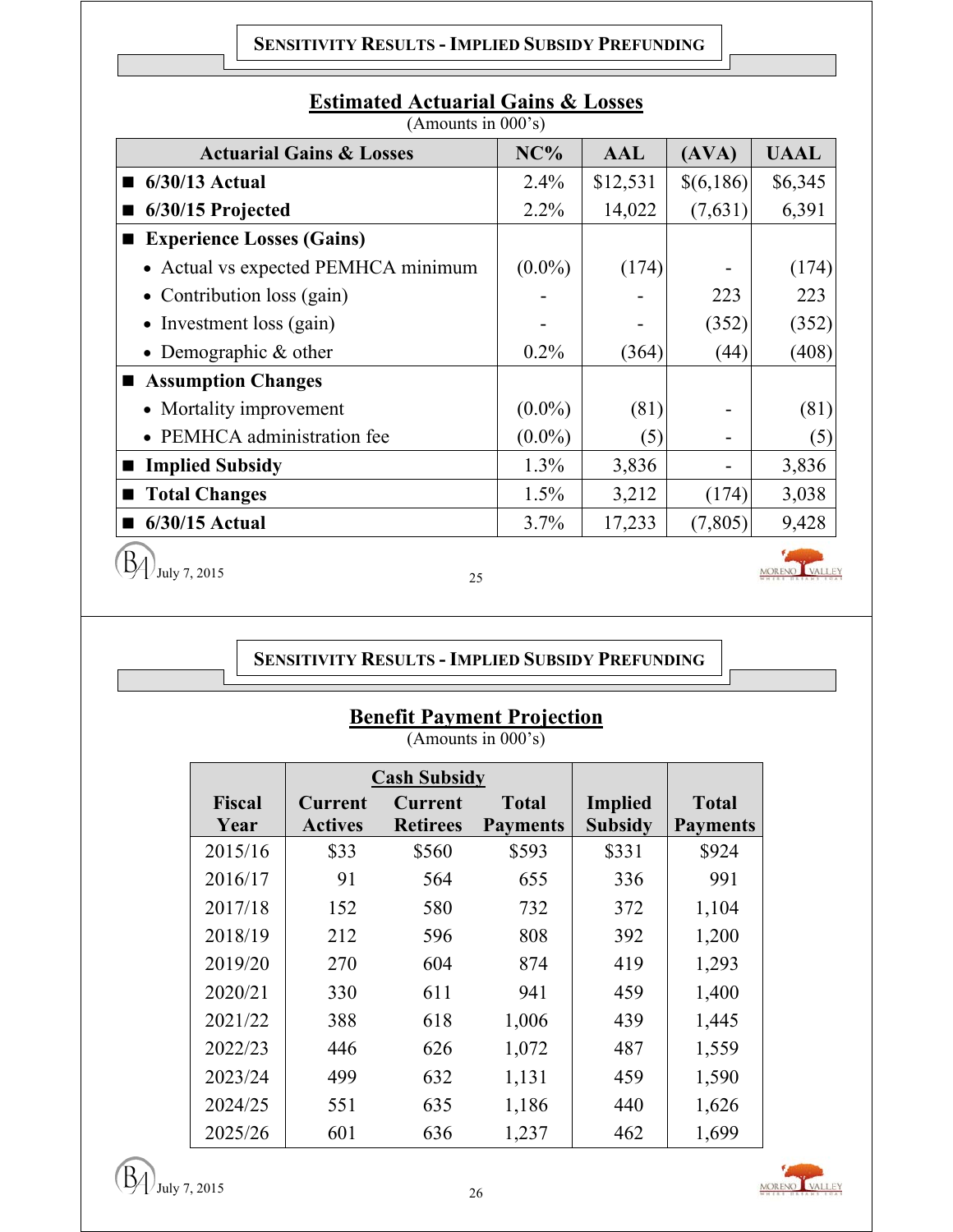## **SENSITIVITY RESULTS - IMPLIED SUBSIDY PREFUNDING**

| <b>Estimated Net OPEB Obligation</b>     | <b>Estimate</b><br>2014/15 | <b>Estimate</b><br>2015/16 | <b>Estimate</b><br>2016/17 | <b>Estimate</b><br>2017/18 |
|------------------------------------------|----------------------------|----------------------------|----------------------------|----------------------------|
| <b>Discount Rate</b>                     | 7.25%                      | 7.25%                      | 7.25%                      | 7.25%                      |
| <b>NOO at Beginning of Year</b>          | \$1,347                    | \$1,593                    | \$1,599                    | \$1,603                    |
| <b>Annual OPEB Cost</b>                  |                            |                            |                            |                            |
| • Annual Required Contribution           | 902                        | 904                        | 1,341                      | 1,359                      |
| • Interest on NOO                        | 98                         | 115                        | 116                        | 116                        |
| • NOO Adjustment                         | (90)                       | (109)                      | (113)                      | (117)                      |
| • Annual OPEB Cost                       | 910                        | 910                        | 1,344                      | 1,359                      |
| <b>Contributions</b>                     |                            |                            |                            |                            |
| • Cash Benefit Payments Outside Trust    | 0                          | $\Omega$                   | $\Omega$                   | 0                          |
| • Implied Subsidy Payments Outside Trust | 0                          |                            |                            |                            |
| • Trust Funding                          | 664                        | 904                        | 1,341                      | 1,359                      |
| • Total Contributions                    | 664                        | 904                        | 1,341                      | 1,359                      |
| <b>NOO at End of Year</b>                | 1,593                      | 1,599                      | 1,603                      | 1,602                      |
| <b>NOO Amortization Years</b>            | 24                         | 23                         | 22                         | 21                         |
| <b>NOO Amortization Factor</b>           | 14.96                      | 14.57                      | 14.17                      | 13.75                      |
| July 7, 2015                             | 27                         |                            |                            |                            |

# **Estimated Net OPEB Obligation (NOO) Projection**

(Amounts in 000's)

## **SENSITIVITY RESULTS - IMPLIED SUBSIDY PREFUNDING**

| <b>Funding Projection</b> |  |
|---------------------------|--|
|                           |  |

(Amounts in 000's)

|               |              |            |         | <b>City Contribution</b> |              |              |                |            |              | <b>Begin</b>   |
|---------------|--------------|------------|---------|--------------------------|--------------|--------------|----------------|------------|--------------|----------------|
| <b>Fiscal</b> | <b>Begin</b> |            |         | <b>City</b>              | <b>Trust</b> | <b>Total</b> |                | <b>ARC</b> | <b>Begin</b> | Year           |
| Year          | Year         |            |         | <b>Benefit</b>           | Pre          | <b>City</b>  |                | $%$ of     | Year         | <b>Fund</b>    |
| End           | NOO          | <b>ARC</b> | AOC     | <b>Pmts</b>              | Fund         | Contr        | <b>Payroll</b> | Pay        | <b>UAAL</b>  | $\frac{6}{10}$ |
| 2017          | \$1,599      | \$1,341    | \$1,344 | \$0                      | \$1,341      | \$1,341      | \$18,501       | $7.2\%$    | \$9,430      | 48%            |
| 2018          | 1,603        | 1,359      | 1,359   | $\overline{0}$           | 1,359        | 1,359        | 19,103         | 7.1%       | 9,354        | 51%            |
| 2019          | 1,602        | 1,378      | 1,374   | $\boldsymbol{0}$         | 1,378        | 1,378        | 19,723         | $7.0\%$    | 9,272        | 54%            |
| 2020          | 1,598        | 1,400      | 1,391   | $\boldsymbol{0}$         | 1,400        | 1,400        | 20,365         | $6.9\%$    | 9,180        | 56%            |
| 2021          | 1,590        | 1,423      | 1,410   | $\mathbf{0}$             | 1,423        | 1,423        | 21,026         | $6.8\%$    | 9,073        | 58%            |
| 2022          | 1,576        | 1,448      | 1,429   | $\overline{0}$           | 1,448        | 1,448        | 21,710         | 6.7%       | 8,948        | 61%            |
| 2023          | 1,558        | 1,474      | 1,450   | $\overline{0}$           | 1,474        | 1,474        | 22,415         | 6.6%       | 8,802        | 63%            |
| 2024          | 1,534        | 1,503      | 1,473   | $\theta$                 | 1,503        | 1,503        | 23,144         | 6.5%       | 8,631        | 65%            |
| 2025          | 1,504        | 1,533      | 1,497   | $\theta$                 | 1,533        | 1,533        | 23,896         | $6.4\%$    | 8,432        | 66%            |
| 2026          | 1,468        | 1,566      | 1,521   | $\boldsymbol{0}$         | 1,566        | 1,566        | 24,673         | 6.3%       | 8,199        | 68%            |

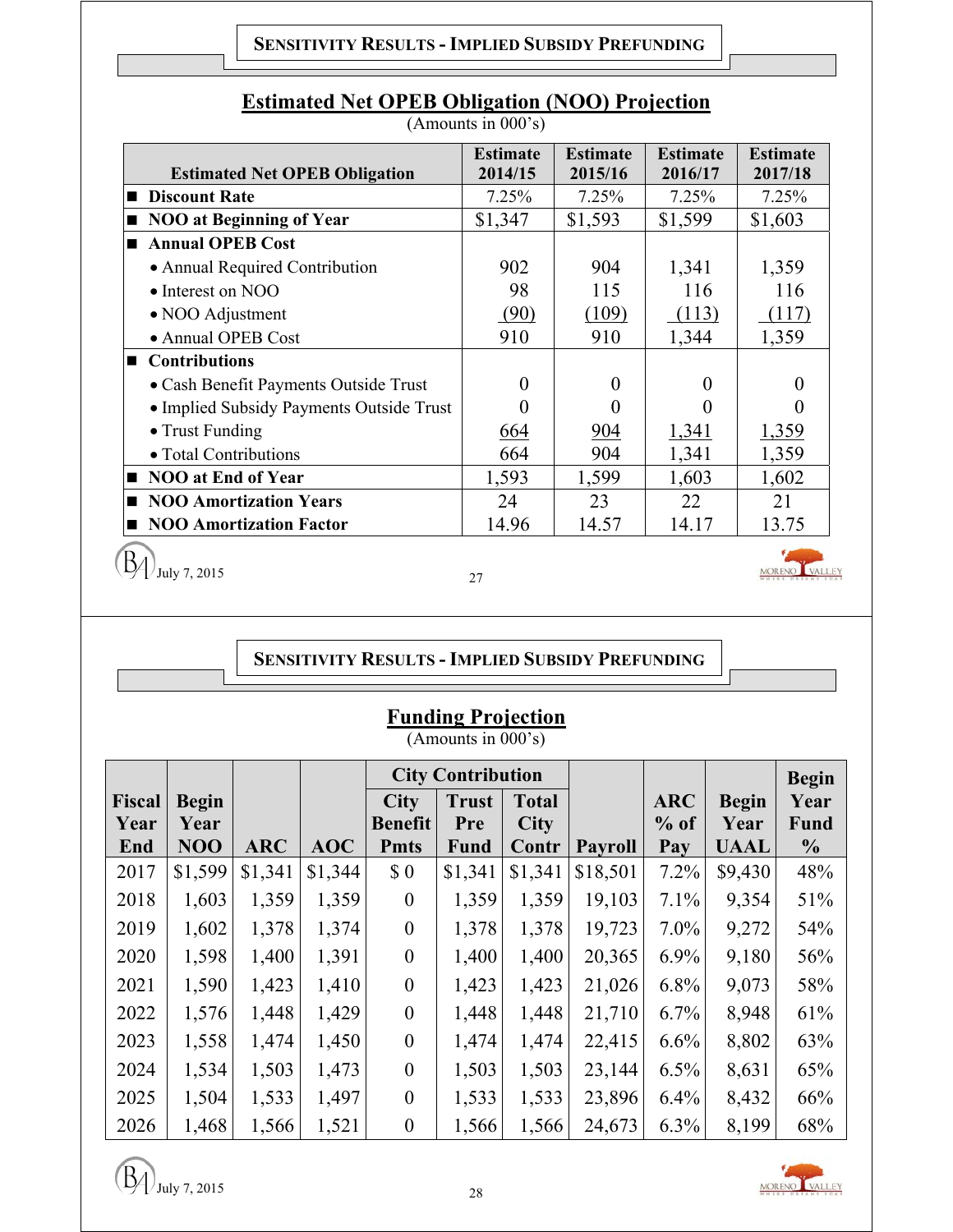#### **ISSUES**

## **OPEB Accounting Changes**

■ OPEB Accounting:

• New GASB statement No. 75 "Accounting and Financial Reporting for Postemployment Benefits Other Than Pensions," approved by GASB Board on June 2, 2015

- Replaces GASB 45
- Effective for fiscal years beginning after  $6/15/17$  (2017/18 for City)
- **Major Issues:** 
	- Net OPEB Liability (UAAL) on balance sheet
	- Expense calculation disconnected from contribution calculation
	- Discount rate is expected trust rate of return when assets sufficient to pay benefits
	- Discount rate is 20-year high-quality municipal bond rate when assets not sufficient
	- Immediate recognition of Total OPEB Liability (AAL) for plan changes
	- Deferred recognition of changes in Total OPEB Liability for gains and losses and assumption changes over average active and inactive average future working lifetime
	- Recognition of investment gains and losses over 5 years
	- Disclosure of asset allocation and expected real rates of return for each asset class
	- Entry age normal cost method
	- Biennial valuations

July 7, 2015 29



#### **ACTUARIAL CERTIFICATION**

This report presents the City of Moreno Valley Retiree Healthcare Plan ("Plan") June 30, 2015 actuarial valuation. The purpose of this valuation is to:

- Determine the Governmental Accounting Standards Board Statement Nos. 43 and 45 June 30, 2015 benefit obligations,
- Determine the Plan's June 30, 2015 funded status, and
- Calculate the 2016/17 and 2017/18 Annual Required Contributions.

The report provides information intended for reporting under GASB 43 and 45, but may not be appropriate for other purposes. Information provided in this report may be useful to the City for the Plan's financial management. Future valuations may differ significantly if the Plan's experience differs from our assumptions or if there are changes in Plan design, actuarial methods, or actuarial assumptions. The project scope did not include an analysis of this potential variation.

The valuation is based on Plan provisions, participant data, and asset information provided by the City as summarized in this report, which we relied on and did not audit. We reviewed the participant data for reasonableness.

To the best of our knowledge, this report is complete and accurate and has been conducted using generally accepted actuarial principles and practices. Additionally, in our opinion, actuarial methods and assumptions comply with GASB 43 and 45. As members of the American Academy of Actuaries meeting the Academy Qualification Standards, we certify the actuarial results and opinions herein.

Respectfully submitted,

Joseph R. D'Onofrio, FSA, EA, MAAA, FCA Assistant Vice President Bartel Associates, LLC July 7, 2015



Katherine Moore

Katherine Moore, ASA, MAAA Associate Actuary Bartel Associates, LLC July 7, 2015

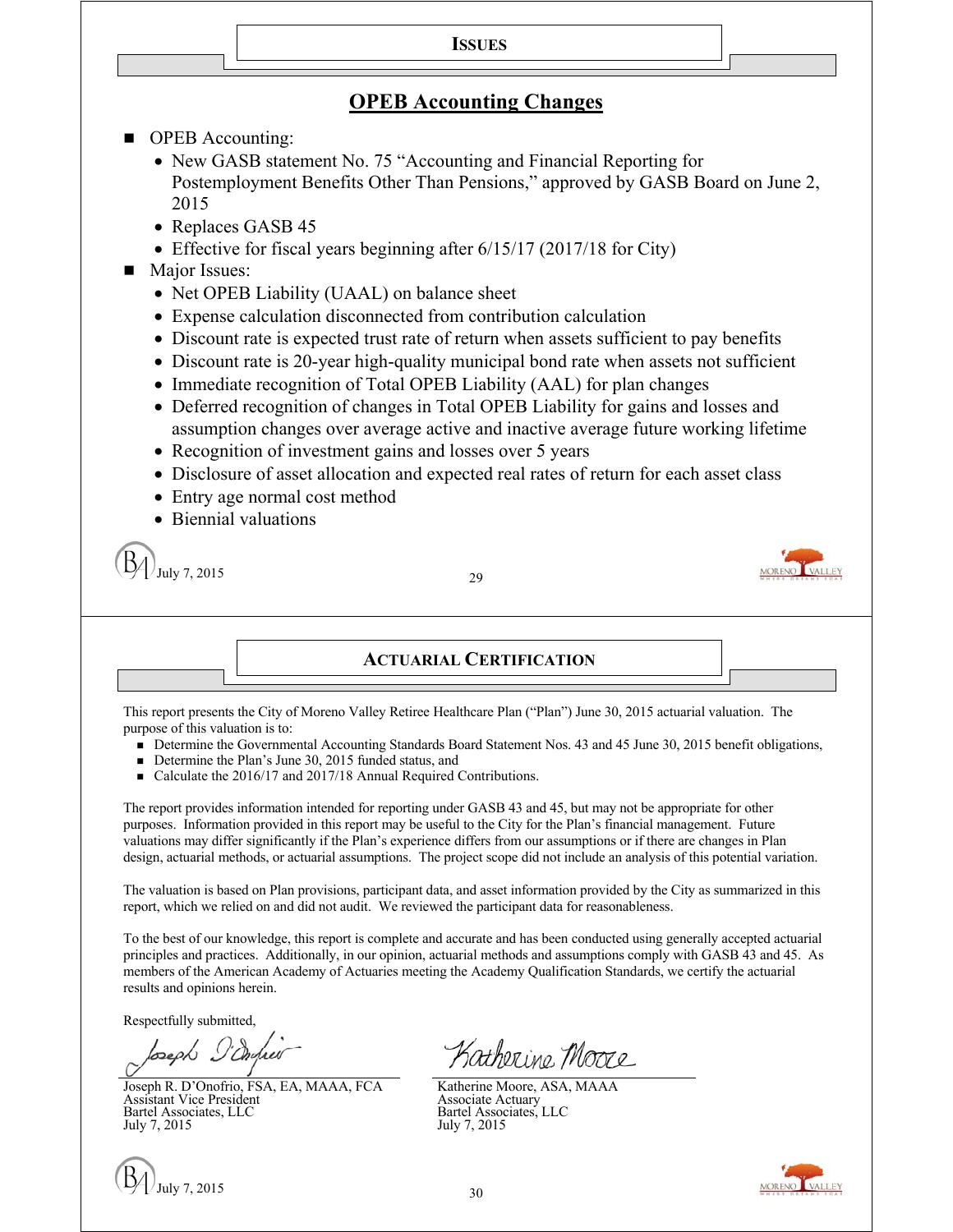#### **EXHIBITS**

| Page   |
|--------|
| $E-1$  |
| $E-6$  |
| $E-20$ |
| $E-32$ |
| $E-34$ |
|        |





## **PREMIUMS**

#### **2014 PEMHCA Monthly Premiums Other Southern California**

|                             |               | <b>Non-Medicare Eligible</b> |            | <b>Medicare Eligible</b> |          |            |  |
|-----------------------------|---------------|------------------------------|------------|--------------------------|----------|------------|--|
| <b>Medical Plan</b>         | <b>Single</b> | 2-Party                      | Family     | <b>Single</b>            | 2-Party  | Family     |  |
| Anthem HMO Select           | \$536.99      | \$1,073.98                   | \$1,396.17 | \$341.12                 | \$682.24 | \$1,023.36 |  |
| Anthem HMO Traditional      | 592.20        | 1,184.40                     | 1,539.72   | 341.12                   | 682.24   | 1,023.36   |  |
| Blue Shield Access+         | 543.21        | 1,086.42                     | 1,412.35   | 298.21                   | 596.42   | 894.63     |  |
| <b>Blue Shield NetValue</b> | 457.17        | 914.34                       | 1,188.64   | 298.21                   | 596.42   | 894.63     |  |
| Health Net Salud y Más      | 489.82        | 979.64                       | 1,273.53   | 261.24                   | 522.48   | 783.72     |  |
| <b>Health Net SmartCare</b> | 568.51        | 1,137.02                     | 1,478.13   | 261.24                   | 522.48   | 783.72     |  |
| Kaiser                      | 602.79        | 1,205.58                     | 1,567.25   | 294.97                   | 589.94   | 884.91     |  |
| Sharp                       | 538.59        | 1,077.18                     | 1,400.33   | 306.51                   | 613.02   | 919.53     |  |
| UnitedHealthcare            | 521.01        | 1,042.02                     | 1,354.63   | 193.33                   | 386.66   | 579.99     |  |
| PERS Choice                 | 612.25        | 1,224.50                     | 1,591.85   | 307.23                   | 614.46   | 921.69     |  |
| <b>PERS Select</b>          | 586.32        | 1,172.64                     | 1,524.43   | 307.23                   | 614.46   | 921.69     |  |
| PERSCare                    | 638.22        | 1,276.44                     | 1,659.37   | 327.36                   | 654.72   | 982.08     |  |



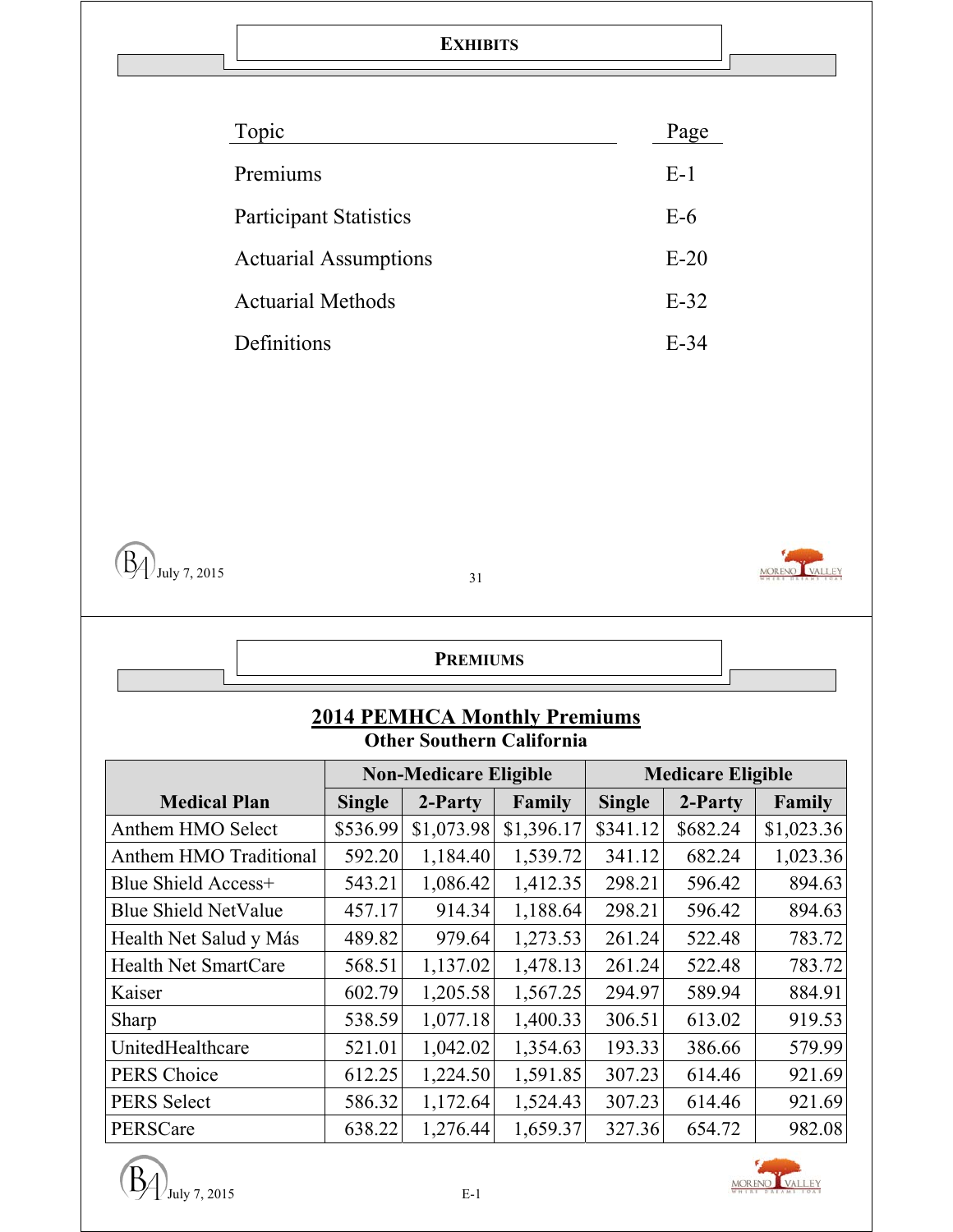**PREMIUMS**

|                               |               | <b>Non-Medicare Eligible</b> |            | <b>Medicare Eligible</b> |          |            |  |
|-------------------------------|---------------|------------------------------|------------|--------------------------|----------|------------|--|
| <b>Medical Plan</b>           | <b>Single</b> | 2-Party                      | Family     | <b>Single</b>            | 2-Party  | Family     |  |
| Anthem HMO Select             | \$653.97      | \$1,307.94                   | \$1,700.32 | \$445.38                 | \$890.76 | \$1,336.14 |  |
| <b>Anthem HMO Traditional</b> | 743.12        | 1,486.24                     | 1,932.11   | 445.38                   | 890.76   | 1,336.14   |  |
| <b>Blue Shield Access+</b>    | 598.66        | 1,197.32                     | 1,556.56   | 352.63                   | 705.26   | 1,057.89   |  |
| <b>Blue Shield NetValue</b>   | 561.09        | 1,122.18                     | 1,458.83   | 352.63                   | 705.26   | 1,057.89   |  |
| Health Net Salud y Más        | 520.59        | 1,041.18                     | 1,353.53   | 276.85                   | 553.70   | 830.55     |  |
| <b>Health Net SmartCare</b>   | 579.88        | 1,159.76                     | 1,507.69   | 276.85                   | 553.70   | 830.55     |  |
| Kaiser                        | 579.80        | 1,159.60                     | 1,507.48   | 295.51                   | 591.02   | 886.53     |  |
| Sharp                         | 564.57        | 1,129.14                     | 1,467.88   | 327.66                   | 655.32   | 982.98     |  |
| UnitedHealthcare              | 449.10        | 898.20                       | 1,167.67   | 267.41                   | 678.94   | 1,018.41   |  |
| <b>PERS Choice</b>            | 594.40        | 1,188.80                     | 1,545.44   | 339.47                   | 678.94   | 1,018.41   |  |
| <b>PERS Select</b>            | 585.58        | 1,171.16                     | 1,522.51   | 339.47                   | 678.94   | 1,018.41   |  |
| PERSCare                      | 657.32        | 1,314.64                     | 1,709.03   | 368.76                   | 737.52   | 1,106.28   |  |

## **2015 PEMHCA Monthly Premiums Other Southern California**

 $\left(\overline{\mathbf{B}}\right)$ <sub>July 7, 2015</sub>



**PREMIUMS**

## **PEMHCA Monthly Premium Increases Other Southern California - 2014 to 2015**

|                             | <b>Actual Increases</b> |                 | <b>Assumed Increases</b> |                 |
|-----------------------------|-------------------------|-----------------|--------------------------|-----------------|
| <b>Medical Plan</b>         | <b>Non-Medicare</b>     | <b>Medicare</b> | <b>Non-Medicare</b>      | <b>Medicare</b> |
| Anthem HMO Select           | 21.8%                   | 30.6%           | $8.0\%$                  | 8.3%            |
| Anthem HMO Traditional      | 25.5%                   | 30.6%           | $8.0\%$                  | 8.3%            |
| Blue Shield Access+         | 10.2%                   | 18.2%           | $8.0\%$                  | 8.3%            |
| <b>Blue Shield NetValue</b> | 22.7%                   | 18.2%           | $8.0\%$                  | 8.3%            |
| Health Net Salud y Más      | 6.3%                    | $6.0\%$         | $8.0\%$                  | 8.3%            |
| <b>Health Net SmartCare</b> | $2.0\%$                 | $6.0\%$         | $8.0\%$                  | 8.3%            |
| Kaiser                      | $(3.8\%)$               | $0.2\%$         | $8.0\%$                  | 8.3%            |
| Sharp                       | 4.8%                    | $6.9\%$         | $8.0\%$                  | 8.3%            |
| UnitedHealthcare            | $(13.8\%)$              | 38.3%           | $8.0\%$                  | 8.3%            |
| <b>PERS</b> Choice          | $(2.9\%)$               | $10.5\%$        | $8.0\%$                  | 8.3%            |
| <b>PERS Select</b>          | $(0.1\%)$               | $10.5\%$        | $8.0\%$                  | 8.3%            |
| PERSCare                    | $3.0\%$                 | 12.6%           | $8.0\%$                  | 8.3%            |



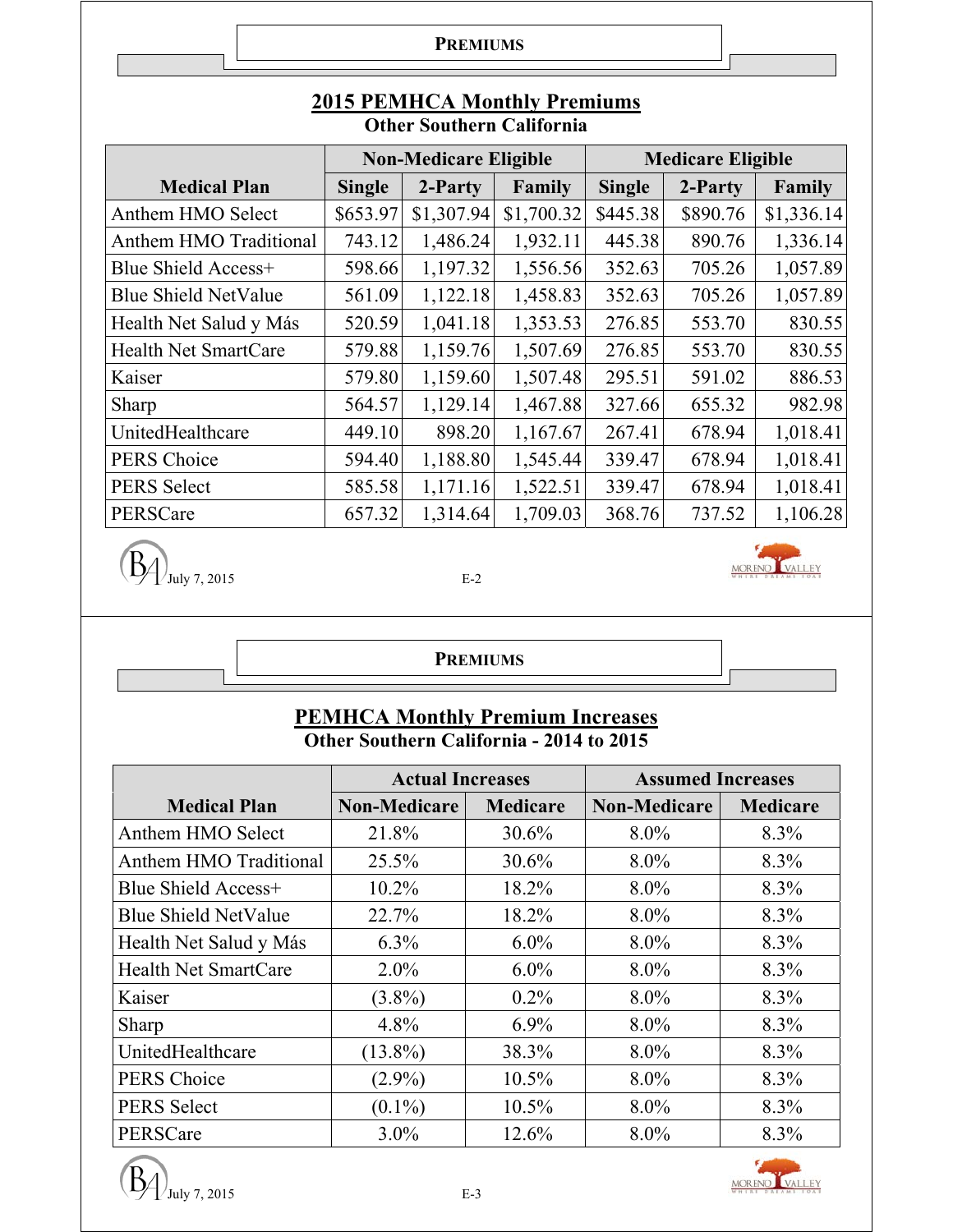

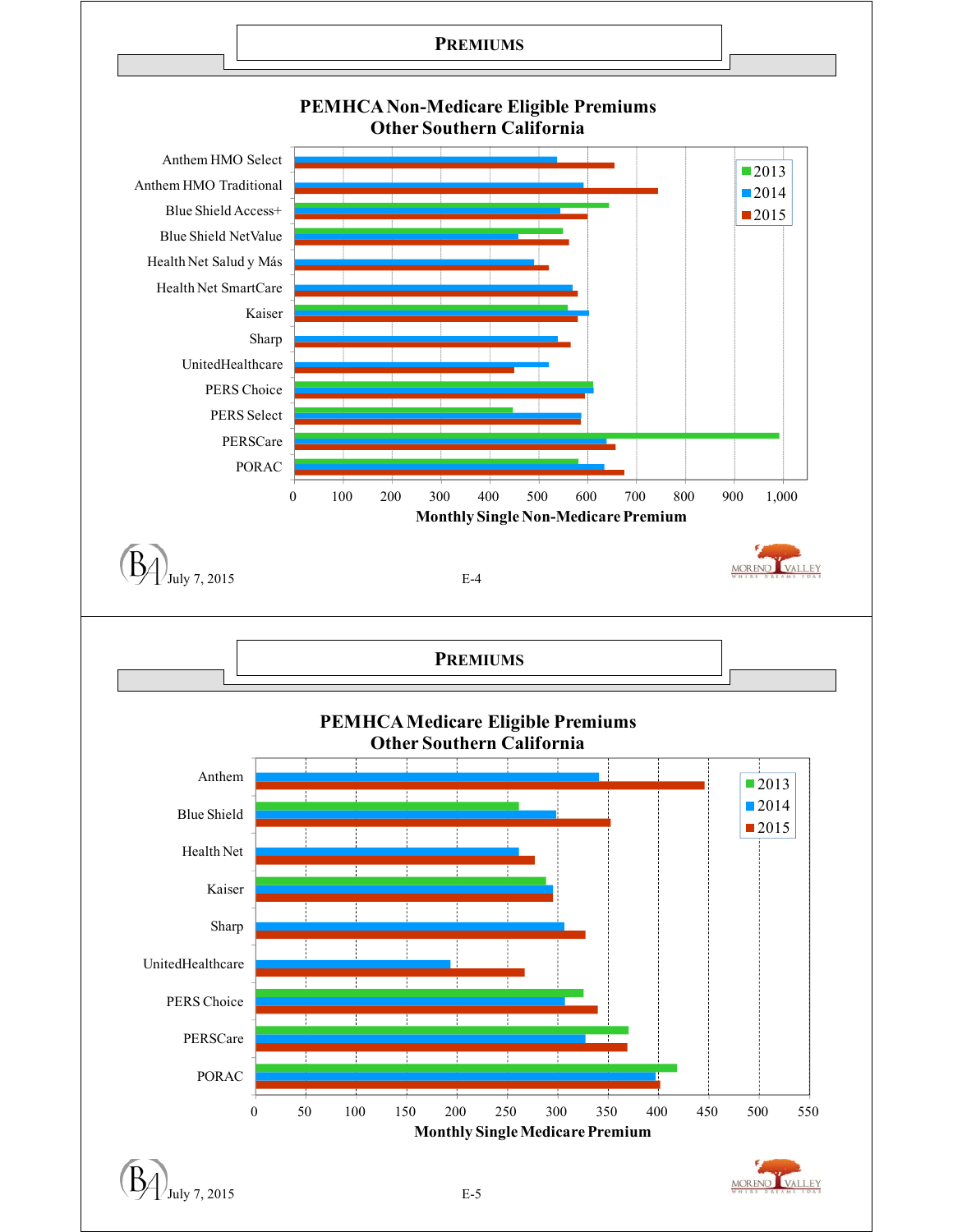|                               | <b>June 30, 2013</b> |                 |           | <b>January 1, 2015</b> |       |                 |
|-------------------------------|----------------------|-----------------|-----------|------------------------|-------|-----------------|
|                               |                      | <b>Retirees</b> |           |                        |       | <b>Retirees</b> |
| <b>Medical Plan</b>           | <b>Actives</b>       | < 65            | $\geq 65$ | <b>Actives</b>         | < 65  | $\geq 65$       |
| Anthem HMO Select             | n/a                  | n/a             | n/a       | $0\%$                  | 3%    | $0\%$           |
| <b>Anthem HMO Traditional</b> | n/a                  | n/a             | n/a       | $1\%$                  | $1\%$ | $0\%$           |
| Blue Shield Access+           | 18%                  | 4%              | 16%       | 16%                    | 7%    | 17%             |
| <b>Blue Shield NetValue</b>   | 19%                  | 24%             | $4\%$     | 22%                    | 23%   | $2\%$           |
| Health Net Salud y Más        | n/a                  | n/a             | n/a       | $0\%$                  | 0%    | $0\%$           |
| <b>Health Net SmartCare</b>   | n/a                  | n/a             | n/a       | $1\%$                  | 0%    | $0\%$           |
| Kaiser                        | 55%                  | 16%             | 22%       | 45%                    | 18%   | 19%             |
| UnitedHealthcare              | n/a                  | n/a             | n/a       | 8%                     | 3%    | 2%              |
| Anthem EPO (North CA)         | n/a                  | n/a             | n/a       | $0\%$                  | $1\%$ | $0\%$           |
| <b>PERS Choice</b>            | 6%                   | 18%             | 11%       | 5%                     | 14%   | 15%             |
| <b>PERS Select</b>            | $1\%$                | $4\%$           | $0\%$     | $1\%$                  | $1\%$ | $0\%$           |
| PERSCare                      | $1\%$                | $0\%$           | 9%        | $1\%$                  | $0\%$ | 7%              |
| Non-PEMHCA Plan               | n/a                  | 34%             | 38%       | n/a                    | 29%   | 38%             |
| Total                         | 100%                 | 100%            | 100%      | 100%                   | 100%  | 100%            |

## **Medical Plan Participation Non-Waived Participants**

 $\left(\overline{\mathbf{B}}\right)$ <sub>July 7, 2015</sub>

**PARTICIPANT STATISTICS**

# **Active Medical Coverage January 1, 2015**

| <b>Medical Plan</b>         | <b>Single</b>  | 2-Party | Family | <b>Waived</b> | <b>Total</b>                |
|-----------------------------|----------------|---------|--------|---------------|-----------------------------|
| Anthem HMO Select           |                |         |        |               |                             |
| Anthem HMO Traditional      |                |         |        |               |                             |
| Blue Shield Access+         | 14             | 6       | 9      |               | 29                          |
| <b>Blue Shield NetValue</b> | 15             | 9       | 17     |               | 41                          |
| Health Net Salud y Más      |                |         |        |               |                             |
| <b>Health Net SmartCare</b> |                |         |        |               |                             |
| Kaiser                      | 37             | 19      | 25     |               | 81                          |
| UnitedHealthcare            | 8              |         | 6      |               | 14                          |
| Anthem EPO (North CA)       |                |         |        |               |                             |
| <b>PERS Choice</b>          | 7              |         |        |               | 9                           |
| <b>PERS Select</b>          | $\overline{2}$ |         |        |               | $\overline{2}$              |
| PERSCare                    |                |         |        |               | $\mathcal{D}_{\mathcal{L}}$ |
| Total                       | 84             | 36      | 60     | 108           | 288                         |
| Election $%$                | 29%            | 13%     | 21%    | 37%           | 100%                        |



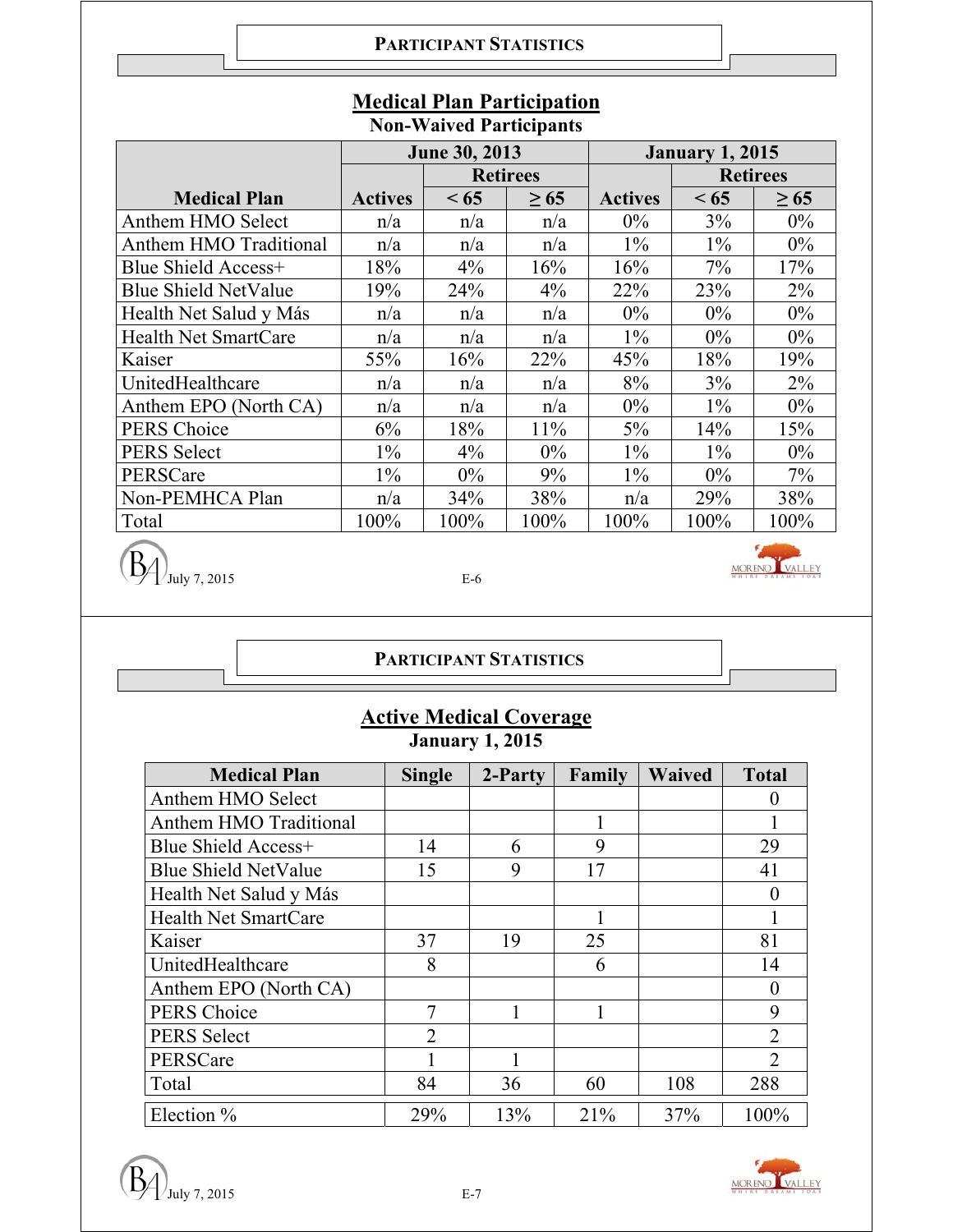#### **PARTICIPANT STATISTICS**

| <b>Medical Plan</b>         | <b>Single</b>  | 2-Party | Family         | <b>Non</b><br><b>PEMHCA</b> | Waived | <b>Total</b>   |
|-----------------------------|----------------|---------|----------------|-----------------------------|--------|----------------|
| Anthem HMO Select           | $\overline{2}$ |         |                |                             |        | $\overline{2}$ |
| Anthem HMOTraditional       |                |         |                |                             |        |                |
| Blue Shield Access+         |                | 4       |                |                             |        | 5              |
| <b>Blue Shield NetValue</b> | 12             | 5       |                |                             |        | 18             |
| Health Net Salud y Más      |                |         |                |                             |        | $\Omega$       |
| <b>Health Net SmartCare</b> |                |         |                |                             |        | $\Omega$       |
| Kaiser                      | 8              | 4       | $\overline{2}$ |                             |        | 14             |
| UnitedHealthcare            |                |         |                |                             |        | $\overline{2}$ |
| Anthem EPO (North CA)       |                |         |                |                             |        |                |
| PERS Choice                 | 6              | 3       | $\overline{2}$ |                             |        | 11             |
| PERS Select                 |                |         |                |                             |        |                |
| PERSCare                    |                |         |                |                             |        | $\Omega$       |
| Non-PEMHCA Plan             |                |         |                | 22                          |        | 22             |
| Waived - No Contribution    |                |         |                |                             | 22     | 22             |
| Total                       | 29             | 20      | 6              | 22                          | 22     | 99             |
| Election %                  | 30%            | 20%     | 6%             | 22%                         | 22%    | 100%           |

## **Retiree Medical Coverage January 1, 2015 - Under Age 65**

 $\left(\overline{\mathbf{B}}\right)$  July 7, 2015

MORENO VALLEY

## **PARTICIPANT STATISTICS**

# **Retiree Medical Coverage**

|                             |                | <b>January 1, 2015 - Age 65 &amp; Over</b> |          |               |        |                  |
|-----------------------------|----------------|--------------------------------------------|----------|---------------|--------|------------------|
|                             |                |                                            |          | <b>Non</b>    |        |                  |
| <b>Medical Plan</b>         | <b>Single</b>  | $2-Partv$                                  | Family   | <b>PEMHCA</b> | Waived | <b>Total</b>     |
| Anthem HMO Select           |                |                                            |          |               |        | $\theta$         |
| Anthem HMO Traditional      |                |                                            |          |               |        | $\boldsymbol{0}$ |
| Blue Shield Access+         | 7              | $\overline{2}$                             |          |               |        | 9                |
| <b>Blue Shield NetValue</b> |                |                                            |          |               |        |                  |
| Health Net Salud y Más      |                |                                            |          |               |        | $\theta$         |
| <b>Health Net SmartCare</b> |                |                                            |          |               |        | $\theta$         |
| Kaiser                      | 3              | $\overline{7}$                             |          |               |        | 10               |
| UnitedHealthcare            |                |                                            |          |               |        |                  |
| Anthem EPO (North CA)       |                |                                            |          |               |        | $\overline{0}$   |
| <b>PERS</b> Choice          | 5              | 3                                          |          |               |        | 8                |
| <b>PERS Select</b>          |                |                                            |          |               |        | $\overline{0}$   |
| PERSCare                    | $\overline{4}$ |                                            |          |               |        | $\overline{4}$   |
| Non-PEMHCA Plan             |                |                                            |          | 20            |        | 20               |
| Waived - No Contribution    |                |                                            |          |               | 26     | 26               |
| Total                       | 19             | 14                                         | $\theta$ | 20            | 26     | 79               |
| Election %                  | 24%            | 18%                                        | 0%       | 25%           | 33%    | 100%             |



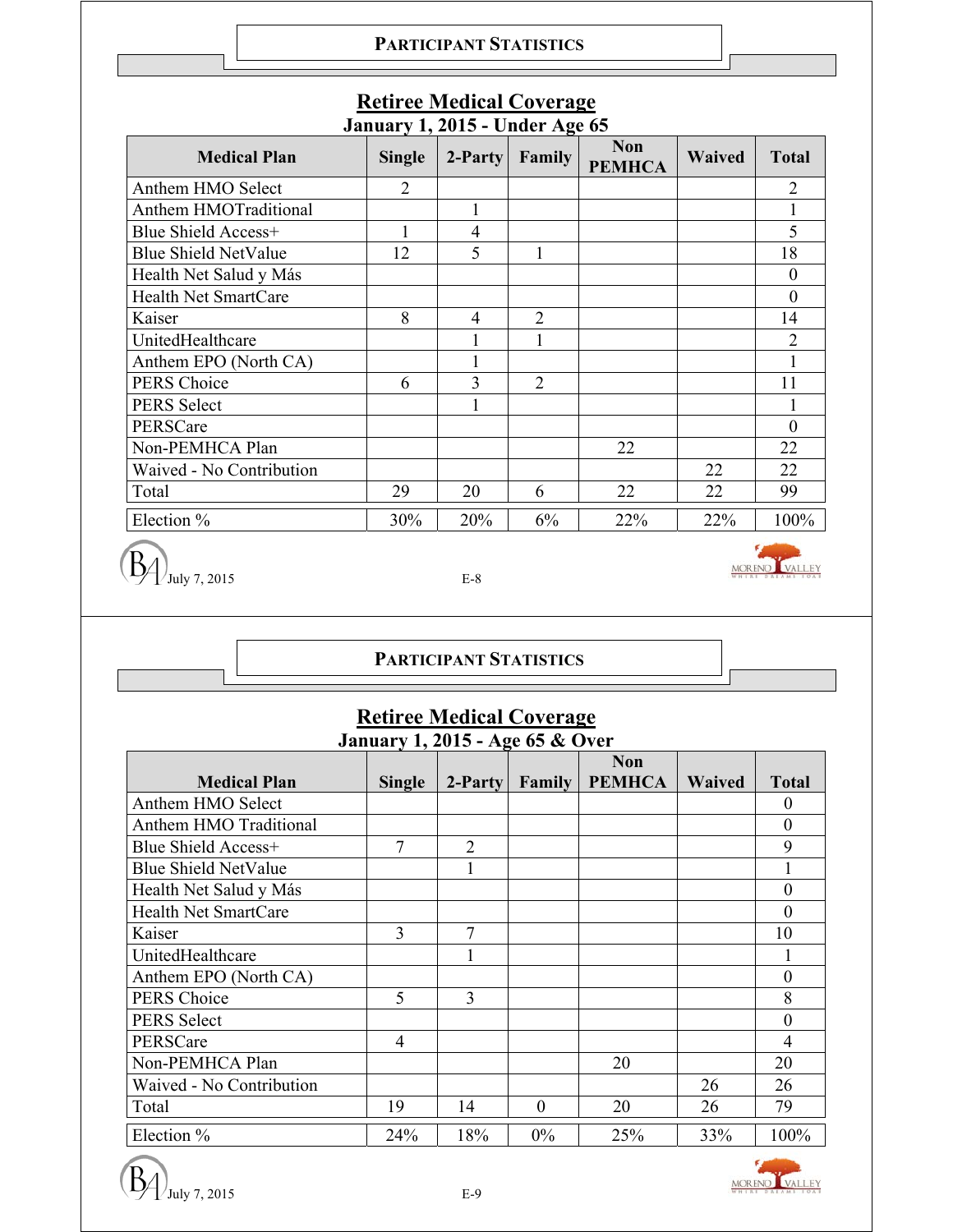| <b>Retirement</b><br>Year | <b>PEMHCA</b><br><b>Minimum</b><br>Cap | <b>PEMHCA</b><br><b>Minimum</b><br>$+$ \$318.73<br>Cap | Non-<br>PEMHCA<br>\$318.73<br>Cap | Waived<br><b>Retirees</b> | <b>Total</b><br><b>Retirees</b> | <b>PEMHCA</b><br>Covered<br>Percent | <b>Non</b><br><b>PEMHCA</b><br>Covered<br>Percent | <b>Waived</b><br>Percent |
|---------------------------|----------------------------------------|--------------------------------------------------------|-----------------------------------|---------------------------|---------------------------------|-------------------------------------|---------------------------------------------------|--------------------------|
| $\leq 2006/07$            | $\bf{0}$                               | 4                                                      | 4                                 | 5                         | 13                              | 31%                                 | 31%                                               | 38%                      |
| 2007/08                   | $\overline{0}$                         | 3                                                      | $\Omega$                          | 1                         | $\overline{4}$                  | 75%                                 | $0\%$                                             | 25%                      |
| 2008/09                   | $\overline{0}$                         | 19                                                     | 5                                 | $\overline{4}$            | 28                              | 68%                                 | 18%                                               | 14%                      |
| 2009/10                   | $\theta$                               | 6                                                      | $\overline{2}$                    | 1                         | 9                               | 67%                                 | 22%                                               | 11%                      |
| 2010/11                   | $\theta$                               |                                                        | $\theta$                          | $\Omega$                  | 1                               | 100%                                | $0\%$                                             | $0\%$                    |
| 2011/12                   |                                        |                                                        | 3                                 | $\Omega$                  | 5                               | 40%                                 | 60%                                               | 0%                       |
| 2012/13                   | $\theta$                               | 6                                                      | 3                                 | $\mathbf{0}$              | 9                               | 67%                                 | 33%                                               | 0%                       |
| 2013/14                   | $\theta$                               | 5                                                      | $\overline{4}$                    | 7                         | 16                              | 31%                                 | 25%                                               | 44%                      |
| $2014/15^{15}$            | $\theta$                               | 9                                                      |                                   | $\overline{4}$            | 14                              | 64%                                 | $7\%$                                             | 29%                      |
| Total                     |                                        | 54                                                     | 22                                | 22                        | 99                              | 56%                                 | 22%                                               | 22%                      |

## **Retiree Medical Coverage by Year of Retirement January 1, 2015 - Under Age 65**

 $\frac{15 \text{ July 1, 2014 through January 1, 2015.}}{$ 

 $J_{\text{uly}}$  7, 2015 E-10



**PARTICIPANT STATISTICS**

# **Retiree Medical Coverage by Year of Retirement January 1, 2015 - Age 65 & Over**

| <b>Retirement</b><br>Year | <b>PEMHCA</b><br>Minimum<br>Cap | <b>PEMHCA</b><br><b>Minimum</b><br>$+$ \$318.73<br>Cap | Non-<br><b>PEMHCA</b><br>\$318.73<br>Cap | <b>Waived</b><br><b>Retirees</b> | <b>Total</b><br><b>Retirees</b> | <b>PEMHCA</b><br>Covered<br>Percent | <b>Non</b><br><b>PEMHCA</b><br>Covered<br>Percent | Waived<br>Percent |
|---------------------------|---------------------------------|--------------------------------------------------------|------------------------------------------|----------------------------------|---------------------------------|-------------------------------------|---------------------------------------------------|-------------------|
| $\leq 2006/07$            | $\theta$                        | 21                                                     | 9                                        | 17                               | 47                              | 45%                                 | 19%                                               | 36%               |
| 2007/08                   | т.                              | $\theta$                                               | 1                                        | $\theta$                         | $\overline{2}$                  | 50%                                 | 50%                                               | $0\%$             |
| 2008/09                   | $\Omega$                        | 7                                                      | 5                                        | $\overline{4}$                   | 16                              | 44%                                 | 31%                                               | 25%               |
| 2009/10                   | $\theta$                        |                                                        | 2                                        | $\theta$                         | 3                               | 33%                                 | 67%                                               | $0\%$             |
| 2010/11                   | $\theta$                        | $\theta$                                               | $\boldsymbol{0}$                         | $\overline{2}$                   | $\overline{2}$                  | $0\%$                               | $0\%$                                             | 100%              |
| 2011/12                   | $\Omega$                        | $\overline{2}$                                         | $\theta$                                 | $\Omega$                         | $\overline{2}$                  | $100\%$                             | $0\%$                                             | $0\%$             |
| 2012/13                   | $\theta$                        | $\mathbf{1}$                                           | $\overline{2}$                           | $\Omega$                         | 3                               | 33%                                 | 67%                                               | $0\%$             |
| 2013/14                   | $\Omega$                        | $\Omega$                                               | 1                                        | $\overline{2}$                   | 3                               | $0\%$                               | 33%                                               | 67%               |
| $2014/15^{16}$            | $\Omega$                        | $\Omega$                                               | $\theta$                                 |                                  |                                 | $0\%$                               | $0\%$                                             | 100%              |
| Total                     |                                 | 32                                                     | 20                                       | 26                               | 79                              | 42%                                 | 25%                                               | 33%               |

 $\frac{16}{16}$  July 1, 2014 through January 1, 2015.



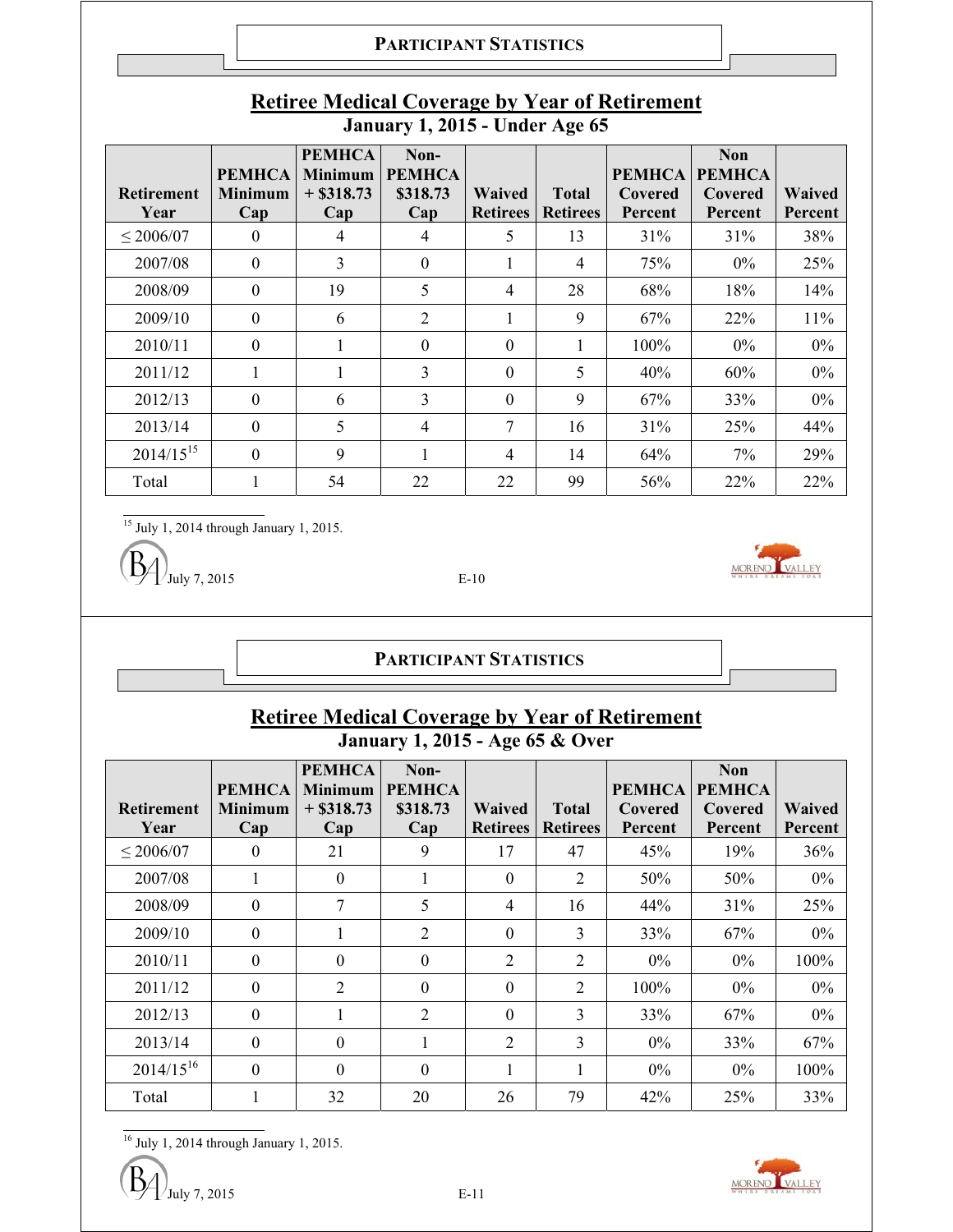#### **PARTICIPANT STATISTICS**

|                 |               | <b>Retiree Coverage</b> |                |                |         |               |
|-----------------|---------------|-------------------------|----------------|----------------|---------|---------------|
| <b>New</b>      | <b>Active</b> | <b>Number</b>           | <b>Number</b>  | <b>Number</b>  | Percent | Percent       |
| <b>Retirees</b> | Coverage      | Covered                 | <b>Waived</b>  | <b>Total</b>   | Covered | <b>Waived</b> |
| $2013/14^{17}$  | Covered       |                         |                | 8              | 88%     | 12%           |
|                 | Waived        | $\overline{3}$          | 8              | <u>11</u>      | 27%     | 73%           |
|                 | Total         | 10                      | 9              | 19             | 53%     | 47%           |
| $2014/15^{18}$  | Covered       | 10                      |                | 11             | 91%     | 9%            |
|                 | Waived        | $\underline{0}$         | $\overline{4}$ | $\overline{4}$ | $0\%$   | 100%          |
|                 | Total         | 10                      | 5              | 15             | 67%     | 33%           |
| Total           | Covered       | 17                      | $\overline{2}$ | 19             | 89%     | 11%           |
|                 | Waived        | $\overline{3}$          | 12             | 15             | 20%     | 80%           |
|                 | Total         | 20                      | 14             | 34             | 59%     | 41%           |

# **New Retiree Medical Coverage**

 $\frac{17}{17}$  Includes 1 retiree reported as a 2012/13 retiree in the 6/30/2013 valuation data and 3 retirees reported as retired after 6/30/13 but not reported in the 6/30/13 active data.

 $18$  July 1, 2014 through January 1, 2015.

 $J_{\text{uly}}$  7, 2015 E-12



# **PARTICIPANT STATISTICS**

|                        |  | <b>Actives by Age and City Service</b> |
|------------------------|--|----------------------------------------|
| <b>January 1, 2015</b> |  |                                        |

|           |                | <b>City Service</b> |                |           |                |                |              |                |
|-----------|----------------|---------------------|----------------|-----------|----------------|----------------|--------------|----------------|
| Age       | $\leq 1$       | $1-4$               | $5-9$          | $10 - 14$ | $15-19$        | $20 - 24$      | $\geq$ 25    | <b>Total</b>   |
| < 25      | $\overline{2}$ |                     |                |           |                |                |              | $\overline{2}$ |
| 25-29     | $\overline{2}$ | $\overline{4}$      | $\overline{4}$ |           |                |                |              | 10             |
| $30 - 34$ | $\overline{2}$ | 14                  | 13             | 3         |                |                |              | 32             |
| 35-39     | $\overline{2}$ | $\overline{4}$      | 14             | 8         | 5              |                |              | 33             |
| 40-44     | $\overline{2}$ | $\overline{4}$      | 24             | 9         | $\overline{2}$ |                |              | 41             |
| 45-49     | $\overline{4}$ | 8                   | 13             | 17        | 7              | $\overline{2}$ | $\mathbf{1}$ | 52             |
| 50-54     | $\overline{2}$ | 8                   | 10             | 14        | $\tau$         | $\overline{2}$ | 5            | 48             |
| 55-59     | 1              | $\overline{2}$      | 8              | 11        | 11             | $\overline{4}$ | 6            | 43             |
| 60-64     |                | $\overline{2}$      | 3              | 3         | $\overline{4}$ | $\overline{4}$ | 3            | 19             |
| $\geq 65$ |                |                     | $\overline{2}$ | 3         | 3              |                |              | 8              |
| Total     | 17             | 46                  | 91             | 68        | 39             | 12             | 15           | 288            |



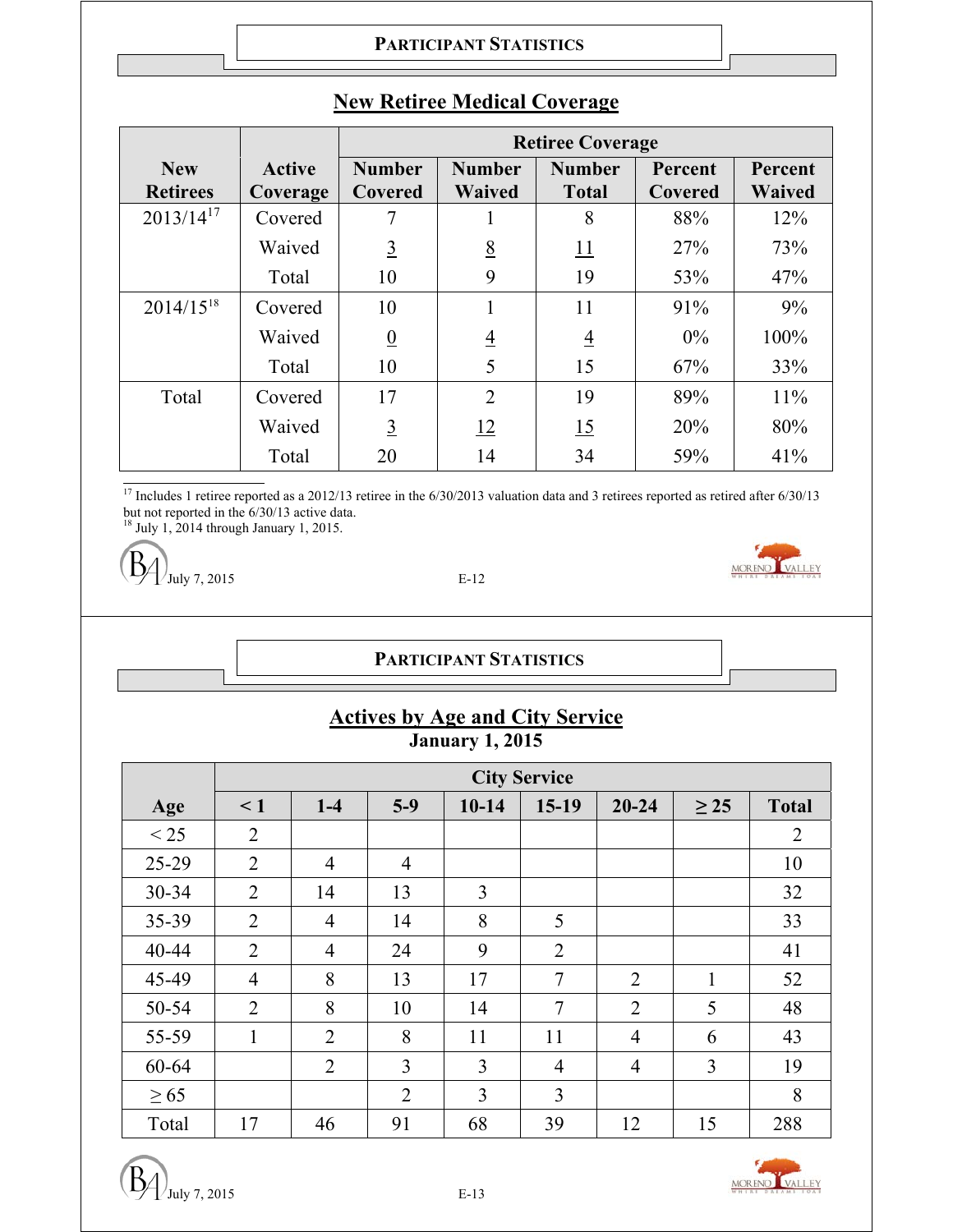

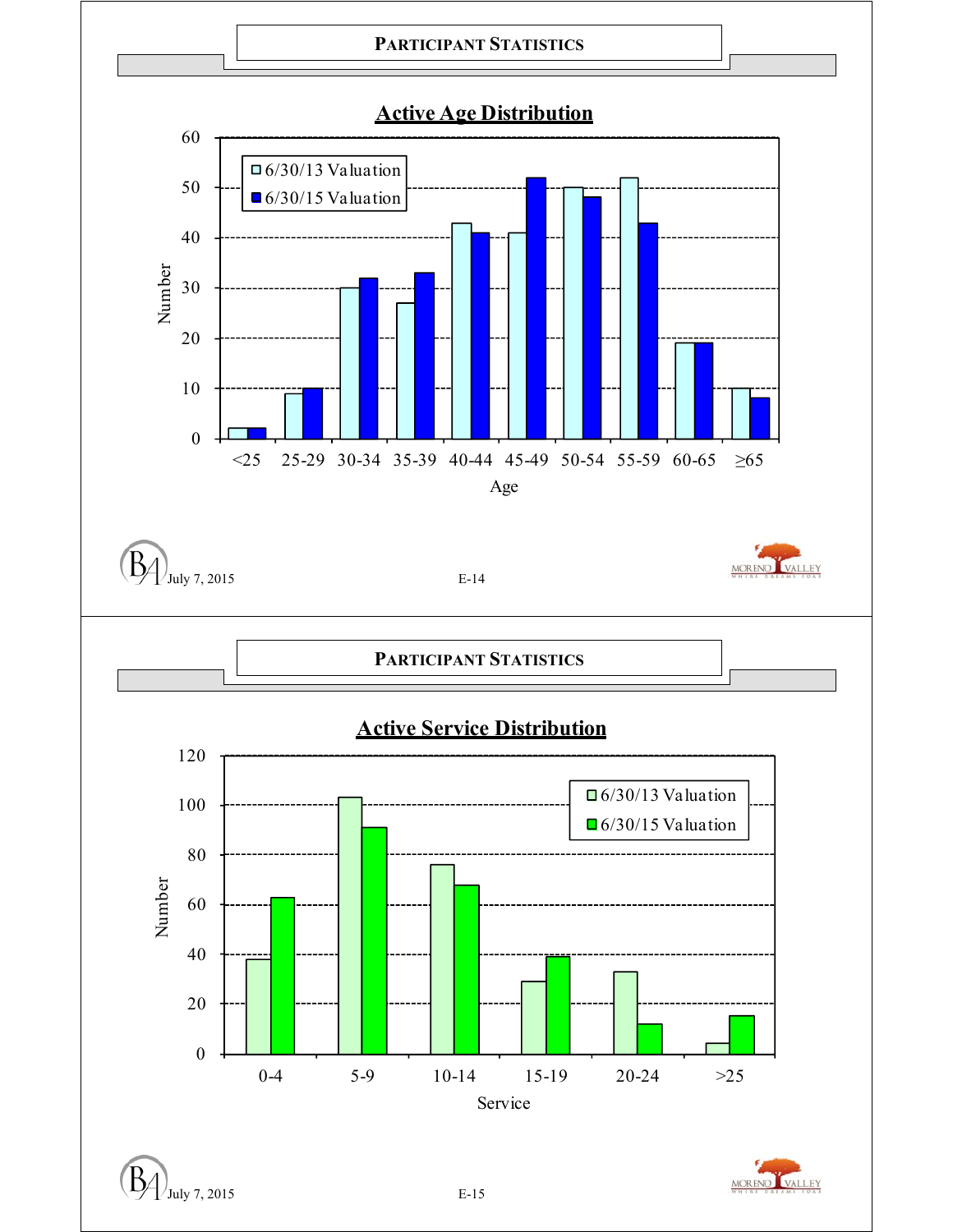

## **Retiree Medical Coverage by Age Group January 1, 2015**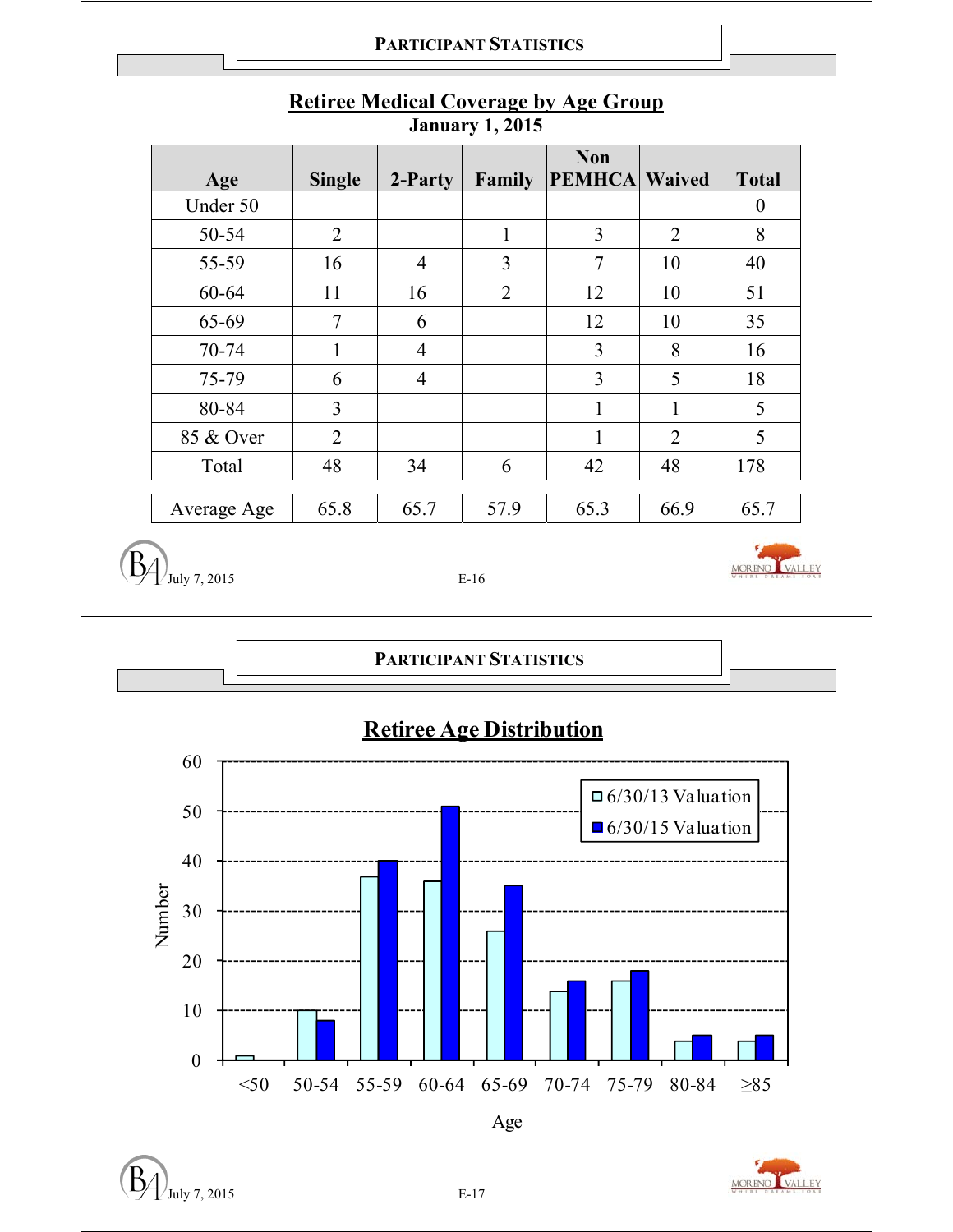

### **Retirees By Year of Retirement**



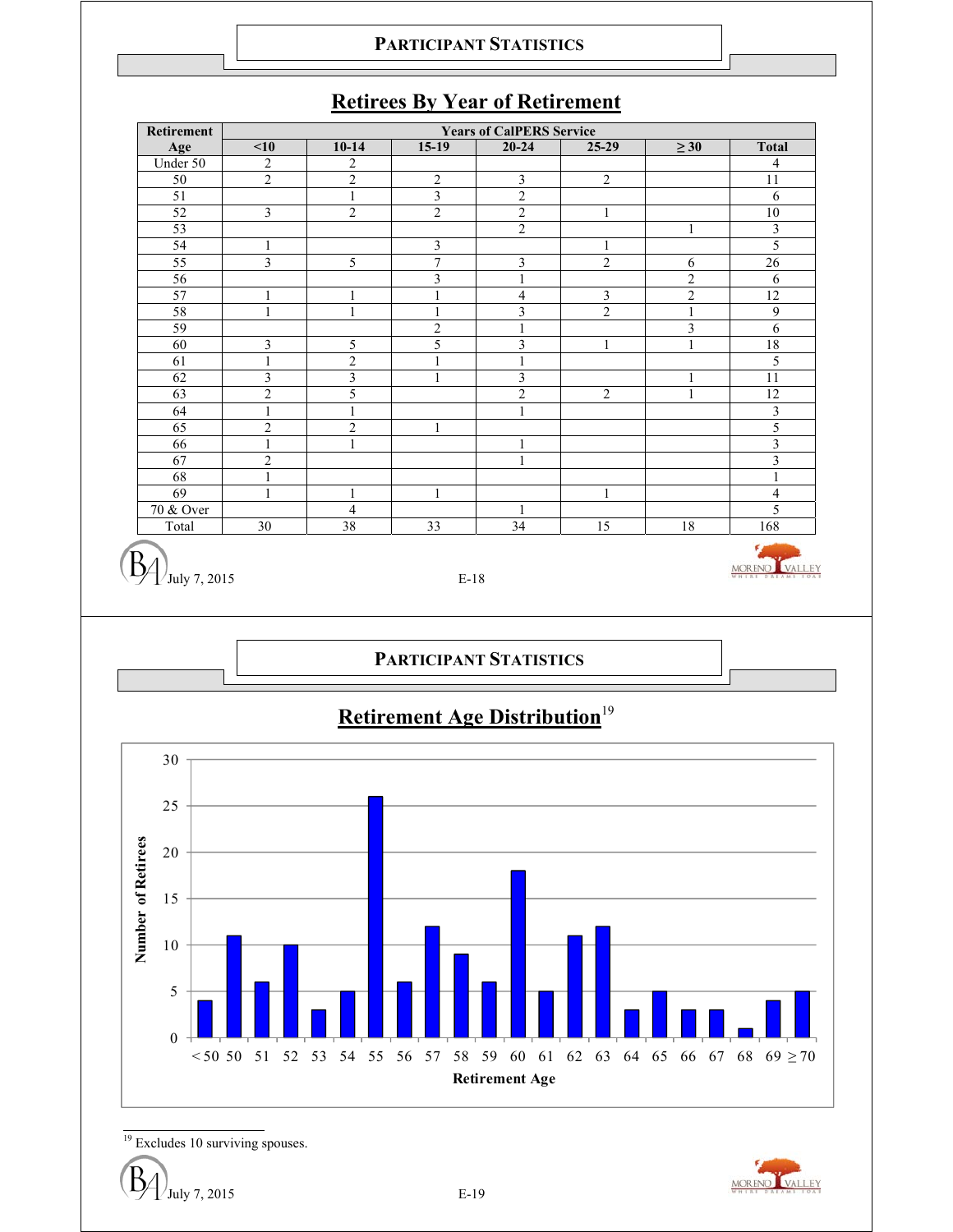| <b>Assumption</b> | June 30, 2013 Valuation                                                                                                                                                                                      | June 30, 2015 Valuation                                                                                                                                                                                      |
|-------------------|--------------------------------------------------------------------------------------------------------------------------------------------------------------------------------------------------------------|--------------------------------------------------------------------------------------------------------------------------------------------------------------------------------------------------------------|
| ■ Valuation Date  | • June 30, 2013<br>• 2014/15 & 2015/16 ARCs<br>• ARC calculated as of beginning<br>of the year with interest to end<br>of year<br>• 1-year lag period between<br>valuation date and first fiscal<br>year ARC | • June 30, 2015<br>• 2016/17 & 2017/18 ARCs<br>• ARC calculated as of beginning<br>of the year with interest to end<br>of year<br>• 1-year lag period between<br>valuation date and first fiscal<br>year ARC |
| ■ Funding Policy  | • Contribute full ARC less<br>\$450,000 with CERBT #1 for<br>2013/14<br>• Contribute full ARC with<br>CERBT #1 beginning $2014/15$<br>• Benefit payments made from<br><b>CERBT</b>                           | • Contribute full cash ARC with<br>CERBT#1 beginning $2015/16$<br>• Cash benefit payments made<br>from CERBT<br>• Implied subsidy benefit<br>payments made from City assets                                  |



# MORENO VALLEY

| <b>Assumption</b>                   | June 30, 2013 Valuation                                                                                                                                                                                                                                                                                   | June 30, 2015 Valuation                                                                                                                                                                                                                                                                    |
|-------------------------------------|-----------------------------------------------------------------------------------------------------------------------------------------------------------------------------------------------------------------------------------------------------------------------------------------------------------|--------------------------------------------------------------------------------------------------------------------------------------------------------------------------------------------------------------------------------------------------------------------------------------------|
| $\blacksquare$ Discount Rate        | • Select and ultimate rates<br>Year<br><u>Rate</u><br>2013/14 6.00%<br>$2014/15+ 7.25\%$<br>$\bullet$ 7.25% ultimate discount rate -<br>ARC prefunded with CERBT<br>Fund $#1$<br>• CalPERS' expected long-term<br>net return on assets is $7.61\%$<br>• Includes $0.36\%$ margin for<br>adverse deviation | • 7.25% discount rate for cash<br>subsidy ARC prefunded with<br>CERBT Fund #1 (CalPERS'<br>expected long-term net return<br>on assets is $7.28\%$ )<br>• 4.00% discount rate for implied<br>subsidy payments made from<br>City assets<br>• Average equivalent discount<br>rate is $6.50\%$ |
| $\blacksquare$ General<br>Inflation | • $3.00\%$<br>• Basis for aggregate payroll and<br>discount rate assumptions                                                                                                                                                                                                                              | $\bullet$ Same                                                                                                                                                                                                                                                                             |

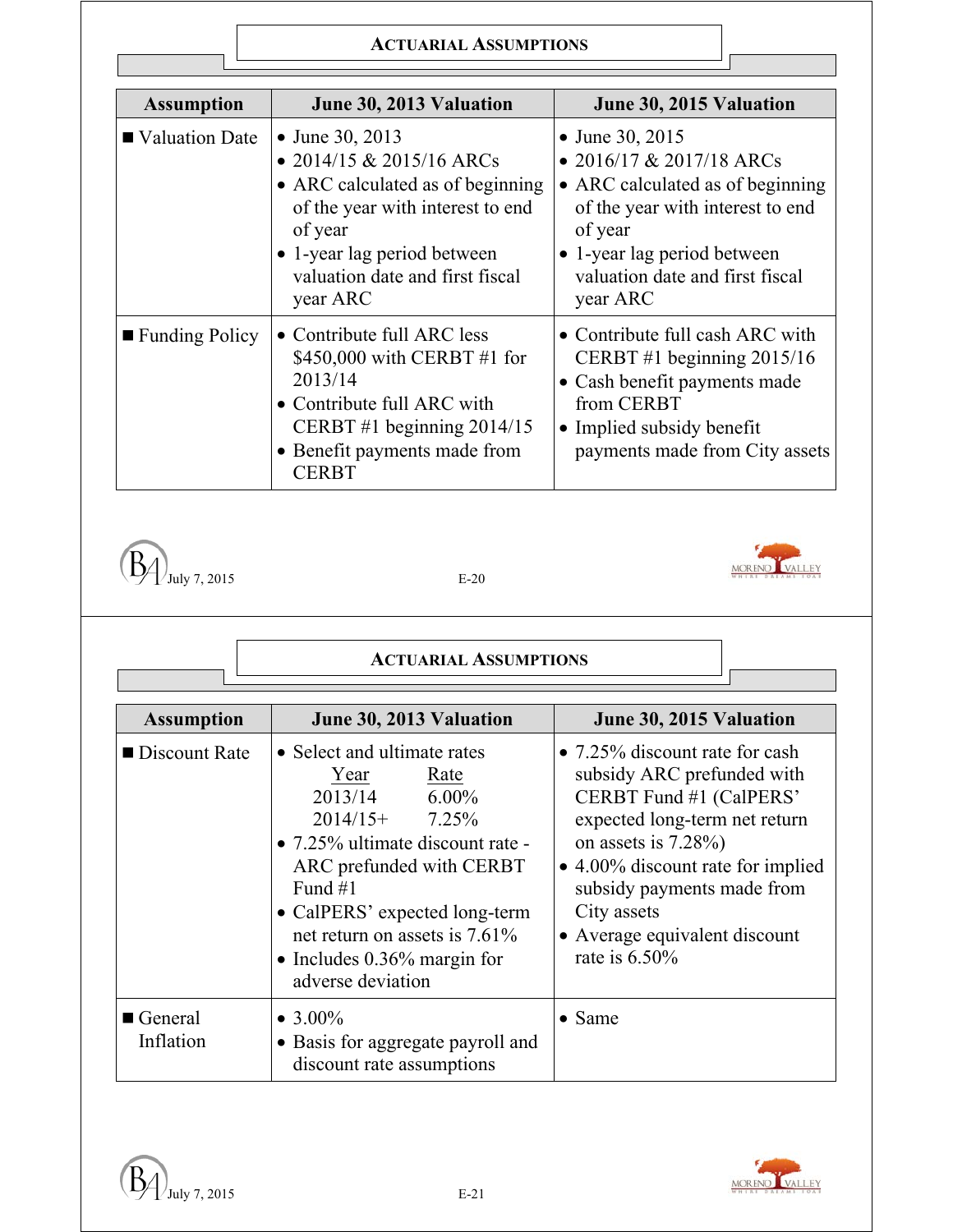| <b>Assumption</b>                                | June 30, 2013 Valuation                                                                                                              | June 30, 2015 Valuation                                                                                                              |
|--------------------------------------------------|--------------------------------------------------------------------------------------------------------------------------------------|--------------------------------------------------------------------------------------------------------------------------------------|
| $\blacksquare$ Aggregate<br>Payroll<br>Increases | $\bullet$ 3.25% annually<br>• Inflation plus $0.25\%$<br>• For Normal Cost calculation<br>and UAAL amortization                      | $\bullet$ Same                                                                                                                       |
| ■ Merit Payroll<br>Increases                     | • CalPERS 1997-2007<br><b>Experience Study</b><br>• Added to aggregate payroll<br>increase assumption for Normal<br>Cost calculation | • CalPERS 1997-2011<br><b>Experience Study</b><br>• Added to aggregate payroll<br>increase assumption for Normal<br>Cost calculation |
| $\blacksquare$ PEMHCA<br>Minimum<br>Increases    | $\bullet$ 4.5% annually                                                                                                              | $\bullet$ Same                                                                                                                       |
| Additional<br>Cash Subsidy<br>Increases          | • $$318.73$ per month with no<br>future increases                                                                                    | $\bullet$ Same                                                                                                                       |



#### **ACTUARIAL ASSUMPTIONS**

| <b>Assumption</b> |                                                                                                 | June 30, 2013 Valuation                                                                                                                                                         |                                                                                 |                                                                                                 | June 30, 2015 Valuation                                                                                                                                                |                                                                         |
|-------------------|-------------------------------------------------------------------------------------------------|---------------------------------------------------------------------------------------------------------------------------------------------------------------------------------|---------------------------------------------------------------------------------|-------------------------------------------------------------------------------------------------|------------------------------------------------------------------------------------------------------------------------------------------------------------------------|-------------------------------------------------------------------------|
| ■ Medical Trend   | Cal<br>Year<br>Begin<br>2013<br>2014<br>2015<br>2016<br>2017<br>2018<br>2019<br>2020<br>$2021+$ | Increase from Prior Year<br>Non-Medicare<br>All Plans<br>Premiums<br>Premiums<br>$8.0\%$<br>$7.5\%$<br>$7.0\%$<br>$6.5\%$<br>$6.0\%$<br>$5.5\%$<br>$5.0\%$<br>• Used for PEMHCA | Medicare<br>8.3%<br>7.8%<br>$7.2\%$<br>$6.7\%$<br>$6.1\%$<br>$5.6\%$<br>$5.0\%$ | Cal<br>Year<br>Begin<br>2013<br>2014<br>2015<br>2016<br>2017<br>2018<br>2019<br>2020<br>$2021+$ | Increase from Prior Year<br>Non-Medicare<br>All Plans<br>n/a<br>n/a<br>Premiums<br>$7.5\%$<br>$7.0\%$<br>$6.5\%$<br>$6.0\%$<br>$5.5\%$<br>$5.0\%$<br>• Used for PEMHCA | Medicare<br>7.8%<br>$7.2\%$<br>$6.7\%$<br>$6.1\%$<br>$5.6\%$<br>$5.0\%$ |
|                   |                                                                                                 | administration fee                                                                                                                                                              |                                                                                 |                                                                                                 | administration fee and implied<br>subsidy estimate                                                                                                                     |                                                                         |

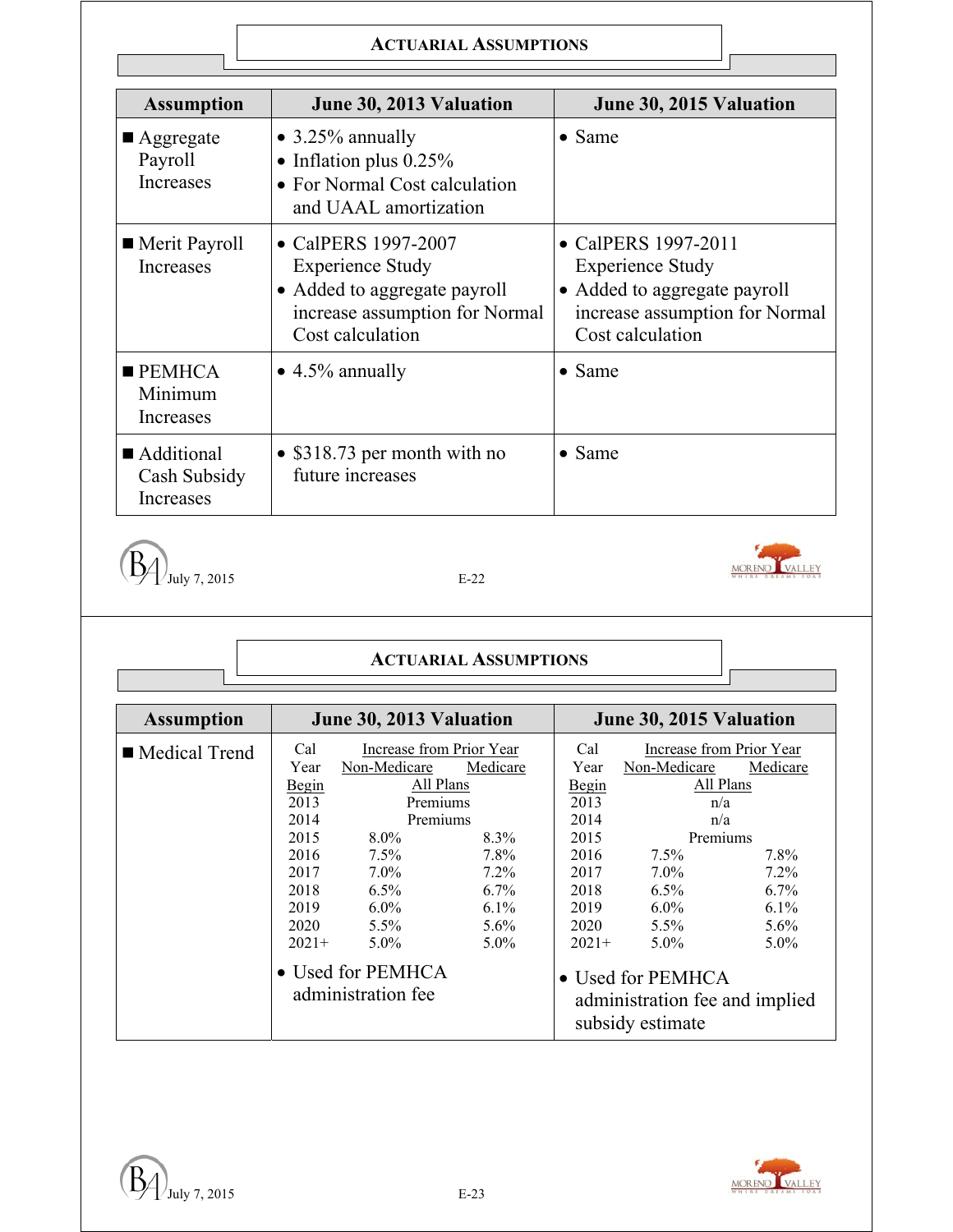| <b>Assumption</b>       | June 30, 2013 Valuation                 |                          |                                                                 |                          |                         |                          | June 30, 2015 Valuation |  |
|-------------------------|-----------------------------------------|--------------------------|-----------------------------------------------------------------|--------------------------|-------------------------|--------------------------|-------------------------|--|
| ■ HMO Medical           | • Sample estimated monthly claims costs |                          |                                                                 |                          |                         |                          |                         |  |
| <b>Claims Costs</b>     |                                         |                          | Other Southern California - Non-Medicare Eligible               |                          |                         |                          |                         |  |
| 2015                    |                                         |                          | BS Access+                                                      |                          | <b>BS</b> NetValue      |                          | Kaiser                  |  |
|                         | <u>Age</u>                              | $\underline{\mathbf{M}}$ | $\overline{F}$                                                  | $\underline{\mathbf{M}}$ | E                       | <u>M</u>                 | $\mathbf{F}$            |  |
| <b>PEMHCA</b>           | 25                                      | \$223                    | \$437                                                           | \$225                    | \$443                   | \$197                    | \$386                   |  |
| Implied                 | 35                                      | 292                      | 535                                                             | 295                      | 542                     | 258                      | 473                     |  |
| Subsidy                 | 45                                      | 464                      | 562                                                             | 470                      | 569                     | 410                      | 496                     |  |
| Estimate                | 55                                      | 775                      | 784                                                             | 785                      | 794                     | 685                      | 693                     |  |
|                         | 60                                      | 990                      | 926                                                             | 1,002                    | 938                     | 875                      | 818                     |  |
|                         | 65                                      | 1,251                    | 1,126                                                           | 1,267                    | 1,140                   | 1,105                    | 995                     |  |
|                         | 70                                      | 1,482                    | 1,302                                                           | 1,501                    | 1,318                   | 1,310                    | 1,150                   |  |
|                         | 75                                      | 1,771                    | 1,531                                                           | 1,794                    | 1,551                   | 1,565                    | 1,353                   |  |
|                         | 80                                      | 2,056                    | 1,764                                                           | 2,082                    | 1,786                   | 1,817                    | 1,559                   |  |
|                         |                                         |                          | Other Southern California - Medicare Eligible                   |                          |                         |                          |                         |  |
|                         |                                         |                          | <b>BS</b> Access+                                               |                          | <b>BS</b> NetValue      |                          | Kaiser                  |  |
|                         | <u>Age</u><br>65                        | $\underline{M}$<br>\$347 | E<br>\$322                                                      | $\underline{M}$<br>\$347 | Age<br>\$322            | <u>M</u><br>\$284        | F<br>\$263              |  |
|                         | 70                                      | 327                      | 312                                                             | 327                      | 312                     | 267                      | 255                     |  |
|                         | 75                                      | 409                      | 366                                                             | 409                      | 366                     | 334                      | 299                     |  |
|                         | 80                                      | 438                      | 389                                                             | 438                      | 389                     | 358                      | 318                     |  |
| July 7, 2015            |                                         |                          | $E-24$                                                          |                          |                         |                          |                         |  |
|                         |                                         |                          |                                                                 |                          |                         |                          |                         |  |
|                         |                                         |                          | <b>ACTUARIAL ASSUMPTIONS</b>                                    |                          |                         |                          |                         |  |
| <b>Assumption</b>       | June 30, 2013 Valuation                 |                          |                                                                 |                          |                         |                          | June 30, 2015 Valuation |  |
|                         |                                         |                          |                                                                 |                          |                         |                          |                         |  |
|                         | • Sample estimated monthly claims costs |                          |                                                                 |                          |                         |                          |                         |  |
| <b>Claims Costs</b>     |                                         |                          | Other Southern California - NonMedicare Eligible<br>PERS Choice |                          | PERS Select             |                          | PERSCare                |  |
| 2015                    | <u>Age</u>                              | $\underline{M}$          | $E_{\parallel}$                                                 | $\underline{\mathbf{M}}$ | $\mathbf{F}$            | M                        | $\mathbf{F}$            |  |
| <b>PEMHCA</b>           | 25                                      | \$188                    | \$309                                                           | \$179                    | \$294                   | \$217                    | \$356                   |  |
| Implied                 | 35                                      | 279                      | 429                                                             | 265                      | 408                     | 322                      | 494                     |  |
| Subsidy                 | 45                                      | 443                      | 486                                                             | 422                      | 462                     | 511                      | 559                     |  |
| PPO Medical<br>Estimate | 55                                      | 655                      | 634                                                             | 623                      | 603                     | 755                      | 730                     |  |
|                         | 60                                      | 787                      | 728                                                             | 749                      | 692                     | 907                      | 839                     |  |
|                         | 65                                      | 978                      | 879                                                             | 930                      | 836                     | 1,126                    | 1,013                   |  |
|                         | 70                                      | 1,159                    | 1,016                                                           | 1,102                    | 967                     | 1,335                    | 1,171                   |  |
|                         | 75                                      | 1,385                    | 1,196                                                           | 1,317                    | 1,137                   | 1,595                    | 1,377                   |  |
|                         | 80                                      | 1,608                    | 1,377                                                           | 1,529                    | 1,310                   | 1,852                    | 1,586                   |  |
|                         |                                         |                          | Other Southern California - Medicare Eligible                   |                          |                         |                          |                         |  |
|                         |                                         |                          | <b>PERS Choice</b>                                              |                          | <b>PERS Select</b>      |                          | PERSCare                |  |
|                         | <u>Age</u>                              | $\underline{M}$          | $\mathbf{F}$                                                    | $\underline{\mathbf{M}}$ | $\overline{\mathrm{E}}$ | $\underline{\mathbf{M}}$ | $\mathbf{F}$            |  |
|                         | 65<br>70                                | \$320<br>305             | \$336<br>325                                                    | \$320<br>305             | \$336<br>325            | \$348<br>331             | \$364<br>353            |  |



80 356 369 356 369 387 401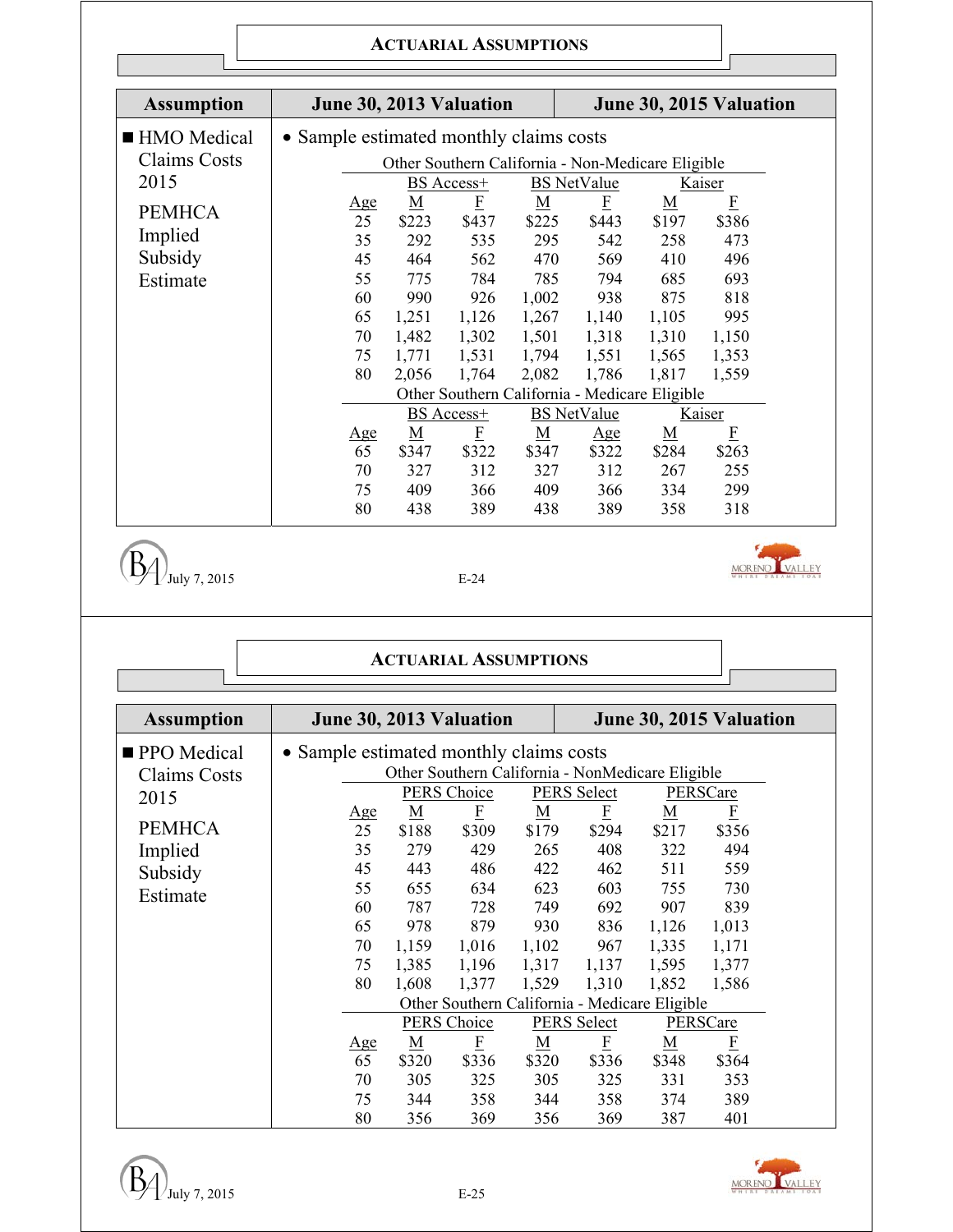| <b>Assumption</b>                                       | June 30, 2013 Valuation                                                                                        | June 30, 2015 Valuation                                                                                                                                               |
|---------------------------------------------------------|----------------------------------------------------------------------------------------------------------------|-----------------------------------------------------------------------------------------------------------------------------------------------------------------------|
| $\blacksquare$ CalPERS<br>Service                       | • CalPERS service<br>• Used for CalPERS demographic<br>assumptions which are based on<br>total CalPERS service | $\bullet$ Same                                                                                                                                                        |
| $\blacksquare$ Mortality,<br>Termination,<br>Disability | • CalPERS 1997-2011<br><b>Experience Study</b><br>• Mortality Improvement Scale<br>MP-2014                     | • CalPERS 1997-2011<br><b>Experience Study</b><br>• Mortality Improvement Scale<br>MP-2014 modified to converge<br>to ultimate mortality<br>improvement rates in 2022 |





| <b>Assumption</b>                    | June 30, 2013 Valuation                        |                | June 30, 2015 Valuation |                |
|--------------------------------------|------------------------------------------------|----------------|-------------------------|----------------|
| $\blacksquare$ Service<br>Retirement | • CalPERS 1997-2011<br><b>Experience Study</b> |                |                         | $\bullet$ Same |
|                                      | <b>CalPERS</b>                                 | Misc           | <b>ERA</b>              |                |
|                                      | CalPERS Hire Age                               | 35             |                         |                |
|                                      | Hired < $12/23/11$                             | $2.7\%$ (a) 55 | 58.6                    |                |
|                                      | Hired $\geq$ 12/23/11                          | $2\% @ 55$     | 59.8                    |                |
|                                      | Hired $\geq 1/1/13$                            |                |                         |                |
|                                      | $\triangleright$ Classic Member                | $2\% @ 55$     | 59.8                    |                |
|                                      | $\triangleright$ New Member                    | $2\%$ (a) 62   | 60.9                    |                |

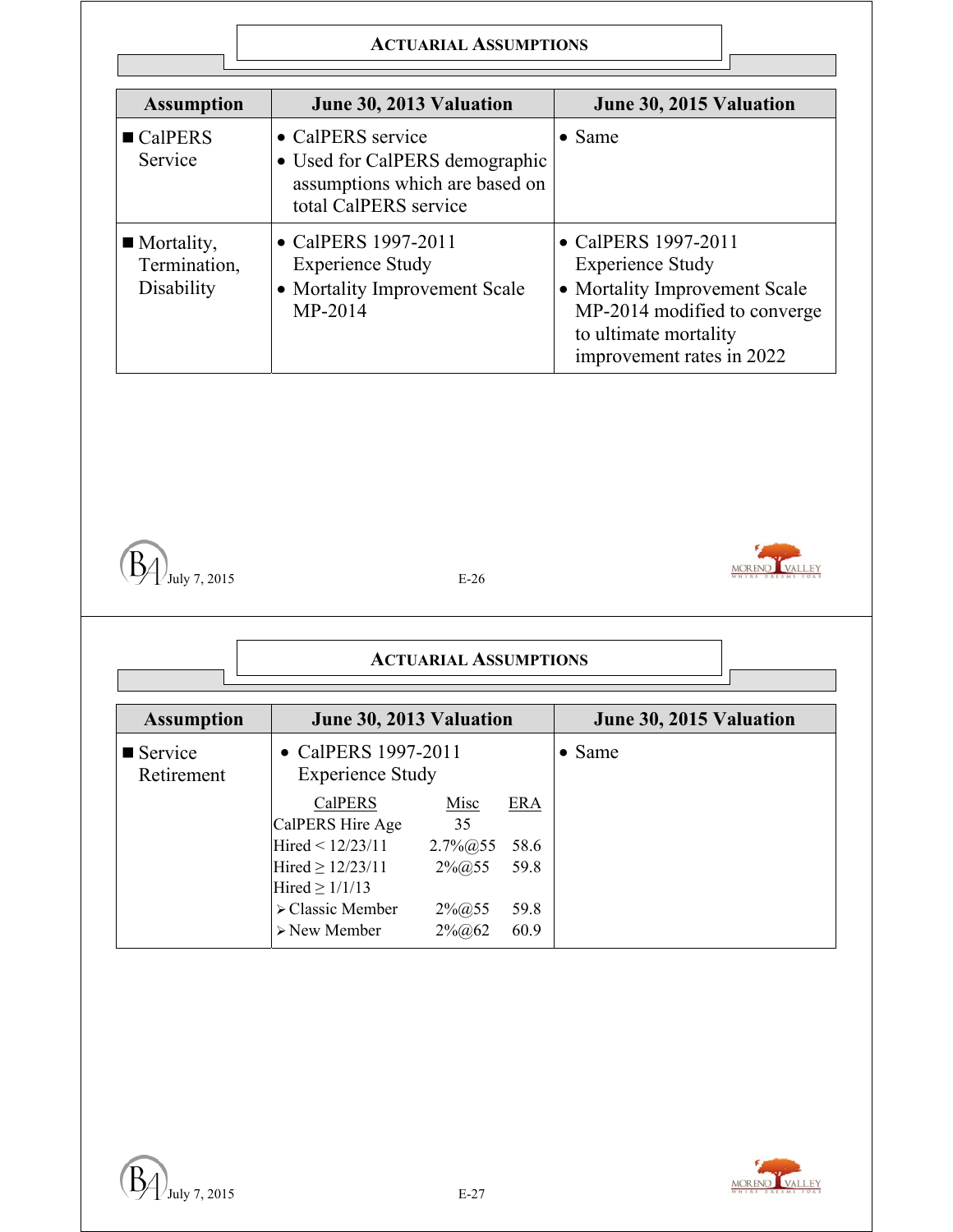| <b>Assumption</b>                                      | June 30, 2013 Valuation                                                                                                                                                           |                                         | June 30, 2015 Valuation                                                                                                                                                    |                                         |
|--------------------------------------------------------|-----------------------------------------------------------------------------------------------------------------------------------------------------------------------------------|-----------------------------------------|----------------------------------------------------------------------------------------------------------------------------------------------------------------------------|-----------------------------------------|
| ■ Participation at<br>Retirement<br>Current<br>Actives | • Hired $\leq 9/30/11$<br>Healthcare Plan<br><b>PEMHCA</b><br>Non-PEMHCA<br>Participating<br>Waived<br>Total<br>• Hired $\geq$ 9/30/11<br><b>Healthcare Plan</b><br><b>PEMHCA</b> | 60%<br>30%<br>90%<br>10%<br>100%<br>70% | • Hired $\leq 9/30/11$<br>Healthcare Plan<br><b>PEMHCA</b><br>Non-PEMHCA<br>Participating<br>Waived<br>Total<br>• Hired $\geq$ 9/30/11<br>Healthcare Plan<br><b>PEMHCA</b> | 60%<br>30%<br>90%<br>10%<br>100%<br>70% |
|                                                        | Waived<br>Total                                                                                                                                                                   | 30%<br>100%                             | Waived<br>Total                                                                                                                                                            | 30%<br>100%                             |
| Medical Plan at<br>Retirement<br>Current<br>Actives    | • Weighted premium based on<br>current retiree election before<br>and after Medicare eligibility                                                                                  |                                         | $\bullet$ Same                                                                                                                                                             |                                         |

 $\left(\overline{\mathbf{B}}\right)$  July 7, 2015



| <b>Assumption</b>                                                                                | June 30, 2013 Valuation                                                                                                                                                                                                                                              | June 30, 2015 Valuation                                                                                                                                                                                                                                            |
|--------------------------------------------------------------------------------------------------|----------------------------------------------------------------------------------------------------------------------------------------------------------------------------------------------------------------------------------------------------------------------|--------------------------------------------------------------------------------------------------------------------------------------------------------------------------------------------------------------------------------------------------------------------|
| $\blacksquare$ Non-PEMHCA<br>& Waived<br>Participation &<br>Plan Election<br>Current<br>Retirees | • Currently $< 65$ :<br>$>$ Non-PEMHCA participants -<br>Current non-PEMHCA plan<br>after age 65<br>$\triangleright$ Waived - 20% elect<br>PEMHCA plan at age 65 and<br>receive the maximum City<br>contribution<br>• Currently $\geq 65$ - Current plan<br>election | • Currently $< 65$ :<br>> Non-PEMHCA participants -<br>Current non-PEMHCA plan<br>after age 65<br>$\triangleright$ Waived - 20% elect<br>PEMHCA plan at age 65 and<br>receive the maximum City<br>contribution<br>• Currently $\geq 65$ - Current plan<br>election |

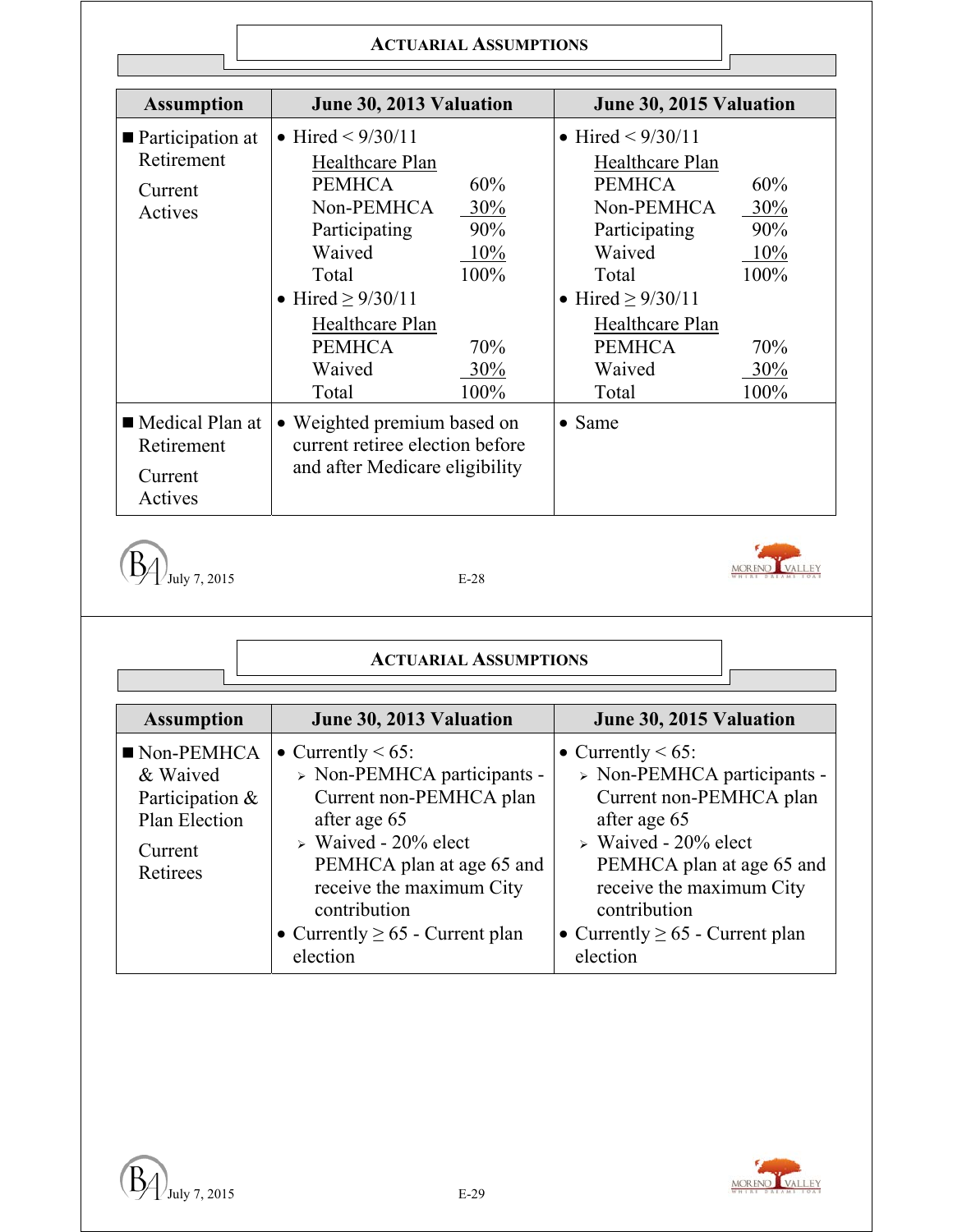| <b>Assumption</b>                              |                                                                                                                                                                                                      | June 30, 2013 Valuation                                                                                |                                                                                                                                                 | June 30, 2015 Valuation                                                                                      |
|------------------------------------------------|------------------------------------------------------------------------------------------------------------------------------------------------------------------------------------------------------|--------------------------------------------------------------------------------------------------------|-------------------------------------------------------------------------------------------------------------------------------------------------|--------------------------------------------------------------------------------------------------------------|
| $\blacksquare$ PEMHCA<br>Administration<br>Fee | $\bullet$ 0.33% of retiree premium for<br>2013/14<br>$\bullet$ 0.35% of retiree premium for<br>average through 2013/14:<br>Year<br>2009/10<br>2010/11<br>2011/12<br>2012/13<br>2013/14<br>5-Year Ave | 2014/15 and later years - 5-year<br>Admin Fee<br>0.43%<br>0.37%<br>$0.36\%$<br>0.25%<br>0.33%<br>0.35% | $\bullet$ 0.33% of retiree premium for<br>average through 2014/15:<br>Year<br>2010/11<br>2011/12<br>2012/13<br>2013/14<br>2014/15<br>5-Year Ave | 2015/16 and later years - 5-year<br>Admin Fee<br>$0.37\%$<br>0.36%<br>0.25%<br>$0.33\%$<br>0.34%<br>$0.33\%$ |
| ■ Medicare<br>Eligibility                      | • 100% eligible for Medicare at<br>age 65<br>• Medicare eligible retirees will<br>elect Part B coverage                                                                                              |                                                                                                        | $\bullet$ Same                                                                                                                                  |                                                                                                              |

 $\left(\overline{\mathbf{B}}\right)$  July 7, 2015 E-30



| <b>Assumption</b>                 | June 30, 2013 Valuation                                                                                                                  | June 30, 2015 Valuation |
|-----------------------------------|------------------------------------------------------------------------------------------------------------------------------------------|-------------------------|
| ■ Marital Status<br>at Retirement | • Covered - based on current<br>coverage election<br>• Waived - 80% married                                                              | $\bullet$ Same          |
| $\blacksquare$ Spouse Age         | • Actives - Males 3 years older<br>than females<br>• Retirees - Males 3 years older<br>than females if spouse birth date<br>not provided | $\bullet$ Same          |

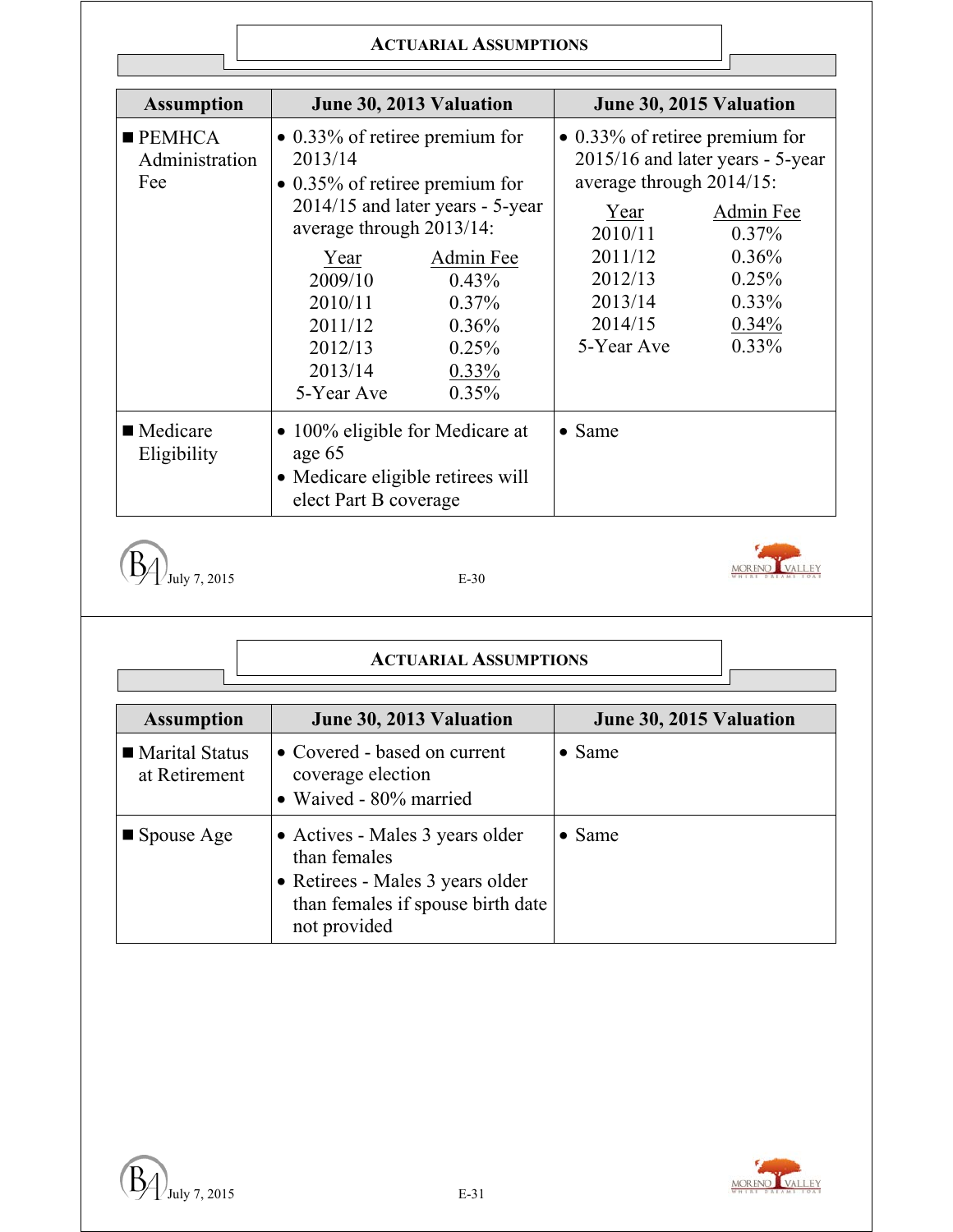### **ACTUARIAL METHODS**

| <b>Method</b>              | June 30, 2015 Valuation                                                                                                                                                                                                                                                                                                                                                                                                  |
|----------------------------|--------------------------------------------------------------------------------------------------------------------------------------------------------------------------------------------------------------------------------------------------------------------------------------------------------------------------------------------------------------------------------------------------------------------------|
| $\blacksquare$ Cost Method | • Entry Age Normal<br>• Normal Cost is a level percentage of payroll<br>• City date of hire used for entry age                                                                                                                                                                                                                                                                                                           |
| ■ Plan Assets              | • Investment gains and losses spread over a 5-year rolling<br>period<br>• Not less than 80% nor more than 120% of market value                                                                                                                                                                                                                                                                                           |
| ■ Amortization Method      | • Level percent of payroll                                                                                                                                                                                                                                                                                                                                                                                               |
| Amortization Period        | • 30-year fixed (closed) period for 2008/09 ARC<br>• 22-year fixed (closed) period for projected 6/30/16 UAAL<br>for 2016/17 ARC<br>• Amortization period decreases one year each fiscal year<br>• When amortization period reaches 15 years, new gains and<br>losses will be amortized over a rolling (open) 15-year<br>period and plan and assumption changes will be amortized<br>over fixed (closed) 20-year periods |

 $\left(\overline{B_4}\right)_{\text{July 7, 2015}}$ 

 $\sqrt{ }$ 

| v<br>۹ |
|--------|
|--------|



|                    | <b>ACTUARIAL METHODS</b>                                                                                                                                                                                                                                                                                                                                                                          |
|--------------------|---------------------------------------------------------------------------------------------------------------------------------------------------------------------------------------------------------------------------------------------------------------------------------------------------------------------------------------------------------------------------------------------------|
| <b>Method</b>      | June 30, 2015 Valuation                                                                                                                                                                                                                                                                                                                                                                           |
| ■ Implied Subsidy  | • Employer cost for allowing non-Medicare eligible retirees<br>to participate at active rates<br>• Community-rated plans currently not required under<br>GASB 45 to value an implied subsidy<br>• PEMHCA is a community-rated plan for most employers<br>• Valuation includes implied subsidy<br>• Implied subsidy required by Actuarial Standards of<br>Practice for 6/30/15 actuarial valuation |
| ■ Future New Hires | • Valuation results – Closed group, no new hires<br>• Simplified open group projection:<br>> Total active pay increased in accordance with aggregate<br>payroll assumption<br>> New hires assumed to have the same Normal Cost<br>percentage as current actives hired after 9/30/11<br>$\triangleright$ No additional retirees from new hires over the 10-year<br>projection period               |



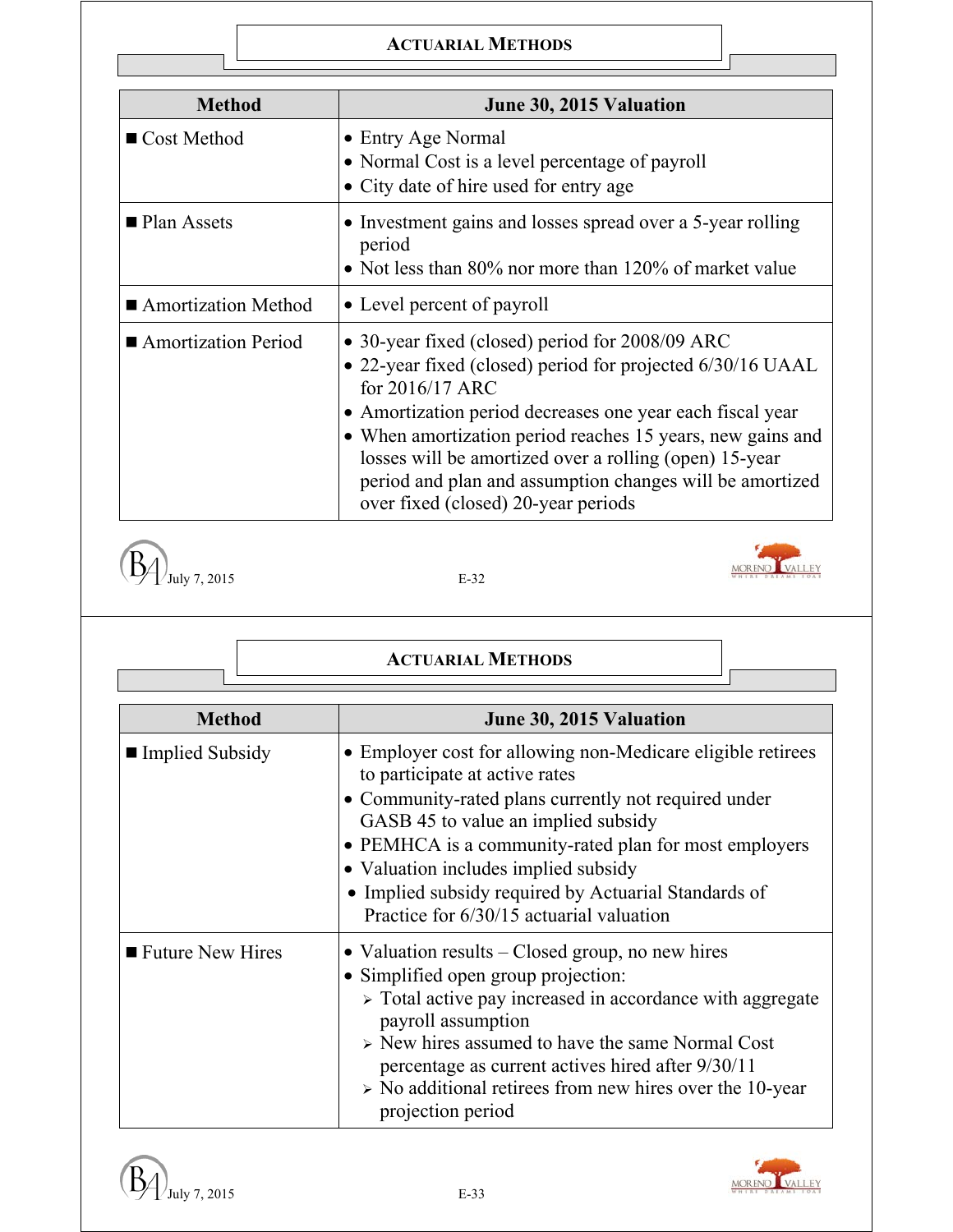# **DEFINITIONS**

| $\blacksquare$ GASB 45<br>Accrual<br>Accounting | • Project future employer-provided benefit cash flow for current active<br>employees and current retirees<br>• Discount projected cash flow to valuation date using discount rate and<br>actuarial assumptions to determine present value of benefits (PVB)<br>• Discount rate is expected long-term return on plan assets<br>• Allocate PVB to past, current, and future periods<br>• Normal Cost (NC) is portion of PVB allocated to current fiscal year<br>• Actuarial cost method used for valuation is Entry Age Normal (EAN)<br>Cost method which determines Normal Cost as a level percent of<br>payroll<br>• Actuarial Accrued Liability (AAL) is portion of PVB allocated to<br>prior service with the employer<br>• Unfunded AAL (UAAL) is AAL less Plan Assets<br>• Assets must be in segregated and restricted trust to be considered Plan<br>Assets for GASB 45 |                                                                                                                                                     |                    |
|-------------------------------------------------|------------------------------------------------------------------------------------------------------------------------------------------------------------------------------------------------------------------------------------------------------------------------------------------------------------------------------------------------------------------------------------------------------------------------------------------------------------------------------------------------------------------------------------------------------------------------------------------------------------------------------------------------------------------------------------------------------------------------------------------------------------------------------------------------------------------------------------------------------------------------------|-----------------------------------------------------------------------------------------------------------------------------------------------------|--------------------|
| $\blacksquare$ PayGo Cost                       | • Cash subsidy is employer pay-as-you-go benefit payments for retirees<br>• Implied subsidy is difference between actual cost of retiree benefits<br>and retiree premiums subsidized by active employee premiums                                                                                                                                                                                                                                                                                                                                                                                                                                                                                                                                                                                                                                                             |                                                                                                                                                     |                    |
| uly 7, 2015                                     | $E-34$                                                                                                                                                                                                                                                                                                                                                                                                                                                                                                                                                                                                                                                                                                                                                                                                                                                                       |                                                                                                                                                     |                    |
|                                                 |                                                                                                                                                                                                                                                                                                                                                                                                                                                                                                                                                                                                                                                                                                                                                                                                                                                                              | <b>DEFINITIONS</b>                                                                                                                                  |                    |
|                                                 |                                                                                                                                                                                                                                                                                                                                                                                                                                                                                                                                                                                                                                                                                                                                                                                                                                                                              | <b>Present Value of Benefits</b>                                                                                                                    |                    |
|                                                 | <b>Present Value of Benefits</b><br>(Without Plan Assets)<br>Future<br><b>Normal</b><br><b>Costs</b><br><b>Normal Cost</b><br><b>Unfunded Actuarial</b><br><b>Accrued Liability</b>                                                                                                                                                                                                                                                                                                                                                                                                                                                                                                                                                                                                                                                                                          | <b>Present Value of Benefits</b><br>(With Plan Assets)<br><b>Future</b><br>Normal<br><b>Costs</b><br>Unfunded<br>Assets<br><b>Actuarial Accrued</b> | <b>Normal Cost</b> |
| July 7, 2015                                    |                                                                                                                                                                                                                                                                                                                                                                                                                                                                                                                                                                                                                                                                                                                                                                                                                                                                              | $E-35$                                                                                                                                              |                    |